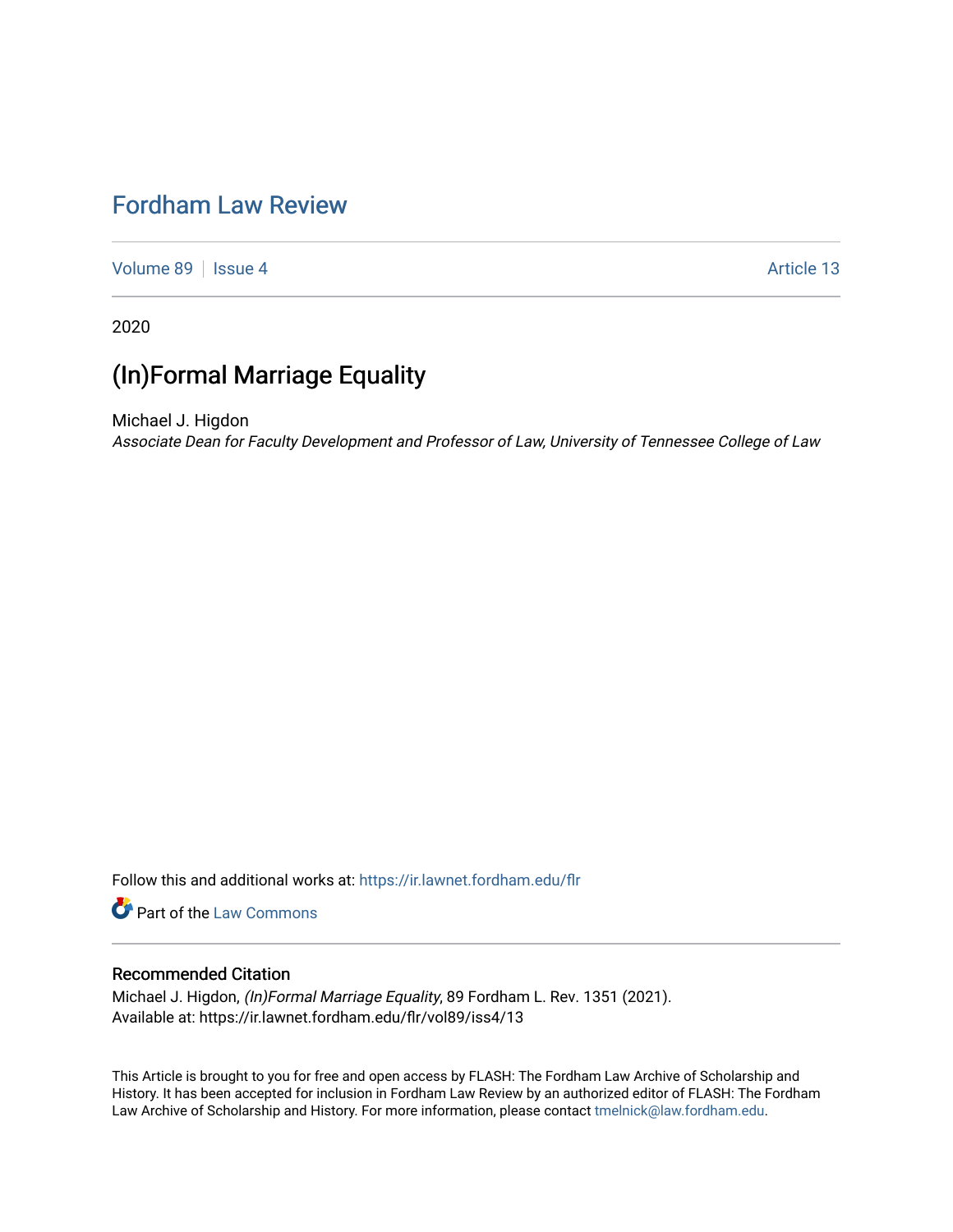# **ARTICLES**

# **(IN)FORMAL MARRIAGE EQUALITY**

# *Michael J. Higdon\**

In 2015, same-sex couples throughout the United States obtained formal *marriage equality. But is the prospective ability to obtain marriage licenses sufficient to achieve* Obergefell v. Hodges*'s promise of equality? What about individuals whose same-sex relationship did not survive—either through death or dissolution—to see marriage equality become the law of the land? Or those couples who did ultimately wed but now have a marriage that appears to be artificially short when considering just how long the couple has actually been together in a marriage-like relationship? With marriage benefits conditioned not only on the fact of marriage but also the length of marriage, individuals in both categories continue to suffer harm as a result of the unconstitutional laws that prevented them from marrying at an earlier point in time. Although some states have attempted to remedy this problem by backdating same-sex marriages, the reality is that the availability of such relief varies by state and, what is more, no state has yet formulated a test to adequately protect the interests of those individuals. This Article is the first to propose a specific solution to these problems—a solution that requires states to formulate and adopt a new equitable remedy, referred to here as "equitable marriage." Drawing on existing equitable doctrines that states have already developed to extend formal family law benefits to those in informal family-like relationships, equitable marriage would treat same-sex relationships that predated formal marriage equality as the equivalent of a legal marriage with all the attendant rights and obligations. In the case of same-sex couples who ultimately did wed, equitable marriage would require that the time the couple spent in a marriage-like relationship count as part of the formal marriage, so as to extend all marital benefits conditioned on length of marriage. To succeed, claimants would need to establish that the couple would have wed during that time period but for the unconstitutional*  laws depriving them of that fundamental right. Understanding the *complexity of such an approach, this Article offers guidance on how courts should implement and apply equitable marriage so as to achieve full* 

<sup>\*</sup> Associate Dean for Faculty Development and Professor of Law, University of Tennessee College of Law. I am grateful to the University of Tennessee College of Law, particularly Deans Melanie Wilson and Doug Blaze, for providing generous financial support for this project.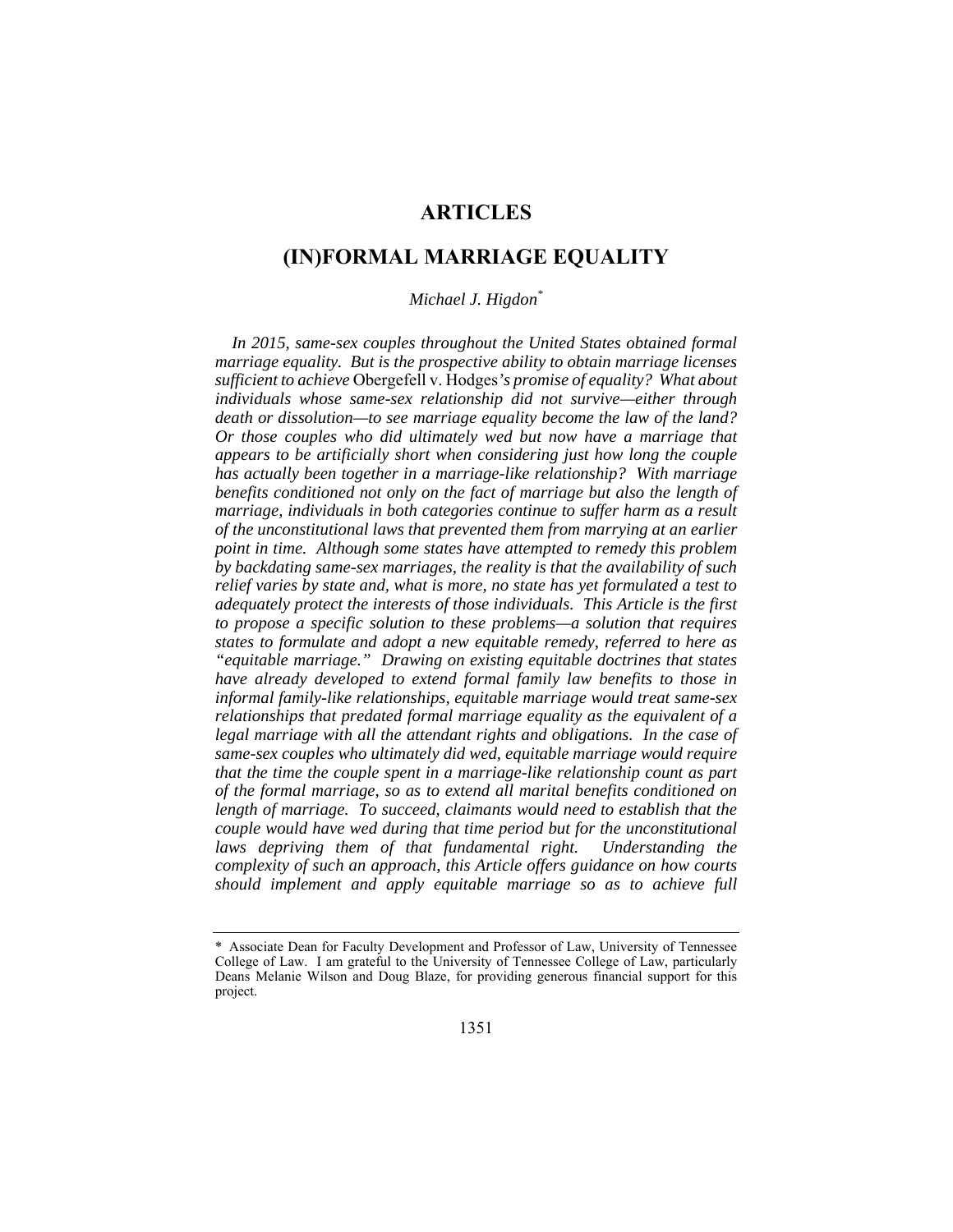*marriage equality while, at the same time, resisting impermissible gender stereotypes and heterosexist notions of how marriage "should" look.* 

| I. THE PATH TO FORMAL MARRIAGE EQUALITY  1356                                                       |  |
|-----------------------------------------------------------------------------------------------------|--|
| II. OBERGEFELL AND PRE-EQUALITY "MARRIAGES"  1366                                                   |  |
| A. Benefits Conditioned on Length of Marriage 1366<br>III. THE LAW OF INFORMAL FAMILY CREATION 1375 |  |
|                                                                                                     |  |
| E. No Adoption and No Biological Link  1391                                                         |  |
|                                                                                                     |  |
| 2. How Would a Claimant Prove an Equitable                                                          |  |
|                                                                                                     |  |

#### **INTRODUCTION**

I made sure to add "and days past" in our vows because by the time we got married, we had already lived together for 42 years. You can't forget that.

—Edith Windsor1

On three separate occasions, the United States has witnessed large, discrete groups of adults simultaneously earning the right to marry the person of their choice—a right that had been denied them for many years. The first occurred after the passage of the Thirteenth Amendment,2 which cleared the way for former slaves to finally enter into legal marriages.3 The second came in 1967

 <sup>1.</sup> Corinne Werder, *20 Epic Edie Windsor Quotes to Always Remember Her By*, GO MAG. (Sept. 13, 2017), http://gomag.com/article/20-epic-edie-windsor-quotes-to-alwaysremember-her-by [https://perma.cc/88DJ-R9DT]. Edith Windsor was the named plaintiff in *United States v. Windsor*, 570 U.S. 744 (2013).

 <sup>2.</sup> U.S. CONST. Amend. XIII.

 <sup>3.</sup> Prior to emancipation, slaves were permitted to "marry," but such unions had absolutely no legal effect: "As chattel, slaves were objects, not subjects. Marriage for them was not an inviolable union between two people but an institution defined and controlled by the superior relationship of master to slave." TERA W. HUNTER, BOUND IN WEDLOCK: SLAVE AND FREE BLACK MARRIAGE IN THE NINETEENTH CENTURY 6 (2017).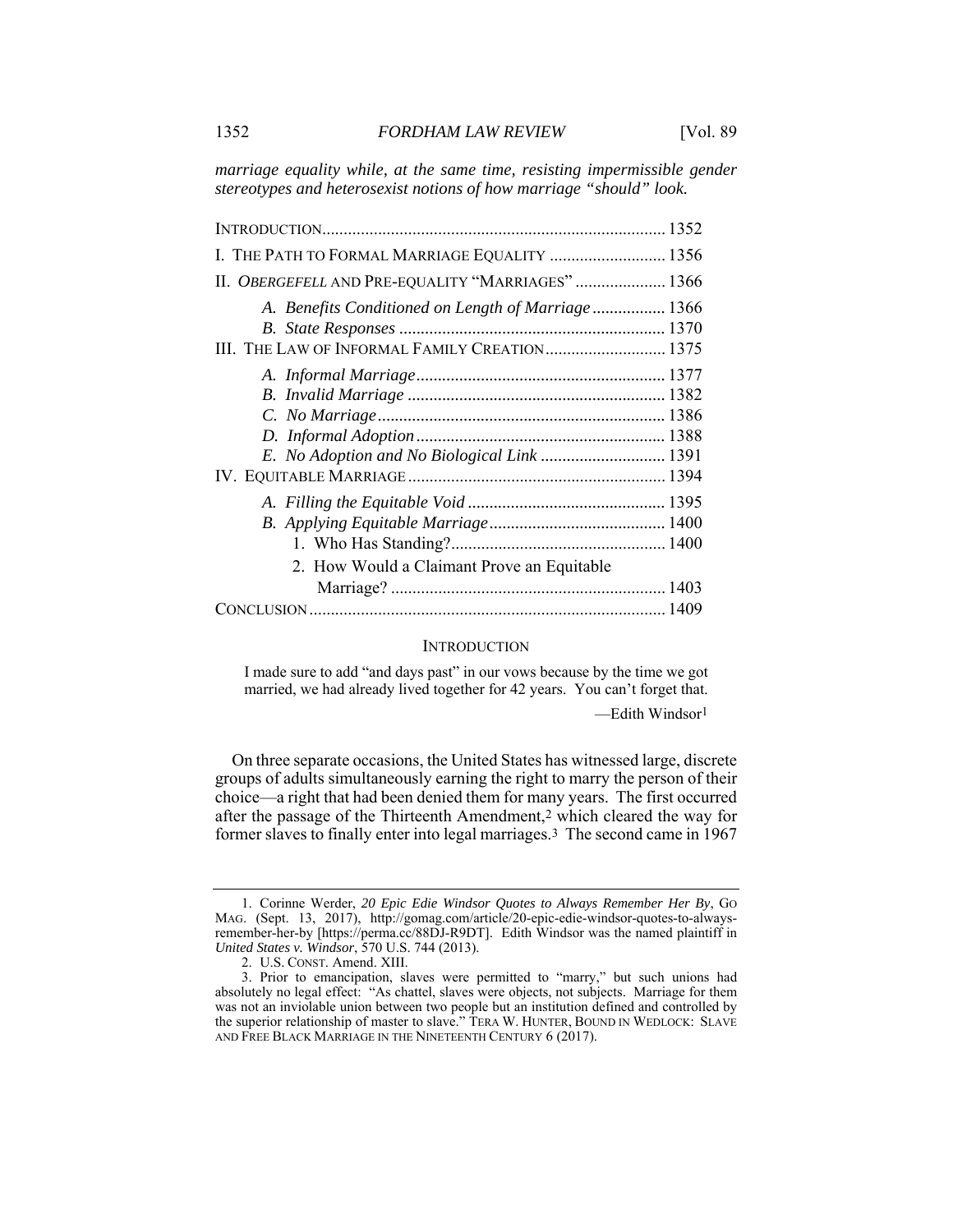after the U.S. Supreme Court's decision in *Loving v. Virginia*4 struck down anti-miscegenation laws in the sixteen states that still prohibited interracial marriage.5 The third example, which forms the basis of this Article, came in 2015 when the Supreme Court's ruling in *Obergefell v. Hodges*6 ushered in marriage equality for same-sex couples throughout the United States. In each instance, those couples impacted by the change in law were now permitted to solemnize their relationships and, thus, enjoy all the legal protections that flow from formal marriage. At the same time, each instance prompted the question of what, if any, legal effect was to be given to the time some couples spent in a quasi-marital state while awaiting the right to legally wed. After all, to ignore those years altogether would lead to a number of legal harms harms inconsistent with the ideal of true marriage equality.<sup>7</sup>

To illustrate, consider Michael Ely and James Taylor, who met in 1971 when Michael was eighteen and James was twenty.8 The two men became involved and would spend the next forty-three years together, living first in California and later in Arizona.9 In October 2014, five days after U.S. District Court Judge John Sedgwick ruled that Arizona's prohibition on same-sex marriage was unconstitutional,10 the two men obtained a marriage license and married just two weeks later.11 Sadly, their legal marriage only lasted six months because, in May of 2015, James died of cancer at the age of sixty-three.12 Michael, devastated by the loss of his partner of over forty years, also suffered financially given that the couple primarily relied on James's employment for income.13 Michael filed for Social Security benefits as James's surviving spouse, but his application was denied because of a provision in the Social Security Act14 that requires a surviving spouse to have been married to the "insured individual" for nine months to qualify for benefits.15 Due to the timing of James's death—but primarily to the fact that the two men had been legally prohibited from getting married for the majority of their relationship—Michael was three months shy of meeting that requirement.16

 <sup>4. 388</sup> U.S. 1 (1967).

<sup>5</sup>*. See* Carlos A. Ball, *The Blurring of the Lines: Children and Bans on Interracial Unions and Same-Sex Marriages*, 76 FORDHAM L.REV. 2733, 2746 (2008) ("Despite the moral and practical untenability of antimiscegenation laws, they remained in place in sixteen states (all of them in the South) by the time the Supreme Court decided *Loving v. Virginia*.").

 <sup>6. 576</sup> U.S. 644 (2015).

<sup>7</sup>*. See infra* Part II.A.

 <sup>8.</sup> Complaint for Declaratory, Injunctive & Other Relief at 2, Ely v. Saul, No. 18-cv-0557, 2020 WL 2744138 (D. Ariz. May 27, 2020) [hereinafter Ely Complaint].

<sup>9</sup>*. Id.* at 2–3. 10*. See generally* Connolly v. Jeanes, 73 F. Supp. 3d 1094 (D. Ariz. 2014).

 <sup>11.</sup> Ely Complaint, *supra* note 8, at 3.

<sup>12</sup>*. Id.*

<sup>13</sup>*. Id.*

<sup>14</sup>*.* Pub. L. No. 74-271, 49 Stat. 620 (1935) (codified as amended in scattered sections of 42 U.S.C.).

<sup>15</sup>*.* Ely Complaint, *supra* note 8, at 3–4; *see also* 42 U.S.C. §§ 402(e)–(f), 416(c), (g).

 <sup>16.</sup> Ely Complaint, *supra* note 8, at 3–4.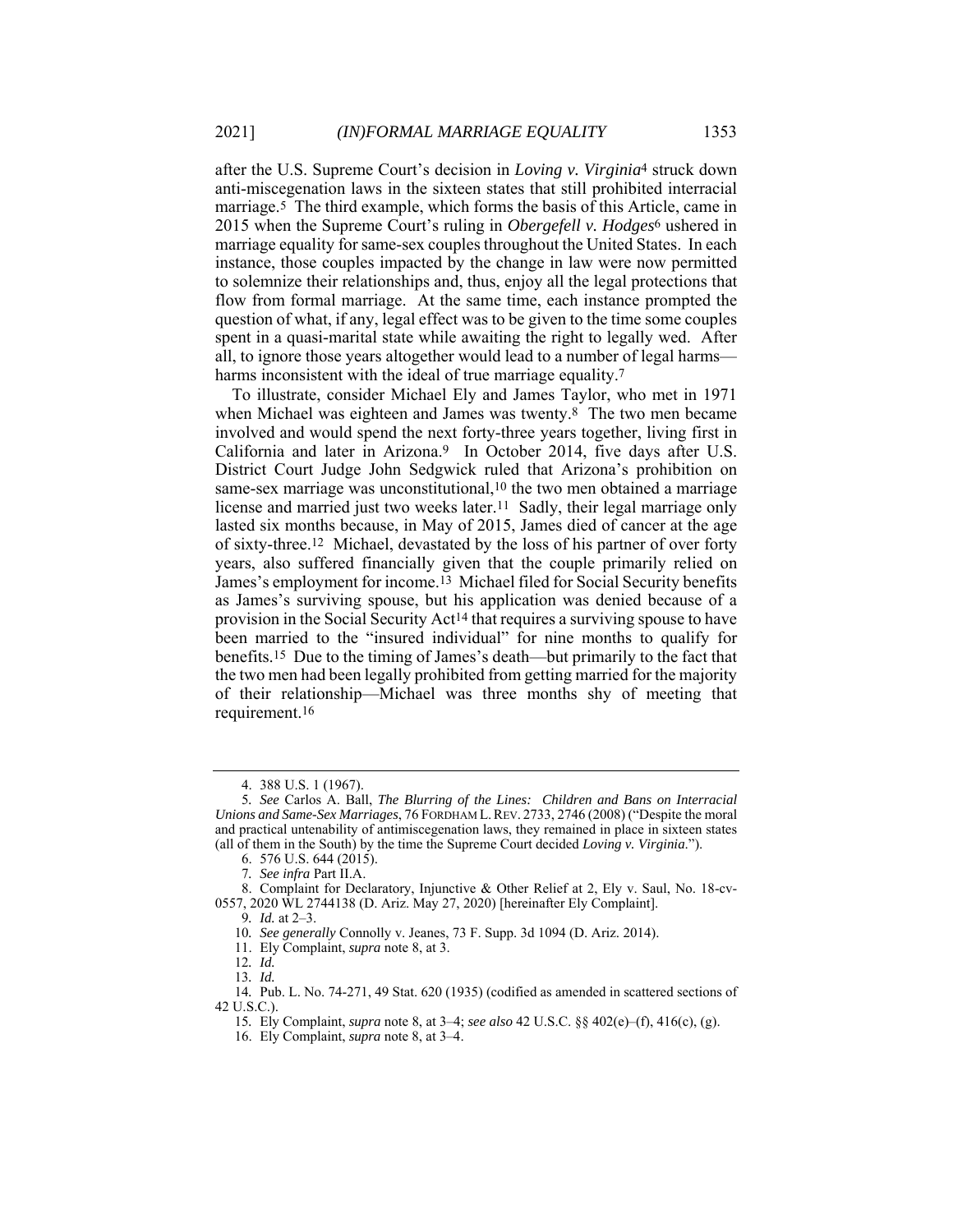Ely and Taylor represent just one of the many same-sex couples whose relationships began long before marriage equality was even a consideration, much less a reality. For those couples that were ultimately able to wed, their marriage licenses bestowed legal benefits that had been denied them for many years. For instance, James Obergefell, the named plaintiff in the case responsible for securing this new freedom, had been living in a marriage-like relationship with his partner for over twenty years.17 Similarly, Edith Windsor, the woman responsible for ending the portion of the Defense of Marriage Act18 (DOMA) that excluded same-sex spouses from the federal definition of "spouse,"19 had been with her partner for forty years before the two were finally permitted to marry.20 Other same-sex couples never even got that opportunity as, in many cases, individuals died before they could legally marry the person they had been waiting to wed. The question that emerges then is what remedy should apply to those in same-sex relationships who were either never permitted to wed or those whose eventual marriages fail to capture the true length of their "marital" relationships.

In *Obergefell*, Justice Anthony Kennedy spoke of the "constellation of benefits"21 that marriage affords and two years later, the Court reiterated that "a State may not 'exclude same-sex couples from civil marriage on the same terms and conditions as opposite-sex couples.'"22 As Ely and Taylor's story illustrates, however, a number of marital benefits are tied not just to the *fact* of marriage but to the *length* of the marriage.23 Accordingly, if states are to comply with *Obergefell*'s directive, there must be some accounting for the time same-sex couples spent in relationships that—but for the legal prohibitions against it—would have been marriages. And this requirement must apply to those who were precluded from ever marrying and those samesex spouses who first spent time in a quasi-marital state awaiting that right. To do otherwise would permit an unconstitutional law—the kind Justice Antonin Scalia has described as "void, and . . . as no law"24—to continue to harm the very population on whose behalf the law was struck down. Such a result is impermissible. As the Supreme Court has made clear, when a law is deemed unconstitutional, "that rule is the controlling interpretation of federal law and must be given full retroactive effect in all cases still open on

 <sup>17.</sup> Tom Watts, *From* Windsor *to* Obergefell*: The Struggle for Marriage Equality Continued*, 9 HARV. L. & POL'Y REV. ONLINE S52, S60 (2015).

 <sup>18.</sup> Pub. L. No. 104-199, 110 Stat. 2419 (1996), *invalidated by* United States v. Windsor, 570 U.S. 744 (2013).

<sup>19</sup>*. See generally Windsor*, 570 U.S. 744.

 <sup>20.</sup> Edith Windsor and her partner, Thea Spyer, were wed in 2007 in Canada. *See id.* at 749; *see also* Christine L. Nemacheck, *The Path to* Obergefell*: Saying "I Do" to New Judicial Federalism?*, 54 WASH. U. J.L. & POL'Y 149, 163 (2017) (noting that, prior to marrying, the couple had been together for over forty years).

 <sup>21.</sup> Obergefell v. Hodges, 576 U.S. 644, 670 (2015).

 <sup>22.</sup> Pavan v. Smith, 137 S. Ct. 2075, 2078 (2017) (quoting *Obergefell*, 576 U.S. at 647).

<sup>23</sup>*. See infra* Part II.A.

 <sup>24.</sup> Reynoldsville Casket Co. v. Hyde, 514 U.S. 749, 760 (1995) (Scalia, J., concurring) (quoting *Ex parte* Siebold, 100 U.S. 371, 376 (1879)).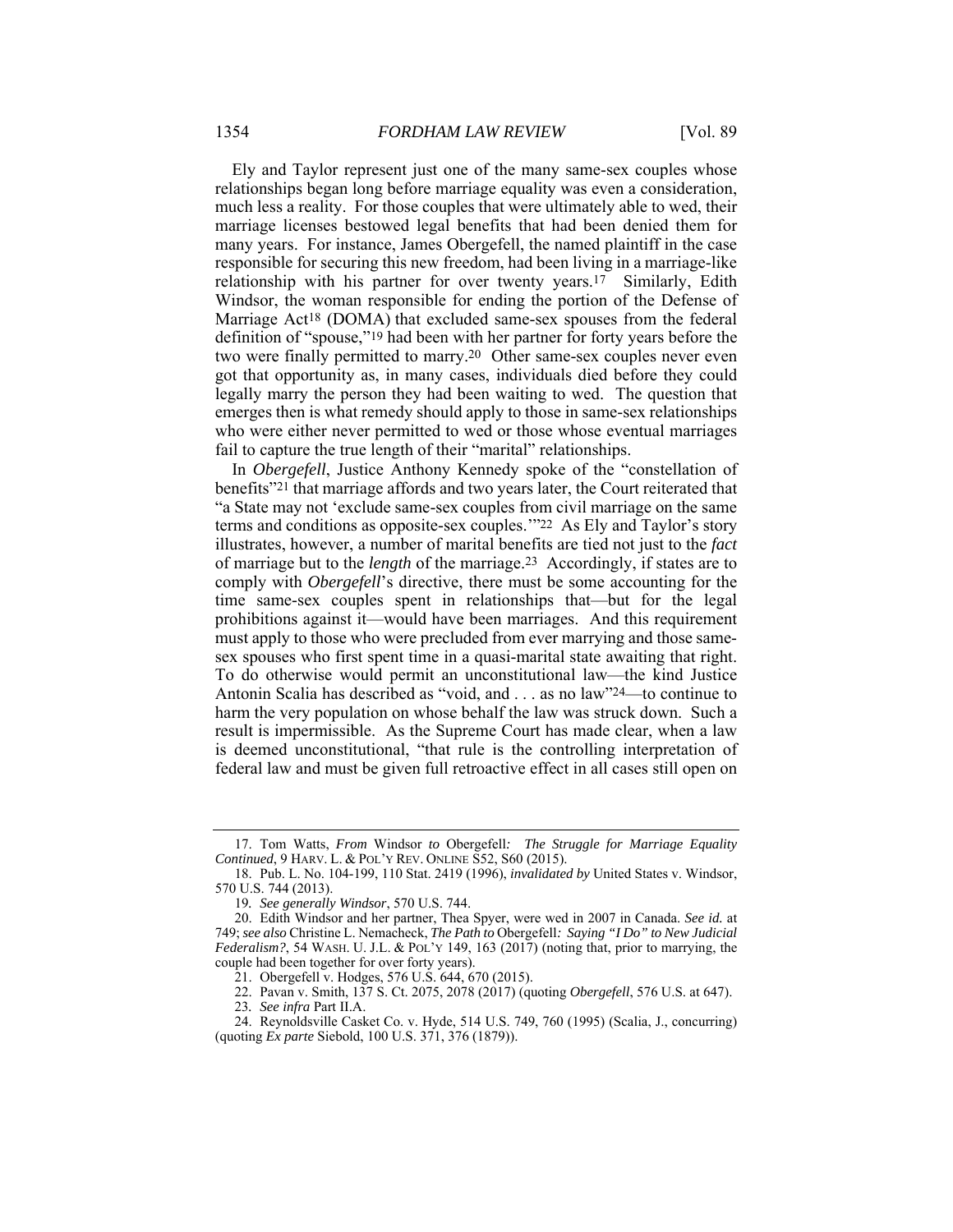direct review and as to all events, *regardless of whether such events predate or postdate our announcement of the rule*."25

Whereas other scholars have noted this need for some form of retroactive application of *Obergefell*,26 there is as of yet no formulation of how exactly courts should do it. And to the extent courts have wrestled with this issue, they have taken vastly different approaches and have arrived at opposite conclusions.27 A few have given effect to the time same-sex couples spent in relationships while awaiting the right to formally wed, doing so either through laws relating to common-law marriage or by looking into whether the couple would have married earlier had that option been available to them.28 Others have simply refused to go beyond the dates of a legal marriage, thus not affording any legal significance to time spent in a preequality relationship, regardless of how long that relationship lasted or the severity of the harms that would result from failing to count that time.29 True marriage equality, then, remains a work in progress. This is problematic not only for the continued discrimination faced by those who—pre-*Obergefell* spent time in committed, same-sex relationships but also for the fact that the right to marry is a constitutionally protected right and, as such, some standards are required. After all, "it is the nature of a constitution to set outer limits to legislative competence."30

There are, however, a number of thorny questions associated with any attempt to backdate same-sex marriages. For instance, how does the law determine when a premarital relationship became sufficiently "marriagelike" to warrant counting some portion of it toward the length of the eventual marriage? Relatedly, how can the law accurately determine when a samesex couple would have married had they been given the opportunity? Further, given the discrimination faced by the LGBTQIA+ community, many of them might have kept their relationships secret, making it difficult for them to now prove the earlier existence of a marriage-like relationship. Finally, given the heteronormative foundation of marriage,  $31$  what does "marriagelike" even mean anymore, especially when applied to a group of Americans whom society has for decades conditioned to view marriage as a social institution reserved for people who are unlike them?32 As one commentator

 <sup>25.</sup> Harper v. Va. Dep't of Tax'n, 509 U.S. 86, 97 (1993) (emphasis added).

<sup>26</sup>*. See, e.g.*, Peter Nicolas, *Backdating Marriage*, 105 CALIF. L.REV. 395 (2017); Charles W. Rhodes, *Loving Retroactivity*, 45 FLA. ST. U. L. REV. 383 (2018); Mark Strasser, Obergefell*, Retroactivity, and Common Law Marriage*, 9 NE. U. L. REV. 379 (2017); Lee-ford Tritt, Moving Forward by Looking Back: The Retroactive Application of Obergefell, 2016 WIS. L. REV. 873.

<sup>27</sup>*. See infra* Part II.B.

<sup>28</sup>*. See infra* Part II.B.

<sup>29</sup>*. See infra* notes 179–87 and accompanying text.

 <sup>30.</sup> Marc A. Franklin, *The Origins and Constitutionality of Limitations on Truth as a Defense in Tort Law*, 16 STAN. L. REV. 789, 798 (1964).

 <sup>31.</sup> Marc Spindelman, *Homosexuality's Horizon*, 54 EMORY L.J. 1361, 1371 (2005) (referencing "[m]arriage's heteronormative roots").

<sup>32</sup>*. See* Yuvraj Joshi, *Respectable Queerness*, 43 COLUM. HUM. RTS. L. REV. 415, 444 (2012) ("[I]t appears implausible that the law, once it has recognized same-sex marriage, will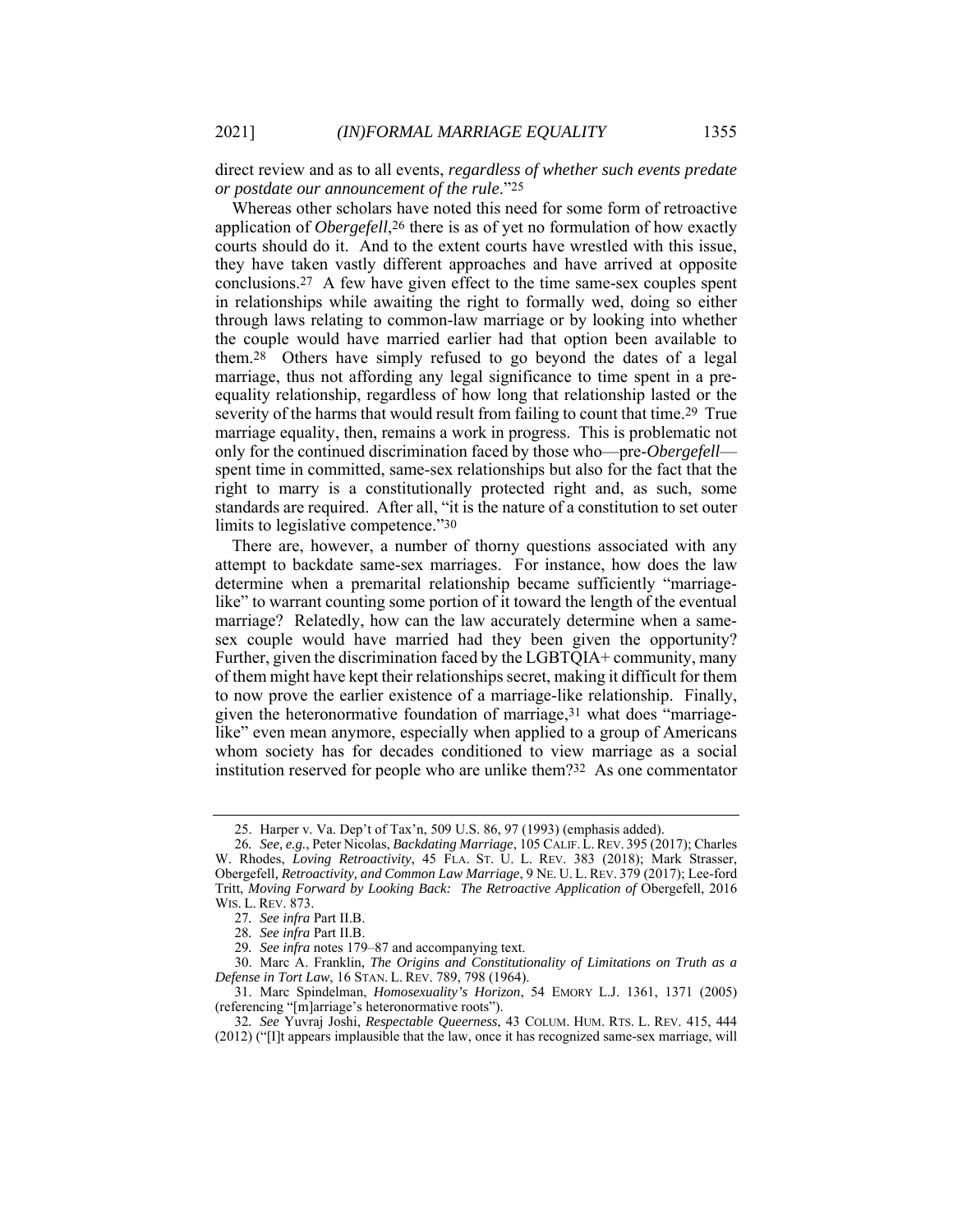said after witnessing marriage equality in the Netherlands in 1998, "it was an amazing feeling . . . because I had never imagined that possibility."33

It is the goal of this Article to provide answers to those questions. In so doing, this Article seeks to offer a path forward for states as they attempt to give effect to the full promise of *Obergefell*. That path is made easier by the fact that states already employ their inherent equitable powers to bestow family law protections on informal relationships that arose outside the legal requirements for family formation.34 Although none of the state remedies are adequate in this context, they are nonetheless instructive when it comes to fashioning a new equitable doctrine that would adequately address the time same-sex couples spent in marriage-like relationships while awaiting marriage equality. Essentially, that doctrine—referred to here as "equitable marriage"—would treat that time as either a legal marriage or, in the case of same-sex couples who ultimately wed, as part of the formal marriage if the claimant could establish that the couple would have wed during that time period but for the unconstitutional laws depriving them of that fundamental right.

This Article proceeds in four parts. Part I chronicles the history of formal marriage equality in the United States as it applies to same-sex couples. Part II then turns to informal marriage equality, focusing on how *Obergefell* stands for the proposition that, going forward, states must do more than simply issue marriage licenses to remedy the unconstitutional denial of samesex couples' right to marry. In so doing, Part II explores the benefits tied to marriage, particularly those tied to length of marriage, and how states have attempted to answer the question of whether *Obergefell* demands retroactive application. Part III proposes the need for an equitable remedy that, in some form or another, all states must adopt. To understand that need and what form the remedy might take, Part III details similar equitable remedies that courts have previously relied on to provide family law benefits to family-like relationships. Part IV then explores how the proposed equitable marriage remedy would provide similar protections to those marriages that fail to account for informal relationships that would have been marriages had legal prohibitions not prevented solemnization. As part of that proposal, Part IV examines how courts might apply equitable marriage, offering potential solutions to the complications and objections any such remedy will inevitably bring.

## I. THE PATH TO FORMAL MARRIAGE EQUALITY

In 1967, when the Supreme Court struck down state laws that prohibited an individual from marrying someone of another race, the Court identified

develop a more nuanced understanding of sexuality that undercuts its heteronormative assumptions.").

 <sup>33.</sup> Laurie J. Kendall, *Dancing with My Grandma: Talking with Robyn Ochs About Complex Identities and Simple Messages in the Marriage Equality Movement*, *in* BISEXUALITY AND SAME-SEX MARRIAGE 181, 199 (M. Paz Galupo ed., 2009).

<sup>34</sup>*. See infra* Part III.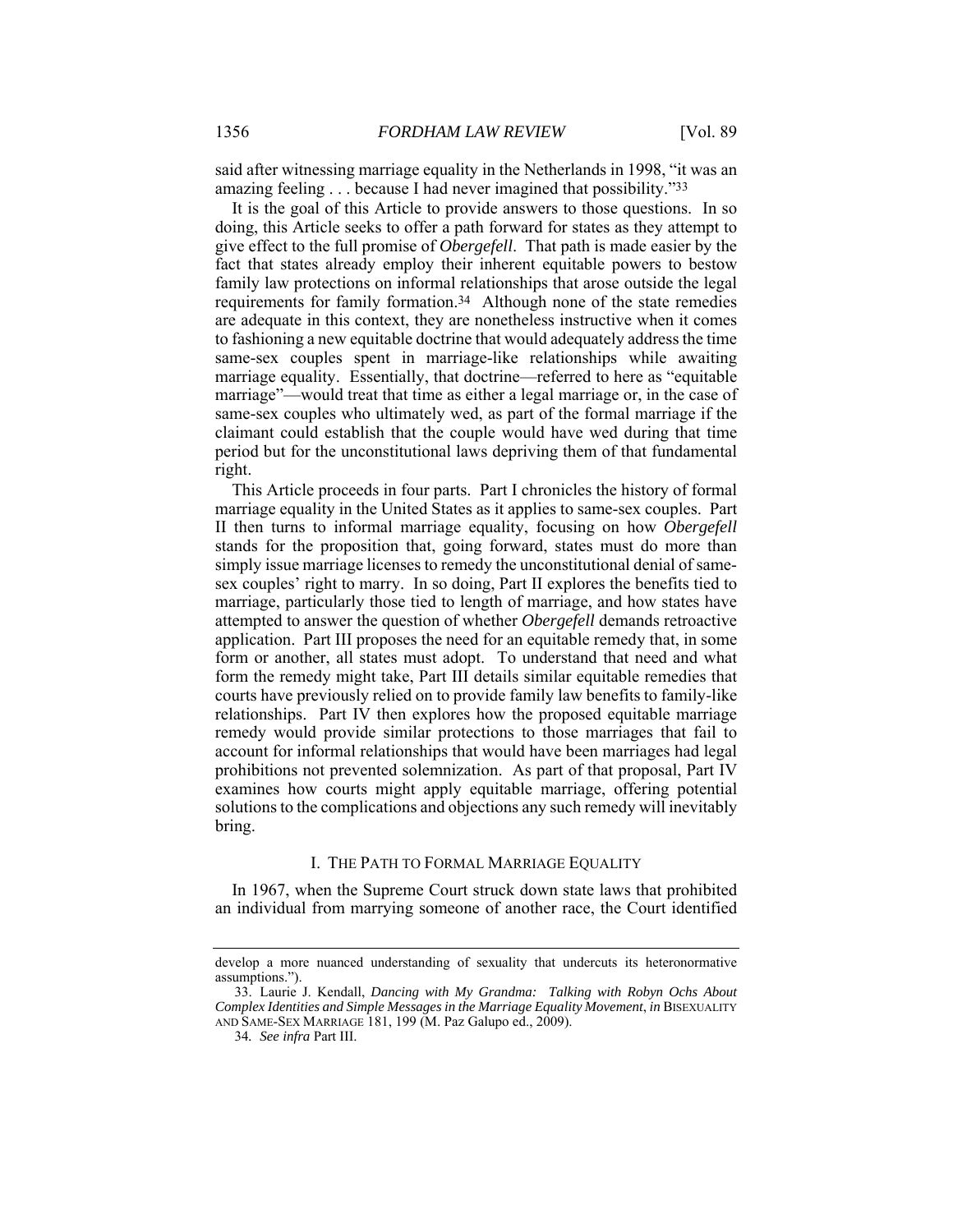"freedom of choice" as an implicit component of the right to marry.35 That case was, of course, *Loving v. Virginia*, and five years later, Richard Baker and James McConnell would rely on it when they became the first same-sex couple to challenge discriminatory marriage laws.36 The two men had sought a marriage license under Minnesota law, which did not explicitly require the two parties to be of opposite sex.37 Nonetheless, their application was denied, and the two men subsequently brought suit, arguing that "the right to marry without regard to the sex of the parties is a fundamental right of all persons and that restricting marriage to only couples of the opposite sex is irrational and invidiously discriminatory."38

Baker and McConnell lost both at the trial court and on appeal to the state supreme court.<sup>39</sup> In ruling, the Minnesota Supreme Court rejected the plaintiffs' reliance on *Loving*, holding that, "in commonsense and in a constitutional sense, there is a clear distinction between a marital restriction based merely upon race and one based upon the fundamental difference in sex."40 On appeal to the U.S. Supreme Court, the two men would lose once more, this time with a mere one-sentence summary disposition: "Appeal . . . dismissed for want of substantial federal question."41 And with that, the nation's first legal challenge to state laws that prevented individuals from marrying a person of the same sex would come to an end.

For the most part, the issue would lie dormant for the next twenty years. Then, in the 1990s, something happened that would cause "the issue of samesex marriage [to] burst into the consciousness of the American public."42 Specifically, three same-sex couples in Hawaii decided to apply for marriage

40*. Id.* at 187.

 <sup>35.</sup> Loving v. Virginia, 388 U.S. 1, 12 (1967) ("The Fourteenth Amendment requires that the freedom of choice to marry not be restricted by invidious racial discriminations.").

 <sup>36.</sup> Anthony Michael Kreis, *Stages of Constitutional Grief: Democratic Constitutionalism and the Marriage Revolution*, 20 U. PA. J. CONST. L. 871, 881 (2018) ("Baker and McConnell alleged Minnesota's marriage law ran afoul of the First, Eighth, Ninth, and Fourteenth Amendments.").

<sup>37</sup>*. See* Baker v. Nelson, 191 N.W.2d 185, 185 (Minn. 1971) ("Petitioners contend, first, that the absence of an express statutory prohibition against same-sex marriages evinces a legislative intent to authorize such marriages."), *appeal dismissed*, 409 U.S. 810 (1972) (mem.), *overruled bv* Obergefell v. Hodges, 576 U.S. 644 (2015).

<sup>38</sup>*. Id.* at 186.

<sup>39</sup>*. Id.*

 <sup>41.</sup> *Baker*, 409 U.S. at 810.

 <sup>42.</sup> Arthur S. Leonard, *Going for the Brass Ring:* The Case for Same-Sex Marriage, 82 CORNELL L. REV. 572, 572 (1997) (reviewing WILLIAM N. ESKRIDGE JR., THE CASE FOR SAME-SEX MARRIAGE: FROM SEXUALITY LIBERTY TO CIVILIZED COMMITMENT (1996)); *see also* David L. Chambers & Nancy D. Polikoff, *Family Law and Gay and Lesbian Family Issues in the Twentieth Century*, 33 FAM. L.Q. 523, 526 (1999) (noting that the Hawaii opinion "stirred by far the most attention, for it led to the first appellate decision in the United States suggesting that same-sex couples were constitutionally entitled to marry and produced a seismic political reaction in Hawaii and the mainland"); Keith Cunningham-Parmeter, *Marriage Equality, Workplace Inequality: The Next Gay Rights Battle*, 67 FLA. L. REV. 1099, 1107 (2015) ("[W]hen the Hawaii Supreme Court shocked the nation in 1993 and ruled in favor of Nina Baehr's petition to marry her female partner in *Baehr v. Lewin*, the issue of same-sex marriage drew prominent national attention." (footnote omitted)).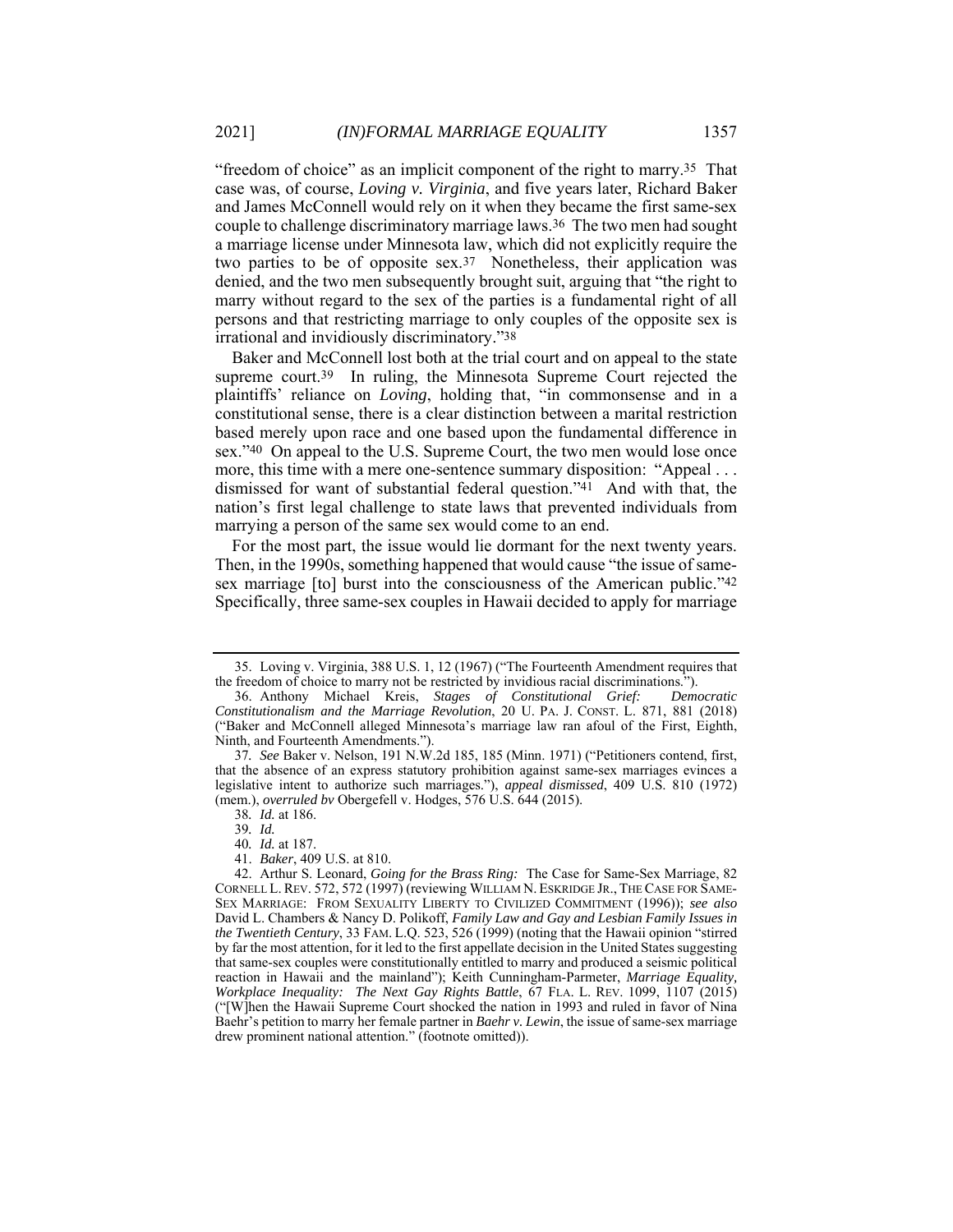licenses.43 When their applications were denied, the couples filed suit, arguing that Hawaii's marriage law, which "restrict[ed] the marital relation to a male and a female,"44 was in violation of Hawaii's constitution.45 The trial court dismissed the case.46 On appeal to the Supreme Court of Hawai'i, however, the court ruled that, although there was no fundamental right to same-sex marriage, under the Hawaii Constitution, "[s]ex is a 'suspect category' for purposes of equal protection analysis."47 For that reason, the court held that the state's discriminatory definition of marriage was presumptively unconstitutional, and the state could only rebut that presumption by a showing that "(a) the statute's sex-based classification is justified by compelling state interests and (b) the statute is narrowly drawn to avoid unnecessary abridgements of the applicant couples' constitutional rights."48

On remand, Circuit Court of Hawai'i Judge Kevin S. C. Chang ruled that the state failed to rebut the presumption and issued an injunction that prevented the state from denying licenses solely because the applicants were of the same sex.49 Thus, in 1996, Hawaii seemed poised to become the first state to recognize same-sex marriage. However, pending appeal, Judge Chang issued a stay of his order, and that appeal was subsequently mooted in 1998 when Hawaii voters passed a constitutional amendment providing that "[t]he legislature shall have the power to reserve marriage to oppositesex couples."50 Americans did not know it at the time, but it would be another eight years before a state would legalize same-sex marriage, and it would not be Hawaii.51

Nonetheless, the fact that Hawaii had even considered legalizing same-sex marriage caused great consternation among many of the other states and the response was swift.52 With the assumption that same-sex marriages performed in one state would potentially be entitled to full faith and credit in all others,53 many states took what they hoped would be preemptive action

50. HAW. CONST. art. I, § 23.

51*. See infra* notes 77–82 and accompanying text.

52*. See* Jane S. Schacter, *Courts and the Politics of Backlash: Marriage Equality Litigation, Then and Now*, 82 S.CAL. L.REV. 1153, 1157 (2009) (noting how events in Hawaii "ignited the national backlash against same-sex marriage").

53*. See* Brian H. Bix, *State Interest and Marriage—the Theoretical Perspective*, 32 HOFSTRA L. REV. 93, 105–06 (2003) ("[T]he combination of national citizenship (as enforced

<sup>43</sup>*. See* Steven K. Homer, *Against Marriage*, 29 HARV.C.R.-C.L. L.REV. 505, 506 (1994) ("In December 1990, three same-sex couples—Ninia Baehr and Genora Dancel, Tammy Rodrigues and Antoinette Pregil, and Pat Lagon and Joseph Melilio—applied to Hawaii's Department of Health for marriage licenses.").

 <sup>44.</sup> Baehr v. Lewin, 852 P.2d 44, 60 (Haw. 1993), *abrogated by* Obergefell v. Hodges, 576 U.S. 644 (2015).

<sup>45</sup>*. Id.* at 49–50.

<sup>46</sup>*. Id.* at 52.

<sup>47</sup>*. Id.* at 67.

<sup>48</sup>*. Id.* 

<sup>49</sup>*. See generally* Baehr v. Miike, No. CIV. 91–1394, 1996 WL 694235 (Haw. Cir. Ct. Dec. 3, 1996), *aff'd*, 950 P.2d 1234 (Haw. 1997) (unpublished table decision), *and rev'd*, 994 P.2d 566 (Haw. 1999), No. 20371, 1999 WL 35643448 (Haw. Dec. 9, 1999) (unpublished table decision).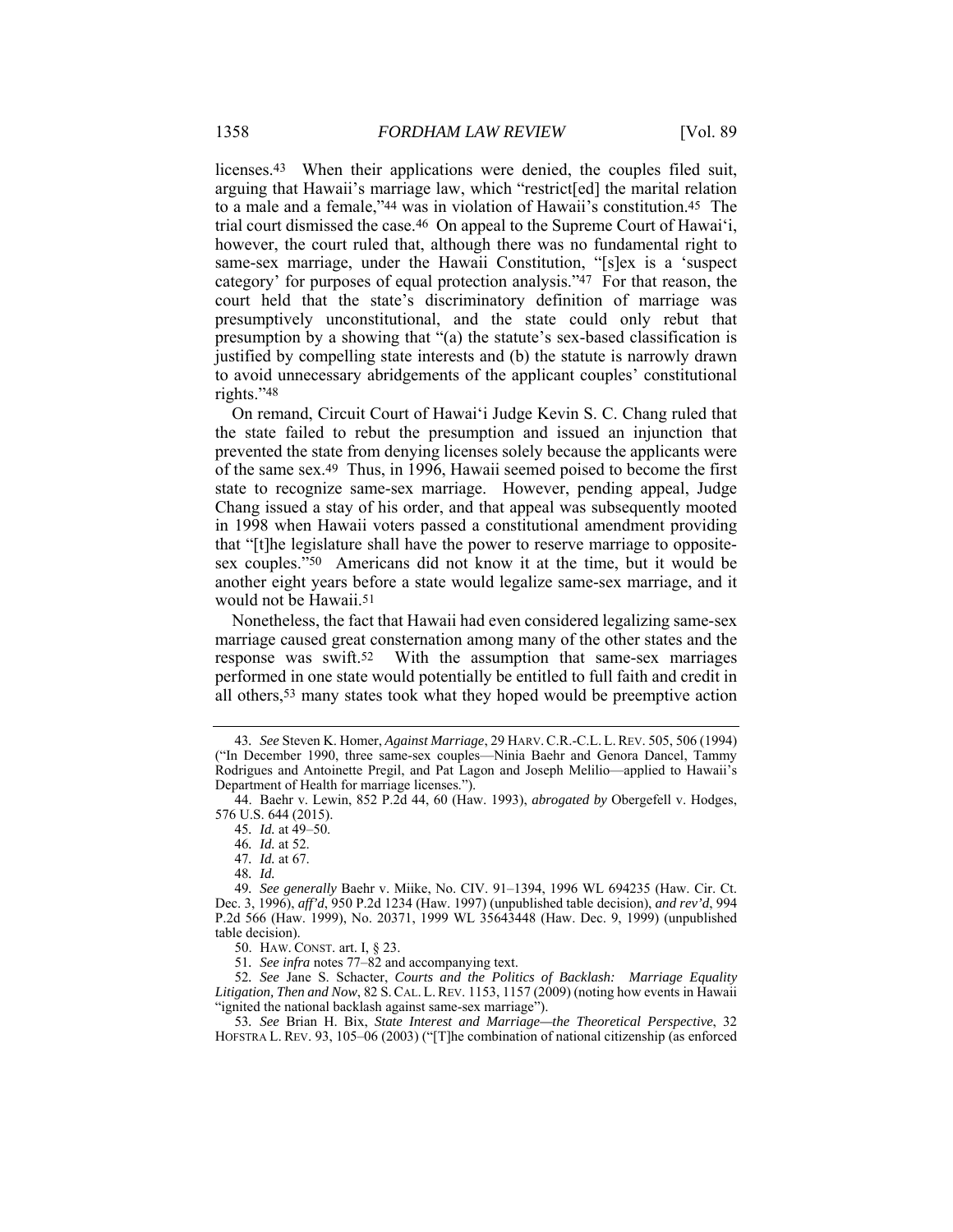and began the process of amending their constitutions to define marriage as being between one man and one woman.<sup>54</sup> The hope was that, in so doing, a state could refuse to recognize "marriages" that did not comply. Eventually, thirty-one states passed such amendments.55 Alabama, for example, passed the Sanctity of Marriage Amendment,56 which provided that "[t]he State of Alabama shall not recognize as valid any marriage of parties of the same sex that occurred or was alleged to have occurred as a result of the law of any jurisdiction regardless of whether a marriage license was issued."57 Voters in the state passed the amendment with 81 percent voting in favor.58

As political pressure mounted, Congress became involved and, in 1996, passed DOMA.59 The Act had two main purposes.60 The first was to declare that no state would be required to recognize same-sex marriages performed in other states.61 Second, DOMA provided that, when it came to federal law "the word 'marriage' means only a legal union between one man and one woman as husband and wife, and the word 'spouse' refers only to a person of the opposite sex who is a husband or a wife."62 In other words, to the extent federal law conditioned marriage benefits on whether the couple was married in their state of residence, the federal government would exclude any same-sex marriages a state might recognize. Congress took this step even

 55. Kenneth P. Miller, *Defining Rights in the States: Judicial Activism and Popular Response*, 76 ALB. L. REV. 2061, 2087–88 (2013) ("Over time, voters in thirty-one states have approved constitutional amendments expressly limiting the definition of marriage to a union between a man and a woman or, in Hawaii's case, authorizing the legislature to do so.").

56. ALA. CONST. amend. 774.

60*. See* United States v. Windsor, 570 U.S. 744, 752 (2013) (noting that "DOMA contains two operative sections").

 61. 28 U.S.C. § 1738C ("No State . . . shall be required to give effect to any public act, record, or judicial proceeding of any other State . . . respecting a relationship between persons of the same sex that is treated as a marriage under the laws of such other State.").

62. 1 U.S.C. § 7.

by the Full Faith and Credit Clause) and the usual rules of recognizing marriages validly celebrated in another state, meant that . . . there was a fear . . . that all other states would have to recognize same-sex unions celebrated in Hawaii." (footnote omitted)).

<sup>54</sup>*. See* William Buss & Emily Buss, *Escaping the American Blot?: A Comparative Look at Federalism in Australia and the United States Through the Lens of Family Law*, 48 CORNELL INT'L L.J. 105, 133 n.151 (2015) ("Within twelve years of the Hawaii Supreme Court's ruling, many states, including Hawaii, had added an express ban on same-sex marriage to their laws, and a majority of these prohibitions were ultimately adopted as constitutional amendments."); Julie L. Davies, *State Regulation of Same-Sex Marriage*, 7 GEO.J. GENDER & L. 1079, 1080 (2006) ("Following the first failure of a statute banning marriage for same-sex couples in Hawaii, states began turning to state constitutional amendments to restrict marriage.").

 <sup>57.</sup> *Id.* art. I, § 36.03(e).

<sup>58</sup>*. See* Dave Woods, Note, *Crosspollination of Same-Sex Parental Rights Post-DOMA: The Subtle Solution*, 46 CONN. L. REV. 1651, 1677 (2014).

 <sup>59.</sup> Mark A. Tumeo, *Civil Rights for Gays and Lesbians and Domestic Partner Benefits: How Far Could an Ohio Municipality Go?*, 50 CLEV. ST. L. REV. 165, 169 (2002) ("In 1996, the United States Congress capitulated to political pressure from the conservative religious right and passed the Defense of Marriage Act . . . .").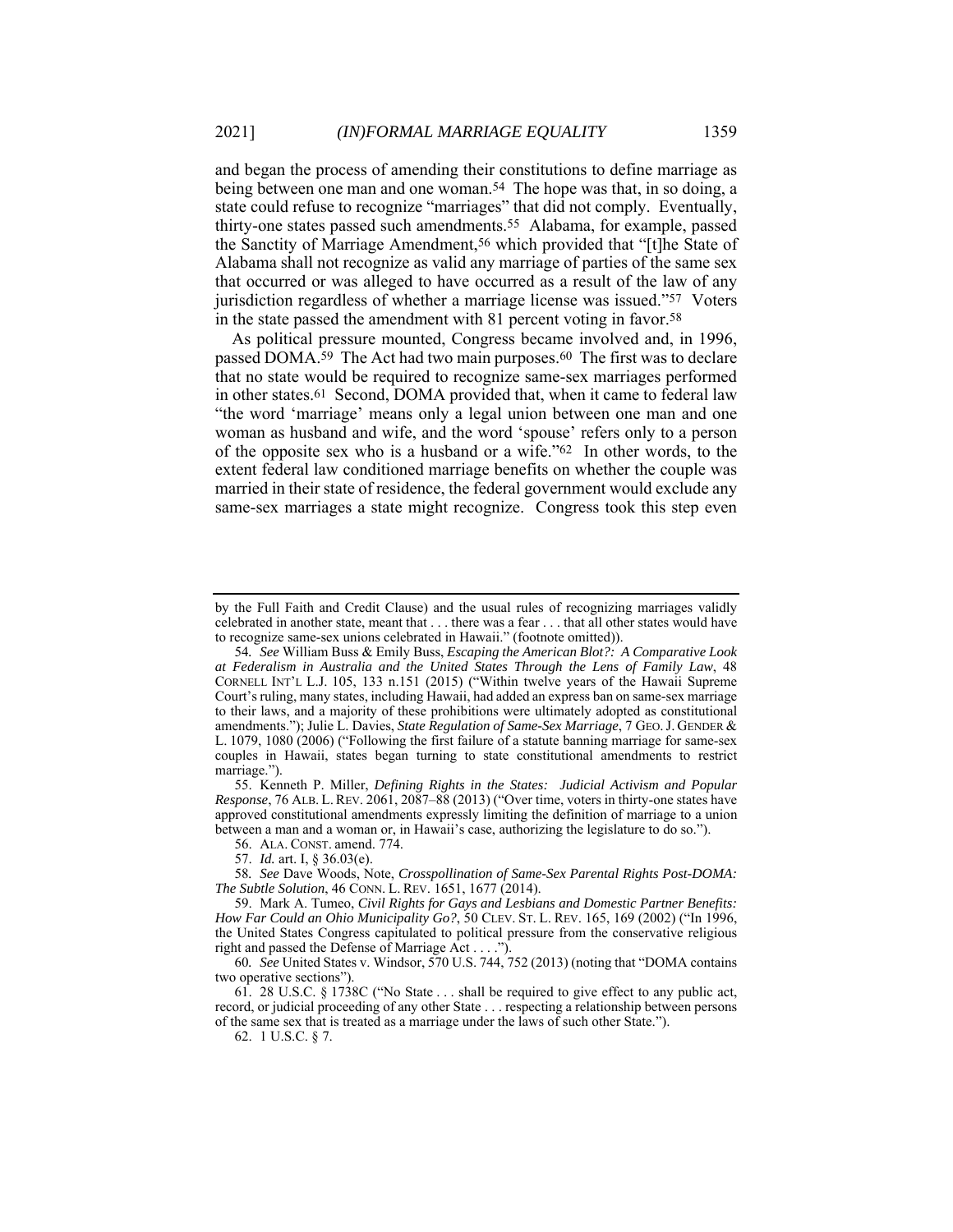though at that time, same-sex marriage was not recognized anywhere in the United States.63

Nonetheless, just as events in Hawaii galvanized efforts to block nationwide marriage equality, members of the LGBTQIA+ community began to hope that something many of them had assumed would never happen in their lifetimes might instead become a reality.64 As a result, after losing in Hawaii, a number of activists began to target other states. Just one year after Hawaii passed its constitutional amendment, those advocates scored a new victory when Vermont ruled that its prohibition on same-sex marriage violated the state's constitution, ordering the legislature "to consider and enact legislation consistent with" the Common Benefits Clause of the state constitution.65 The court did note, however, that "[w]hether this ultimately takes the form of inclusion within the marriage laws themselves or a parallel 'domestic partnership' system or some equivalent statutory alternative, rests with the Legislature."66 In 2000, the Vermont legislature would adopt the latter approach, making Vermont—if not the first state to allow same-sex marriage—the first to institute civil unions for same-sex partners.67

After Vermont, progress toward legalized same-sex marriage slowed for a few years. Then, in 2003, the Supreme Court issued its opinion in *Lawrence v. Texas*.68 On its face, the case merely concerned the constitutionality of Texas's sodomy law, which criminalized homosexual but not heterosexual sodomy—a law that, according to the Court, implicated "liberty of the person both in its spatial and in its more transcendent dimensions."<sup>69</sup> Basing its decision on the Due Process and Equal Protection Clauses of the Fourteenth Amendment, the Court ruled that the law was unconstitutional. In so ruling, the Court noted that "the fact that the governing majority in a State has traditionally viewed a particular practice as immoral is not a sufficient reason

<sup>63</sup>*. See* Tritt, *supra* note 26, at 880–81 ("Notably, at the time DOMA was enacted, neither same-sex marriage nor polygamous marriage was legal in any state, territory, or possession of the United States." (footnote omitted)).

<sup>64</sup>*. See* Christopher R. Leslie, *Embracing* Loving*: Trait-Specific Marriage Laws and Heightened Scrutiny*, 99 CORNELL L. REV. 1077, 1092 (2014) (noting that the Hawaii decision "provided a glimmer of hope for same-sex couples that their country, or at least their state, might recognize their relationships in their lifetimes"); Tina C. Campbell, Comment, *The "Determination of Marriage Act": A Reasonable Response to the Discriminatory "Defense of Marriage Act*,*"* 58 LOY. L. REV. 939, 946 (2012) (noting that "*Baehr v. Lewin* brought hope to the same-sex marriage movement").

 <sup>65.</sup> Baker v. State, 744 A.2d 864, 889 (Vt. 1999). The clause provides: "That government is, or ought to be, instituted for the common benefit, protection, and security of the people, nation, or community, and not for the particular emolument or advantage of any single person, family, or set of persons, who are a part only of that community." VT. CONST. ch. I, art. 7.

<sup>66</sup>*. Baker*, 744 A.2d at 867.

 <sup>67.</sup> An Act Relating to Civil Unions, No. 91, 2000 Vt. Acts & Resolves 72 (codified in relevant part at VT. STAT. ANN. tit. 15, § 1204 (2021)).

 <sup>68. 539</sup> U.S. 558 (2003).

<sup>69</sup>*. Id.* at 562.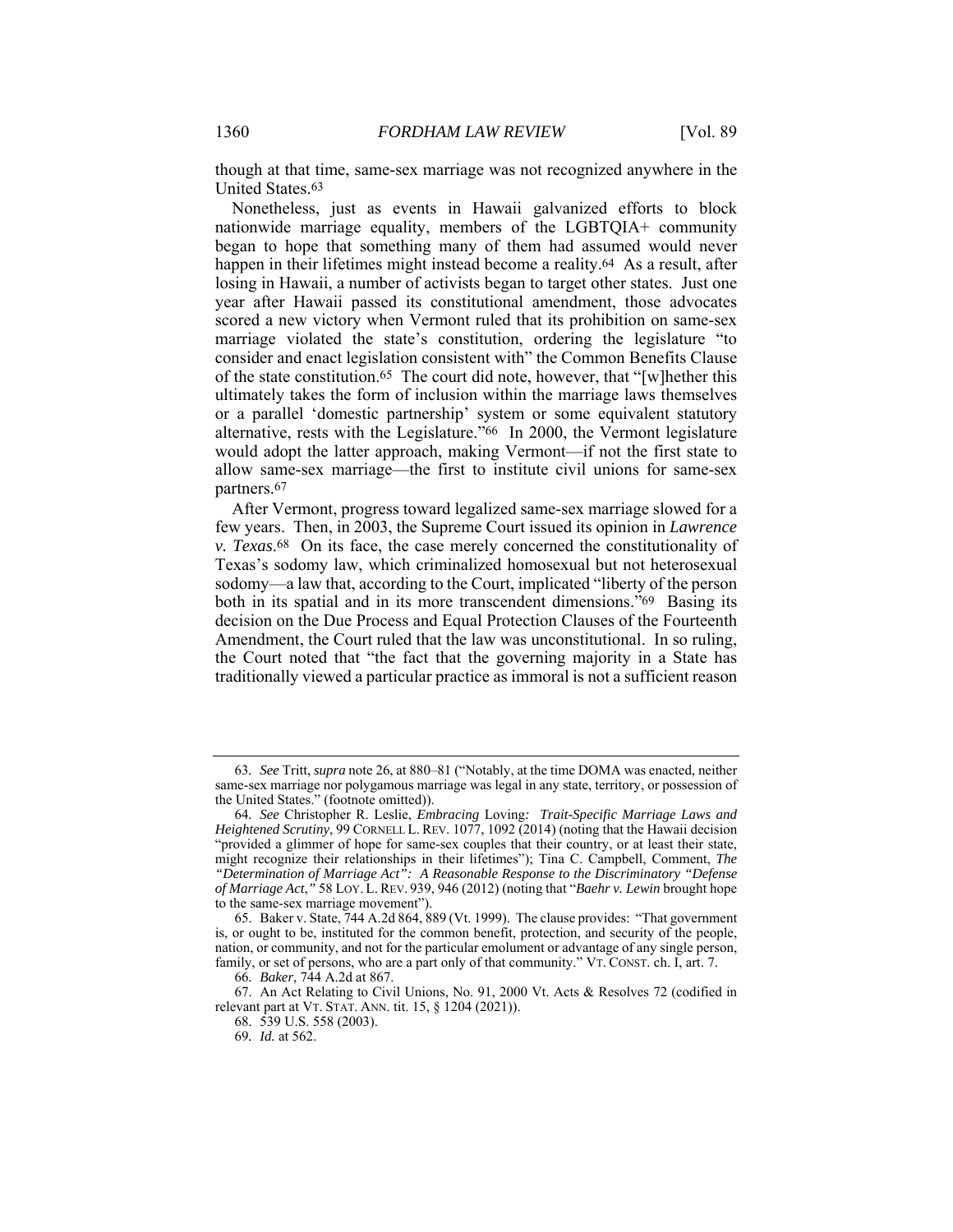for upholding a law prohibiting the practice,"70 explicitly overruling its earlier decision71 in *Bowers v. Hardwick*.72

The Court was careful to try to limit the reach of *Lawrence*.In fact, Justice Kennedy's opinion went so far as to proclaim that "[t]he present case does not . . . involve whether the government must give formal recognition to any relationship that homosexual persons seek to enter."73 To that point, however, Justice Scalia dissented, saying, "Do not believe it."74 He continued:

Today's opinion dismantles the structure of constitutional law that has permitted a distinction to be made between heterosexual and homosexual unions, insofar as formal recognition in marriage is concerned. If moral disapprobation of homosexual conduct is "no legitimate state interest" for purposes of proscribing that conduct; and if, . . . "[w]hen sexuality finds overt expression in intimate conduct with another person, the conduct can be but one element in a personal bond that is more enduring," what justification could there possibly be for denying the benefits of marriage to homosexual couples exercising "[t]he liberty protected by the Constitution?"75

Justice Scalia was not the only one to interpret the *Lawrence* majority opinion in this manner. Shortly after the opinion was released, a case summary in the *Harvard Law Review* had this to say about the opinion: "*Lawrence* suggests that remaining forms of government-sanctioned anti-gay discrimination including laws barring same-sex marriage, gay adoption, and service in the armed forces by gays and lesbians who acknowledge their sexual orientation—must either be narrowly tailored to further a compelling government purpose or be invalidated."76

In fact, just a few months after *Lawrence* was issued, Massachusetts would become the first state to formally extend marriage equality to same-sex couples.77 In its 2003 decision, *Goodridge v. Department of Public Health*,78 the state's highest court ruled that "barring an individual from the

74*. Lawrence*, 539 U.S. at 604 (Scalia, J., dissenting).

75*. Id.* at 604–05 (alterations in original) (citations omitted) (quoting *id.* at 567, 578 (majority opinion)).

76*. The Supreme Court, 2002 Term—Leading Cases*, 117 HARV. L. REV. 226, 298 (2003).

77*. See* Douglas Nejaime, *Before Marriage: The Unexplored History of Nonmarital Recognition and Its Relationship to Marriage*, 102 CALIF. L. REV. 87, 166 (2014) (describing the Massachusetts Supreme Judicial Court decision as "the first state supreme court decision opening marriage to same-sex couples").

78. 798 N.E.2d 941 (Mass. 2003).

<sup>70</sup>*. Id.* at 577 (quoting Bowers v. Hardwick, 478 U.S. 186, 216 (1986) (Stevens, J., dissenting)).

<sup>71</sup>*. Id.* at 578 ("*Bowers* was not correct when it was decided, and it is not correct today. It ought not to remain binding precedent. *Bowers v. Hardwick* should be and now is overruled.").

<sup>72</sup>*.* 478 U.S. 186 (1986).

<sup>73</sup>*. Id.*; *see also* John G. Culhane, *Marriage, Tort, and Private Ordering: Rhetoric and Reality in LGBT Rights*, 84 CHI.-KENT L. REV. 437, 461 (2009) ("For all of its affirming language and sympathetic tone, though, *Lawrence* also reiterates—via needless dictum—that the case is not about marriage.").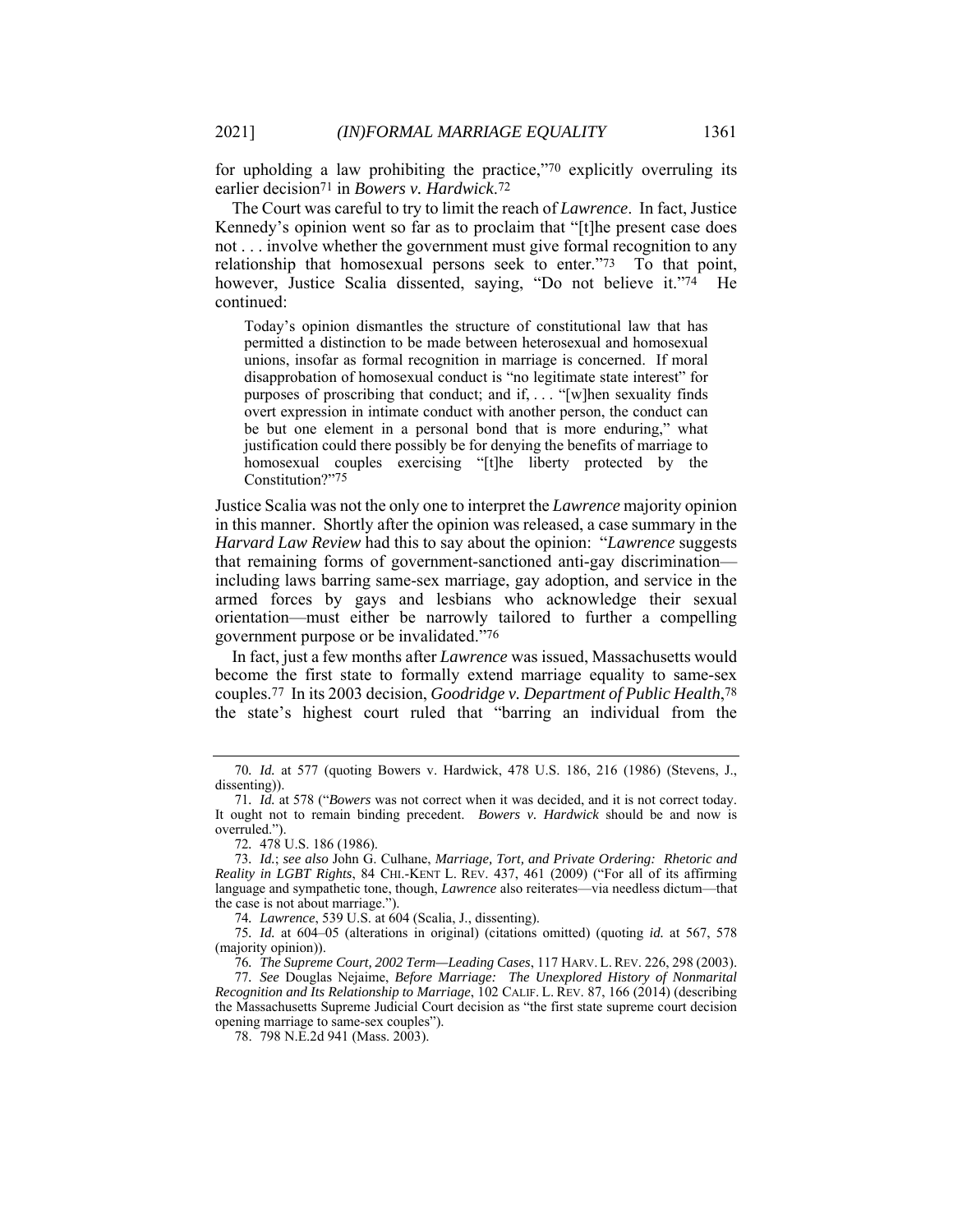protections, benefits, and obligations of civil marriage solely because that person would marry a person of the same sex violates the Massachusetts Constitution."79 In so ruling, the court quoted *Lawrence*: "Our obligation is to define the liberty of all, not to mandate our own moral code."80 When it came to fashioning a remedy, the court did not strike down Massachusetts's existing marriage laws but instead borrowed an approach from the highest court in Ontario, Canada, which held: "[T]he appropriate remedy . . . . is to declare invalid the existing *definition* of marriage to the extent that it refers to 'one man and one woman,' and to reformulate the definition of marriage as 'the voluntary union for life of two persons to the exclusion of all others.'"81 Unlike Vermont, the Massachusetts court did not give the legislature the option of creating civil unions and, on May 17, 2004, Massachusetts began issuing marriage licenses to same-sex couples.82

Now that one state had officially extended the right to marry to same-sex couples, more states began to pass constitutional amendments aimed at insulating them from having to recognize same-sex marriages performed in other states. That would not stop other states, however, from following Massachusetts's lead. In 2008, the highest courts in Connecticut<sup>83</sup> and California84 likewise ruled that the state constitutions protected the right of same-sex couples to wed. In so ruling, the Connecticut high court rejected civil unions as an option for curing the constitutional violation: "Although marriage and civil unions do embody the same legal rights under our law, they are by no means equal. The former is an institution of transcendent historical, cultural and social significance, whereas the latter is not."85 The following year, the Supreme Court of Iowa would do the same, making it the first midwestern state to do so.86 Later that year, Vermont earned the

82*. See* Mary L. Bonauto, Goodridge *in Context*, 40 HARV. C.R.-C.L. L. REV. 1, 7 (2005) ("For the plaintiff couples in the *Goodridge* case, May 17 was the most important day of their lives . . . . Others, too, were overwhelmed by the power of the government to acknowledge our humanity and our citizenship.").

83*. See generally* Kerrigan v. Comm'r of Pub. Health, 957 A.2d 407 (Conn. 2008).

85*. Kerrigan*, 957 A.2d at 418.

86. Varnum v. Brien, 763 N.W.2d 862 (Iowa 2009).

<sup>79</sup>*. Id.* at 969.

<sup>80</sup>*. Id.* at 948 (quoting *Lawrence*, 539 U.S. at 571).

 <sup>81.</sup> Halpern v. Canada (Att'y Gen.) (2003), 65 O.R. 3d 161, paras. 144–48 (Can. Ont. C.A.) (emphasis added) (quoting Hyde v. Hyde and Woodmansee (1866) 1 LRP & D 130 at 133 (Eng.)). The *Goodridge* court "concur[red] with this remedy, which is entirely consonant with established principles of jurisprudence empowering a court to refine a common-law principle in light of evolving constitutional standards." *Goodridge*, 798 N.E.2d at 969.

<sup>84</sup>*. See generally In re* Marriage Cases, 183 P.3d 384 (Cal. 2008). California would, however, cease issuing marriage licenses in November of that year after voters passed Proposition 8, which amended the California's constitution to define marriage as involving one man and one woman. *See* Scott L. Cummings & Douglas NeJaime, *Lawyering for Marriage Equality*, 57 UCLA L. REV. 1235, 1297 (2010) ("The court, however, left intact the roughly eighteen thousand marriages that had occurred between the *Marriage Cases* decision and the passage of Proposition 8."). Same-sex marriage would not resume in California until 2013, when the U.S. Supreme Court issued its decision in *Hollingsworth v. Perry*, 570 U.S. 693 (2013), which let stand the district court's ruling that Proposition 8 was unconstitutional. *Hollingsworth*, 570 U.S. at 709 (holding that appellants lacked standing to appeal the district court's opinion).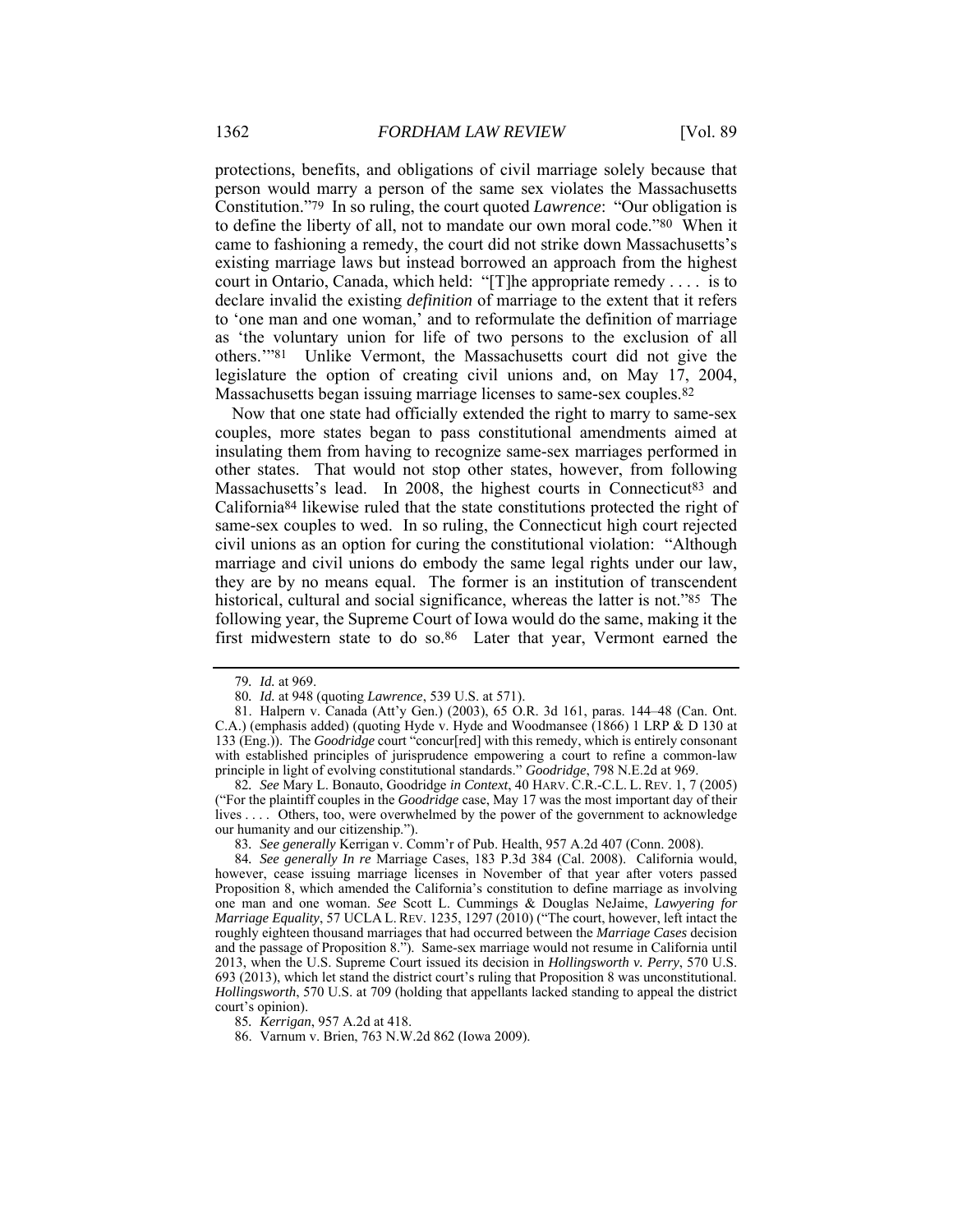distinction of becoming the first state to legalize same-sex marriage not because the state's highest court demanded it but through legislation legislation that would define marriage as "the legally recognized union of two people."87 From 2009 to 2012, three other states and the District of Columbia would likewise pass legislation extending the right to marry to same-sex couples.88

Although same-sex marriage had thus far involved questions of state law, the issue would take on federal constitutional dimensions in 2013 when the Supreme Court struck down section 3 of DOMA, which precluded same-sex spouses from qualifying for federal marriage benefits.89 The case was *United States v. Windsor*90 and involved a same-sex couple, Edith Windsor and Thea Spyer, who had been in a relationship since 1963.91 The two women, who lived in New York, where they registered as domestic partners in 1993, were married in Canada in 2007.92 In 2009, Spyer died, leaving her estate to Windsor.93 Had Windsor been male, she could have taken advantage of the marital exemption for federal estate tax, but because she was female, DOMA denied her that marital benefit, forcing her to pay over \$300,000 in estate taxes.94 Thus, Windsor argued that DOMA was unconstitutional, and the Supreme Court agreed, ruling that section 3 was unconstitutional and characterizing it as violative of "basic due process and equal protection principles applicable to the Federal Government."95 The Court observed:

DOMA singles out a class of persons deemed by a State entitled to recognition and protection to enhance their own liberty. It imposes a disability on the class by refusing to acknowledge a status the State finds to be dignified and proper. DOMA instructs all federal officials, and indeed all persons with whom same-sex couples interact, including their own children, that their marriage is less worthy than the marriages of others.96

 <sup>87.</sup> An Act Relating to Civil Marriages, No. 3, § 5, 2009 Vt. Acts & Resolves 33, 33 (codified in relevant part at VT. STAT. ANN. tit. 15, § 8 (2021)). Previously, this provision had read: "Marriage is the legally recognized union of one man and one woman." *See* An Act Relating to Civil Unions, No. 91, § 25, 2000 Vt. Acts & Resolves 72, 82; Calvin Massey, *Public Opinion, Cultural Change, and Constitutional Adjudication*, 61 HASTINGS L.J. 1437, 1448 n.47 (2010).

<sup>88</sup>*. See* Obergefell v. Hodges, 576 U.S. 644, 693 (2015) (Roberts, J., dissenting) (identifying Vermont, New Hampshire, New York, and Washington, D.C.).

<sup>89</sup>*.* Pub. L. No. 104-199, § 3, 110 Stat. 2419, 2419 (1996), *invalidated by* United States v. Windsor, 570 U.S. 744 (2013); *see supra* notes 60–63 and accompanying text.

 <sup>90. 570</sup> U.S. 744 (2013).

 <sup>91.</sup> *Id.* at 753.

<sup>92</sup>*. Id.* Despite the fact they married in Canada, New York did recognize the validity of their marriage. *Id.* 

<sup>93</sup>*. Id.* 

<sup>94</sup>*. Id.* ("Because DOMA denies federal recognition to same-sex spouses, Windsor did not qualify for the marital exemption from the federal estate tax.").

<sup>95</sup>*. Id.* at 769.

<sup>96</sup>*. Id.* at 775.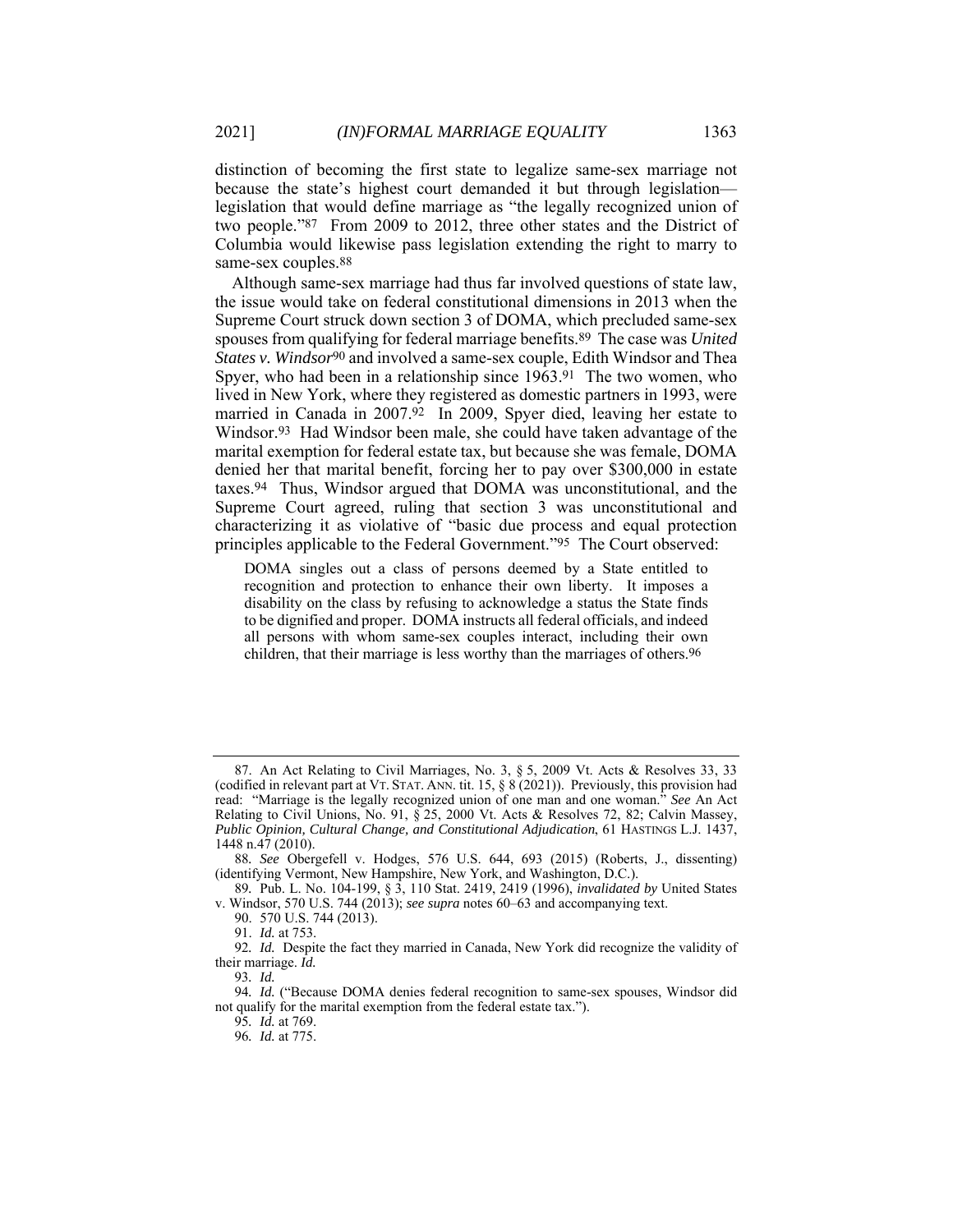The Court concluded that "[b]y seeking to displace this protection and treating those persons as living in marriages less respected than others, the federal statute is in violation of the Fifth Amendment."97

On the heels of *Windsor*, the marriage equality movement gained considerable steam. In his 2014 opinion in favor of marriage equality, Judge Richard Gergel of the District of South Carolina noted that "[i]n the approximately 17 months since the *Windsor* decision, federal courts in virtually every circuit and in every state with a same sex marriage ban have heard lawsuits challenging the constitutionality of such state law provisions."98 A majority of those courts, including four federal circuit courts of appeals, would ultimately rule in favor of same-sex couples looking to marry.<sup>99</sup> Notably, however, one appellate court—the Sixth Circuit reached the opposite conclusion and overturned lower court decisions in Kentucky, Michigan, Ohio, and Tennessee.100 In late 2014, the Sixth Circuit issued its opinion, essentially holding that the voters and not the courts should decide the issue of same-sex marriage—an approach the dissent characterized as failing "to grapple with the relevant constitutional question."101 That decision was *DeBoer v. Snyder*,102 but once the Supreme Court granted certiorari, it would be consolidated with another case and given a new name: *Obergefell v. Hodges*.

The Court would use *Obergefell* to finally address the larger question of whether a state may constitutionally prohibit same-sex marriage.<sup>103</sup> Although the Court had previously held that "the right to marry is protected by the Constitution,"104 the precedent cases in which that right had developed all involved laws that had clearly "presumed a relationship involving opposite-sex partners."105 Nonetheless, in his majority opinion, Justice Kennedy held that an analysis of those opinions "compels the conclusion that same-sex couples may exercise the right to marry."106 Specifically, the Court identified four essential "principles and traditions" related to marriage that justified its classification as a fundamental right—principles and traditions that, according to the Court, "apply with equal force to same-sex couples."107

 99. Carl Tobias, *Marriage Equality Comes to the Fourth Circuit*, 75 WASH. & LEE L.REV. 2005, 2008 (2018) ("The U.S. Courts of Appeals for the Fourth, Seventh, Ninth, and Tenth Circuits affirmed district invalidations.").

<sup>97</sup>*. Id.* According to the Court, "the Fifth Amendment . . . withdraws from Government the power to degrade or demean in the way this law does." *Id.* at 774.

 <sup>98.</sup> Condon v. Haley, 21 F. Supp. 3d 572, 582 (D.S.C. 2014).

 <sup>100.</sup> DeBoer v. Snyder, 772 F.3d 388, 413 (6th Cir. 2014), *rev'd sub nom.*, Obergefell v. Hodges 576 U.S. 644 (2015); *see also* Watts, *supra* note 17, at S68–S69.

<sup>101</sup>*. DeBoer*, 772 F.3d at 421 (Daughtrey, J., dissenting).

 <sup>102. 772</sup> F.3d 388 (6th Cir. 2014), *rev'd sub nom.*, *Obergefell*, 576 U.S. 644.

<sup>103</sup>*. Obergefell*, 576 U.S. at 651.

<sup>104</sup>*. Id.* at 664.

<sup>105</sup>*. Id.* at 665*.* The Court did acknowledge, however, *Baker v. Nelson*, 409 U.S. 810 (1972). *See supra* notes 37–41 and accompanying text. *Obergefell*, of course, overruled *Baker*. *Obergefell*, 576 U.S. at 675.

<sup>106</sup>*. Obergefell*, 576 U.S. at 665.

<sup>107</sup>*. Id.*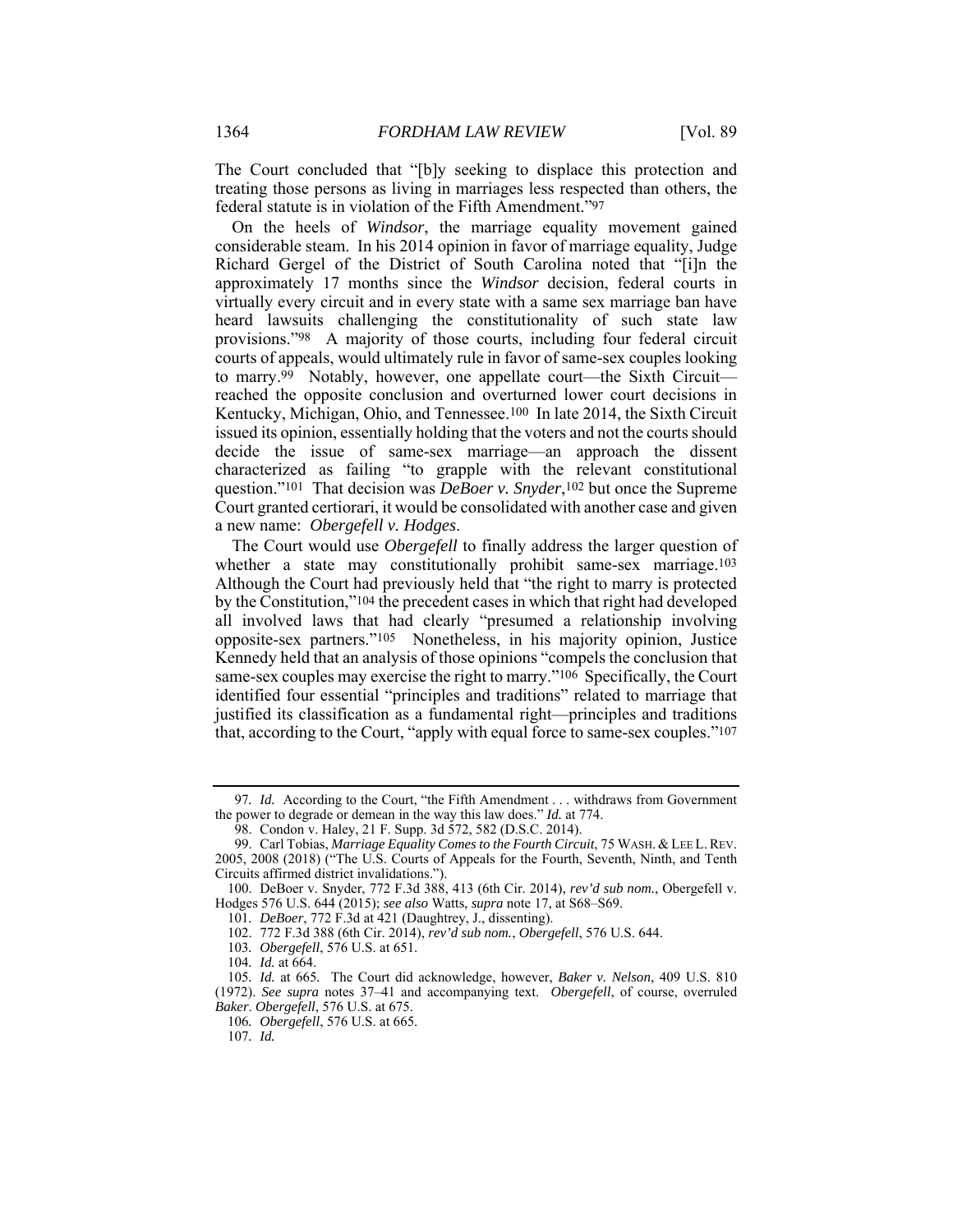First, going back to its decision in *Loving*, the Court noted that "the right to personal choice regarding marriage is inherent in the concept of individual autonomy,"108 recognizing that "[t]here is dignity in the bond between two men or two women who seek to marry and in their autonomy to make such profound choices."109 Second, according to the Court, marriage is a fundamental right because the institution "supports a two-person union unlike any other in its importance to the committed individuals."110 Third, the Court held that marriage "safeguards children and families and thus draws meaning from related rights of childrearing, procreation, and education."111 Citing *Windsor*, where the Court noted how laws prohibiting same-sex marriage "harm and humiliate the children of same-sex couples,"112 the Court explained that "[b]y giving recognition and legal structure to their parents' relationship, marriage allows children 'to understand the integrity and closeness of their own family and its concord with other families in their community and in their daily lives.'"113 Finally, the Court justified the fundamental nature of the right to marry, noting that marriage is "the foundation of the family and of society, without which there would be neither civilization nor progress."114

Having distilled the right to marry into those four components, each justifying its recognition as a fundamental right, the Court found no basis for excluding same-sex couples from that right:

Same-sex couples, too, may aspire to the transcendent purposes of marriage and seek fulfillment in its highest meaning.

The limitation of marriage to opposite-sex couples may long have seemed natural and just, but its inconsistency with the central meaning of the fundamental right to marry is now manifest. With that knowledge must come the recognition that laws excluding same-sex couples from the marriage right impose stigma and injury of the kind prohibited by our basic charter.115

Accordingly, the Court held that the Due Process Clause prohibits states from denying same-sex couples the ability to marry on terms equal to those of opposite-sex couples, paving the way for same-sex couples around the country to immediately begin exercising their constitutional right to marry something many of them had waited decades to do.116

<sup>108</sup>*. Id.*

<sup>109</sup>*. Id.* at 666 ("The nature of marriage is that, through its enduring bond, two persons together can find other freedoms, such as expression, intimacy, and spirituality.").

<sup>110</sup>*. Id.* As the Court explained, marriage "offers the hope of companionship and understanding and assurance that while both still live there will be someone to care for the other." *Id.* at 667.

<sup>111</sup>*. Id.* (first citing Pierce v. Soc'y of Sisters, 268 U.S. 510, 534–35 (1925); and then citing Meyer v. Nebraska, 262 U.S. 390, 399 (1923)).

<sup>112</sup>*. Id.* at 668 (citing United States v. Windsor, 570 U.S. 744, 772 (2013)).

<sup>113</sup>*. Id.* at 668 (quoting United States v. Windsor, 570 U.S. 744, 772 (2013)); *id.* ("Marriage also affords the permanency and stability important to children's best interests.").

<sup>114</sup>*. Id.* at 669 (quoting Maynard v. Hill, 125 U.S. 190, 211 (1888)).

<sup>115</sup>*. Id.* at 670–71.

<sup>116</sup>*. Id.* at 671–72*.*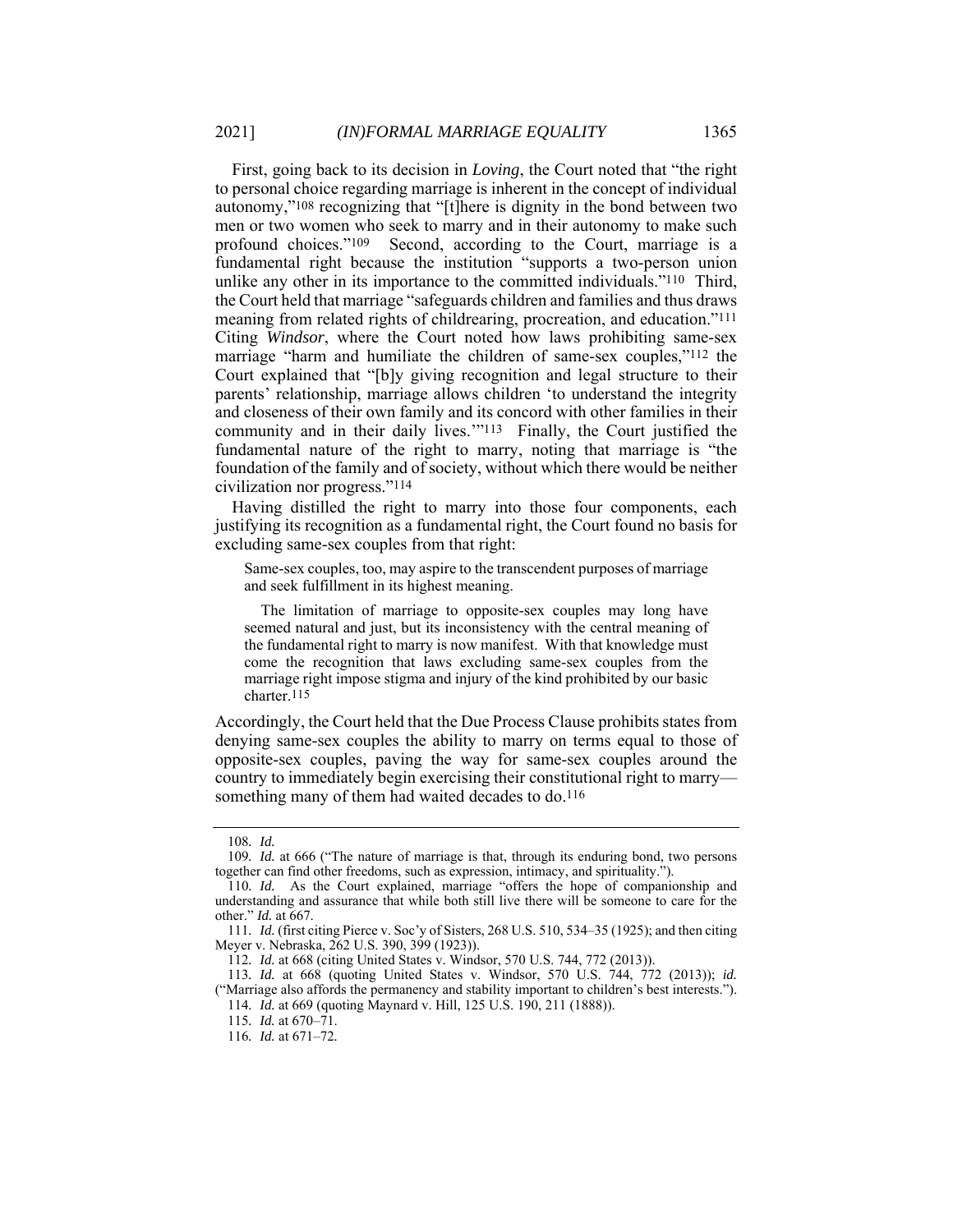### II. OBERGEFELL AND PRE-EQUALITY "MARRIAGES"

At its most basic level, *Obergefell* permitted same-sex couples to prospectively enter into formal marriages. What it did not do was give legal effect to the relationships they had entered into years earlier when marriage was not an option.<sup>117</sup> Thus, the question arises whether those couples are entitled to any credit for the time they spent waiting for marriage equality and, if so, how such credit is to be determined. After all, *Obergefell* made clear that same-sex couples were not only entitled to the right to wed but were likewise entitled to do so "on the same terms and conditions" as opposite-sex couples.118 Just two years after *Obergefell*, the Court issued *Pavan v. Smith*,<sup>119</sup> a per curiam order in which a majority reiterated that same understanding when it characterized *Obergefell* as being committed "to provide same-sex couples 'the constellation of benefits that the States have linked to marriage."<sup>120</sup>

As the remainder of this part makes clear, however, there are a number of marital benefits that would have accrued to those in same-sex relationships if not for the unconstitutional denial of their right to wed. Thus, failure to count the years same-sex couples spent in an informal marriage-like state would undermine *Obergefell*'s promise of "liberty and equality under the Constitution."121 After discussing several of the marital benefits that fall into this category, this part then looks to the disparate approaches states have taken when confronted with the issue of whether to "backdate" marriages for same-sex couples.

#### *A. Benefits Conditioned on Length of Marriage*

This Article began by discussing Michael Ely's pursuit of Social Security benefits, which is but one of the "constellation of benefits" tied to length of marriage.122 In their case, the Social Security Administration had refused to recognize Ely as a surviving spouse given that he was unable to satisfy the Social Security Act's requirement that he be married to the insured for nine months.123 Other federal benefits have similar restrictions. For instance, the statute governing pension benefits for surviving spouses of federal employees has the same nine-month marriage requirement.124 Additionally, the federal statute that deals with pension benefits for surviving spouses of military veterans withholds eligibility "unless such surviving spouse was

<sup>117</sup>*. See* Rhodes, *supra* note 26, at 433 ("The Supreme Court could have exceeded the presented issues and ordered remedial backdating in *Obergefell* as a constitutional minimum—but it did not.").

<sup>118</sup>*. Obergefell*, 576 U.S. at 676.

 <sup>119. 137</sup> S. Ct. 2075 (2017).

<sup>120</sup>*. Id.* at 2077 (quoting *Obergefell*, 576 U.S. at 670).

<sup>121</sup>*. Obergefell*, 576 U.S. at 674.

<sup>122</sup>*. See Pavan*, 137 S. Ct. at 2077 (quoting *Obergefell*, 576 U.S. at 670); *see also* Ely Complaint, *supra* note 8.

 <sup>123.</sup> And this is but one of the Social Security benefits tied to length of marriage. For an excellent discussion of others, see Nicolas, *supra* note 26, at 408–12.

<sup>124</sup>*. See* 5 U.S.C. § 8341(a)(1)(A), (a)(2)(A).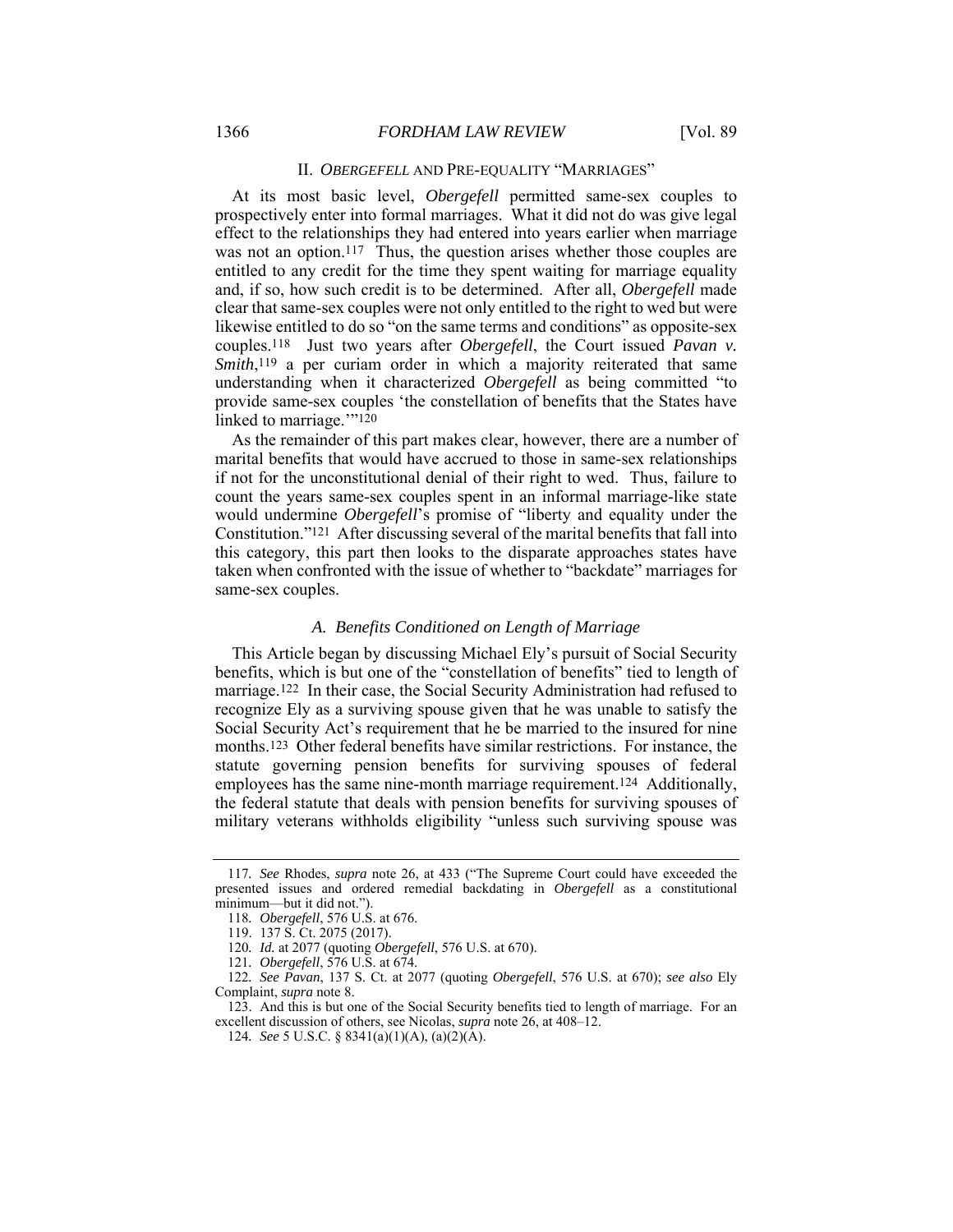married to such veteran . . . before the expiration of fifteen years after the termination of the period of service in which the injury or disease causing the death of the veteran was incurred or aggravated; or . . . for one year or more."125 Beyond benefits related to surviving spouses, federal law likewise imposes length-of-marriage restrictions in the area of immigration law. For instance, one can petition to have a spouse classified as an immediate relative only after "the alien has resided outside the United States for a 2-year period beginning *after* the date of the marriage."126

At the state level, there are additional benefits that are conditioned on being married for a certain amount of time. In Arkansas, for instance, a surviving spouse's ability to take an elective share is conditioned on having "been married to the decedent continuously for a period in excess of one (1) year."127 Similarly, a number of other states calculate the amount of the elective share by looking at how long the parties were married.128 A number of states condition certain divorce protections on the length of the marriage. For instance, when it comes to the decision of whether to award alimony and in what amount, some states have statutes requiring courts to consider the length of the marriage.129 Indeed, in the absence of a statutory directive, several states have held that there is a rebuttable presumption of permanent alimony if the marriage was "long-term."130 Many states also consider the length of the marriage when determining property distribution.131 A divorce statute in Washington, for instance, directs that "the court shall . . . make such disposition of the property and the liabilities of the parties . . . after

130*. See id.* (discussing a study that found "that women who had been housewives in marriages lasting 10 years or more were much more likely to be awarded support than those in marriages of less than five years, and that the likelihood of receiving alimony increased proportionately to the length of the underlying marriage"); *see also* Erez Aloni, *The Puzzle of Family Law Pluralism*, 39 HARV. J.L. & GENDER 317, 341 (2016) (noting that "many states now restrict permanent alimony to long-term marriages").

 <sup>125. 38</sup> U.S.C. § 1102(a)(1)–(2); *see also id*. §§ 1304, 1541(f).

 <sup>126. 8</sup> U.S.C. § 1154(g) (emphasis added).

<sup>127</sup>*. See* ARK. CODE ANN. § 28-39-401(a) (2020). The term "elective share" comes from "state law [that] gives surviving spouses the right to make claims against their deceased spouses' estates, even if the deceased spouses explicitly disinherited them." Laura A. Rosenbury, *Two Ways to End a Marriage: Divorce or Death*, 2005 UTAH L. REV. 1227, 1245. 128*. See, e.g.*, MINN. STAT. § 524.2-202 (2020).

<sup>129</sup>*. See, e.g.*, Lyudmila Workman, *Alimony Demographics*, 20 J. CONTEMP. LEGAL ISSUES 109, 110 (2011) ("Length of marriage is one significant factor in determining the distribution of alimony awards.").

<sup>131</sup>*. See, e.g.*, Impullitti v. Impullitti, 415 N.W.2d 261, 264 (Mich. Ct. App. 1987); ("Factors to be considered in the division are the property's source, contribution towards its acquisition, length of the marriage, and the needs and earning capacities of the parties."); Swanson v. Swanson, 921 N.W.2d 666, 670 (N.D. 2019) ("A long-term marriage generally supports an equal property distribution."); *see also* CONN. GEN. STAT. § 46b-81 (2020) ("In fixing the nature and value of the property, if any, to be assigned, the court . . . shall consider [among other things] the length of the marriage."); IOWA CODE § 598.21 (2020) ("The court shall divide all property, except inherited property or gifts received or expected by one party, equitably between the parties after considering [among other things]: *a.* The length of the marriage.").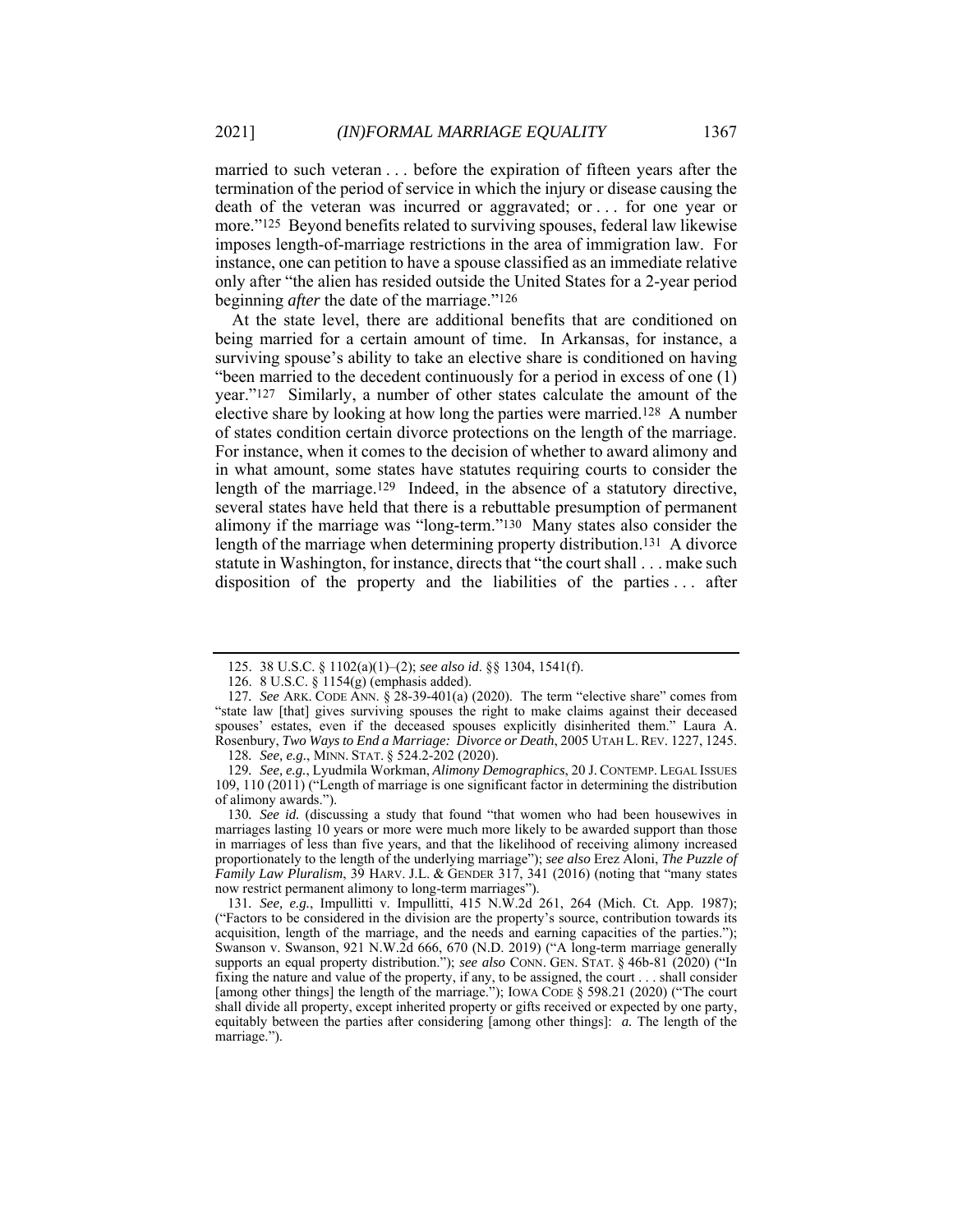considering all relevant factors including . . . [t]he duration of the marriage or domestic partnership."132

Beyond absolute length of marriage, many marital benefits at the state level are conditioned on whether the parties were married during the occurrence of certain events. One of the most notable examples relates to property distribution. Upon divorce, the majority of states equitably divide a couple's *marital* property between the two parties but not each spouse's *separate* property, which remains with the spouse who owns it.133 Determining whether particular property qualifies as marital or separate typically relates to when that property was acquired—if before marriage, it is separate; if during the marriage, it is marital.134 For an economically dependent spouse, this distinction can be crucial, especially if the most valuable property is ultimately declared the separate property of the other spouse.

To illustrate, consider a same-sex couple who entered into a committed relationship in 2005. The two would have married had they had the right to do so but instead were forced to wait until 2015, when *Obergefell* finally ushered in marriage equality. The two immediately married but then divorced three years later. In many states, any property the two had acquired between 2005 and 2015 would be considered separate and, thus, not subject to division upon divorce. Had the couple been permitted to wed in 2005, however, that same property would have likely been classified as divisible, marital property. Similar marital benefits that are conditioned on the parties being married at a certain point in time include the marital privilege, which protects only communications made between two people who were married at the time of the communication;135 the ability to bring a claim for loss of

 <sup>132.</sup> WASH. REV. CODE § 26.09.080(3) (2020).

<sup>133</sup>*. See* ANN LAQUER ESTIN, DOMESTIC RELATIONSHIPS: A CONTEMPORARY APPROACH 713 (2019) ("Most states are 'marital property' states, which require the divorce court to classify the property owned by the spouses at the time of divorce as either marital or separate, and then authorize the court to divide all marital property."). Community property states follow a similar approach but label the property acquired during marriage as "community property," a designation that influences the "management and use" of that property not only when the marriage ends but during the marriage as well. *Id.* at 714. A minority of states follow the "hotchpot" approach, whereby all property is subject to division regardless of when it was acquired. Marsha Garrison, *Is Consent Necessary?: An Evaluation of the Emerging Law of Cohabitant Obligation*, 52 UCLA L. REV. 815, 836 n.76 (2005) (noting that only fourteen states "permit[] the division of premarital assets").

 <sup>134.</sup> There are typically exceptions, however, for property acquired during marriage as a result of inheritance or gift. *See, e.g.*, ARIZ. REV. STAT. ANN. § 25-213 (2020) ("A spouse's real and personal property that is owned by that spouse before marriage *and that is acquired by that spouse during the marriage by gift, devise or descent*, . . . is the separate property of that spouse." (emphasis added)); *see also* Carla M. Roberts, *Worthy of Rejection: Copyright as Community Property*, 100 YALE L.J. 1053, 1059–60 (1991) ("Separate property typically is anything an individual owned prior to entering a marriage, income received from separate property, and property received by descent, devise, or gift during the marriage.").

<sup>135</sup>*. See* Steven A. Young, Note, *Retroactive Recognition of Same-Sex Marriage for the Purposes of the Confidential Marital Communications Privilege*, 58 WM. & MARY L. REV. 319, 330 (2016) ("[I]t is critically important that the privilege requires 'spouses,' meaning the two parties must be married at the time the communication was made.").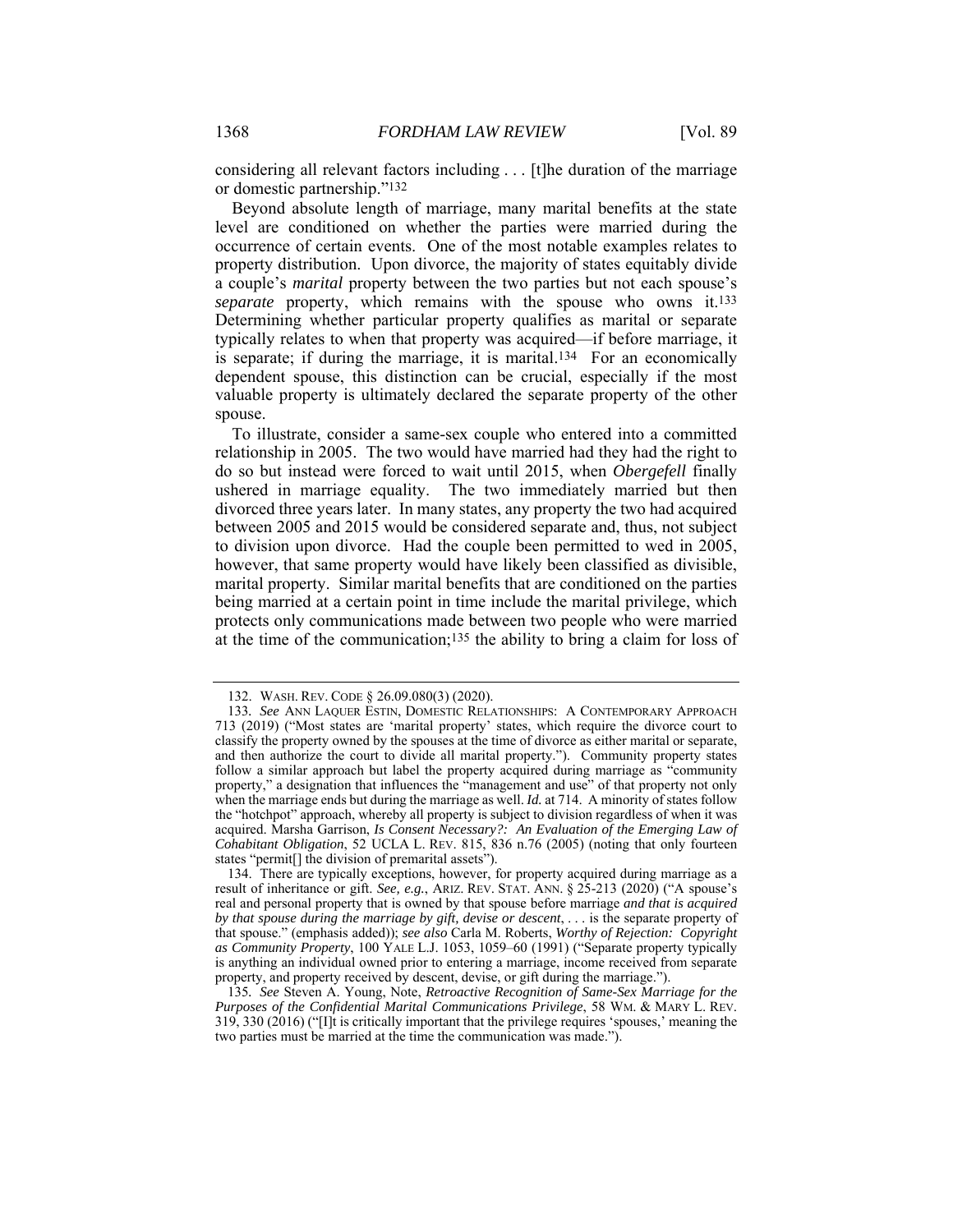consortium, which requires the claimant to have been married to the injured party at the time of the injury;136 and the marital presumption, which presumes the spouse of a mother is the child's second parent but only if the two were married when she gave birth.137

At the same time, one cannot lose sight of the marital benefits tied to the very fact of marriage and how the availability of those benefits has impacted same-sex relationships that predated marriage equality. For instance, there are a number of individuals living today who never formalized their samesex relationships simply because their partners died before they were legally permitted to wed. For those survivors, the timing of their partners' deaths caused significant legal harm. Consider, for instance, Helen Thornton and Margery Brown, who were in a committed relationship in Washington for twenty-seven years.138 The two women met in 1979, and their relationship lasted until 2006, when Brown died of cancer.139 Given that same-sex marriage was not permitted in Washington State until 2012, the two women were unable to marry.140 Accordingly, when Thornton filed for Social Security benefits as a surviving spouse, her application was denied.141

In addition, there are a number of same-sex relationships that the parties dissolved prior to marriage equality. The potential harm to individuals in those relationships stems from the fact that, had they been permitted to marry, those relationships might have been marital and thus could only have been dissolved in accordance with the protections afforded by the states' divorce laws. For example, in 2004, Kimberly Sutton proposed marriage to Charlene Ramey.142 The Oklahoma couple spent the next eight and a half years living together and holding themselves out as a committed couple.143 The two even agreed to become parents.144 Using artificial insemination, Kimberly became pregnant and gave birth to a son in 2005.145 Nonetheless, Kimberly acknowledged Charlene as the child's other parent.146 In fact, Charlene served as primary caregiver to the child, who referred to Charlene as

<sup>136</sup>*. See infra* notes 156–64 and accompanying text.

<sup>137</sup>*. See* Dara E. Purvis, *The Origin of Parental Rights: Labor, Intent, and Fathers*, 41 FLA. ST. U. L. REV. 645, 662 (2014) ("Long before paternity tests were available, in other words, the marital presumption assumed that married women did not bear children fathered by men other than their husbands."); *see also infra* note 150 and accompanying text.

 <sup>138.</sup> Complaint for Declaratory, Injunctive & Other Relief at 2, Thornton v. Berryhill, No. 18-1409, 2020 WL 5494891 (W.D. Wash. Sept. 11, 2020).

<sup>139</sup>*. Id.* 

<sup>140</sup>*. Id.* 

<sup>141</sup>*. Id.* 

 <sup>142.</sup> Ramey v. Sutton, 362 P.3d 217, 220 (Okla. 2015) ("Ramey . . . wore a diamond ring to reflect their mutual commitment.").

<sup>143</sup>*. Id.* at 219.

<sup>144</sup>*. Id.* 

<sup>145</sup>*. Id.* Although "[a] friend of the couple agreed to be the donor," the court noted that "[t]he donor understood and agreed that Ramey and Sutton would co-parent and raise any child conceived as their own and that he did not have any obligations." *Id.* at 219 n.4.

<sup>146</sup>*. Id.* at 219 ("Sutton prepared a baby book for their child identifying both Sutton and Ramey as parents. Sutton gave a card to Ramey congratulating her on becoming a 'mother' to their son and that she would be a wonderful mom.").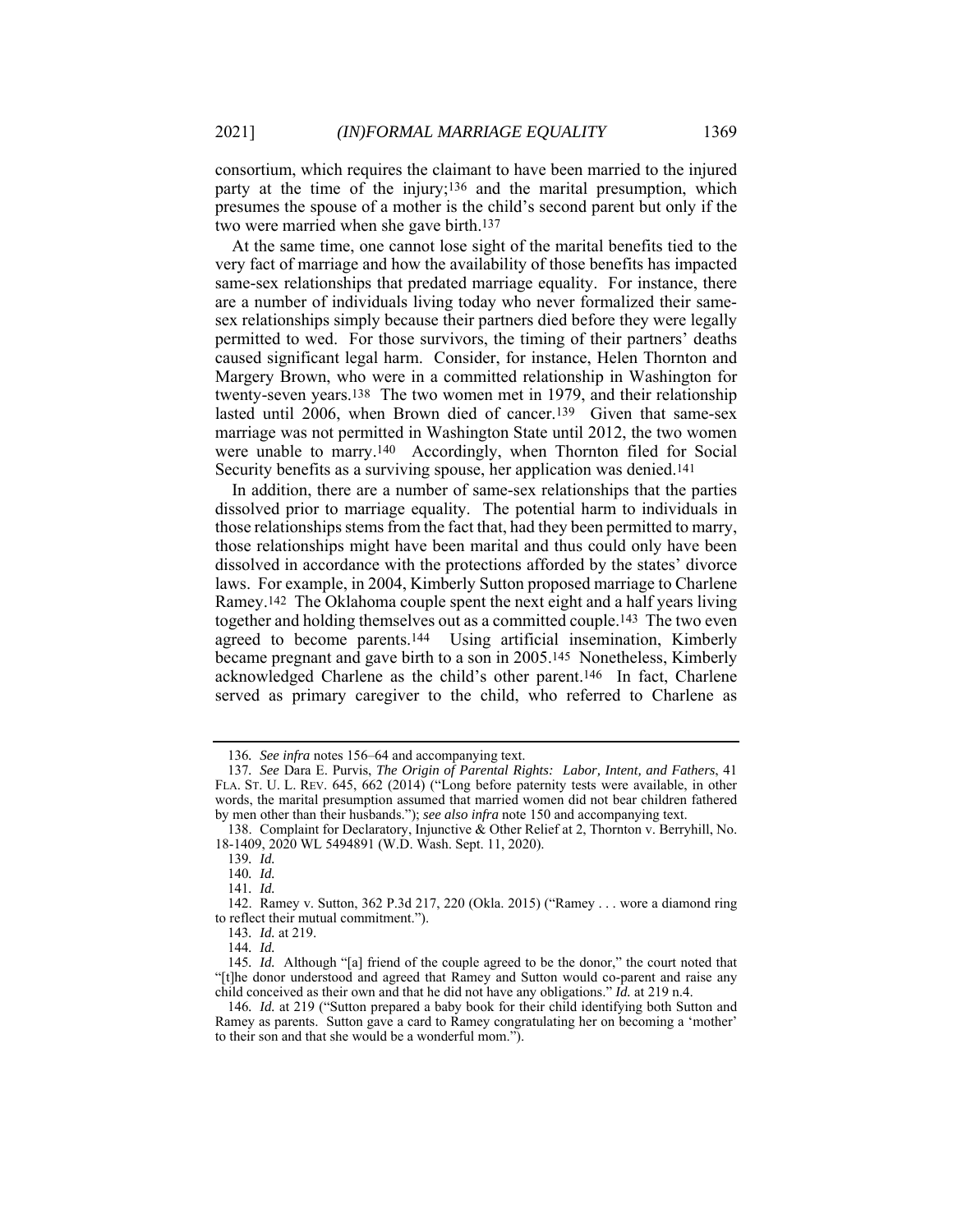"mom."<sup>147</sup> Likewise, the trio held themselves out to friends and relatives as a family.148

When the relationship between the two women ultimately ended, Kimberly argued that Charlene was not entitled to custody or visitation, given that she was not a biological parent and the two had never married.149 Had the two wed at any point prior to dissolving their relationship, there would have been no question that Charlene was a legal parent.<sup>150</sup> Charlene did ultimately prevail, but it was not because the court was willing to consider the quality of the relationship during a time when marriage was an impossibility. Instead, the court ruled that, "although the biological mother enjoys many rights as a parent, it does not include the right to erase a relationship that she voluntarily created and fostered with their child."151

Thus, for the LGBTQIA+ Americans who were lucky enough to have lived to see marriage equality become the law of the land, they still face discrimination when it comes to receiving "the same terms and conditions" as different-sex couples.152 Specifically, individuals today who were in same-sex relationships that would have been marriages had the law not prevented them from formalizing their unions are being denied a number of protective benefits. Although these benefits are likewise denied to differentsex couples whose relationships ended before they could marry or who spent years cohabitating prior to formal marriages, there is a key difference: for same-sex couples, marriage was a legal impossibility.

#### *B. State Responses*

The concept of formal marriage equality is still relatively new and, as such, there are a number of questions regarding the reach of *Obergefell* with which the law must still grapple.153 Justice Kennedy's equal protection analysis, for instance, did little to illuminate the standard of review that applies to

<sup>147</sup>*. Id.* The child would not refer to Kimberly as her mother "until the age of five or six." *Id.* ("Even today, their child will sometimes refer to Sutton, the biological mom as Kimberly and not as 'mom.'").

<sup>148</sup>*. Id.* 

<sup>149</sup>*. Id.* 

 <sup>150.</sup> OKLA. STAT. tit. 10, § 7700-204 (2021) (stating that "[a] man is presumed to be the father of a child if . . . [h]e and the mother of the child are married to each other and the child is born during the marriage"). Although the statute is written in gendered terms, the Supreme Court has ruled that a state cannot extend the marital presumption to different-sex marriages without also extending it to same-sex marriages. *See* Pavan v. Smith, 137 S. Ct. 2075, 2078 (2017).

<sup>151</sup>*. Ramey*, 362 P.3d at 221. In ruling for Ramey, however, the court did note that "[t]he couple's failure to marry cannot now be used as a means to further deprive the nonbiological parent, who has acted *in loco parentis*, of a best interests of the child hearing." *Id.* at 220–21.

 <sup>152.</sup> Obergefell v. Hodges, 576 U.S. 644, 676 (2015).

 <sup>153.</sup> Craig Green, *Turning the Kaleidoscope: Toward a Theory of Interpreting Precedents*, 94 N.C. L. REV. 379, 467 (2016) (noting that *Obergefell* "resolved doctrinal debates over same-sex marriage, but . . . raised unanswered questions concerning LGBT discrimination, polygamy, and other forms of constitutional liberty").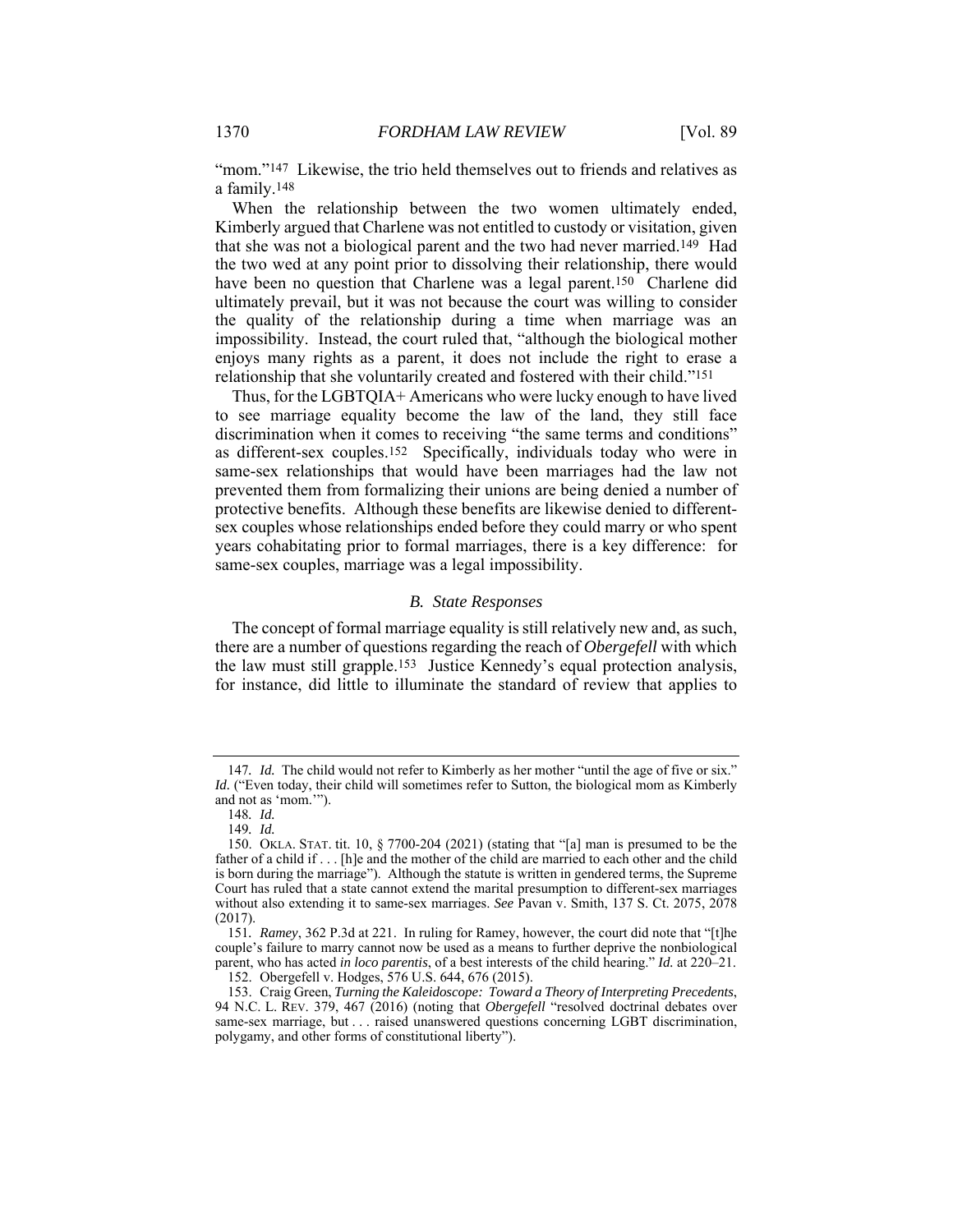discrimination on the basis of sexual orientation.154 What does seem clear, however, in the wake of both *Obergefell* and *Pavan* is that whatever marital benefits a state extends to different-sex couples, it must likewise extend to same-sex couples. The question arises, however, as to how states are to apportion marital benefits to same-sex couples who were prohibited by law from marrying. Since *Obergefell*, the issue has arisen in a variety of contexts and, not surprisingly, the states have taken a number of different approaches.

Even before *Obergefell*, the Supreme Court of Connecticut became one of the earliest courts to rule that same-sex couples are entitled to marital benefits if—but for the prohibition against same-sex marriage—they would have wed at an earlier date. In *Mueller v. Tepler*,155 Margaret Mueller and Charlotte Stacey were in a longtime relationship that began in 1985.156 In 2001, Margaret's physician diagnosed and subsequently treated her for ovarian cancer when, in fact, she was suffering from cancer of the appendix.157 Left untreated, Margaret's cancer progressed to the point where surgery was no longer an option, and she died in 2009.158 In 2006, however, she brought a medical malpractice claim, which included a claim by Charlotte for loss of consortium.159 The defendants moved to strike Charlotte's claim on the basis that, at the time of the alleged negligence, she and Margaret were not married, as required by the state's law regarding loss of consortium claims.160 Although the two did enter into a civil union in 2005 pursuant to Connecticut law, the plaintiffs had alleged that the medical malpractice occurred before that date.161

Nonetheless, the court ruled that the requirement that the plaintiff must have been married to the injured party at the time of the injury "only has logical force . . . if the couple was capable of entering into a 'formal marriage relation' prior to the injury."162 Because that option was not available to Margaret and Charlotte, the court expanded the ability to bring a loss of consortium claim "to members of couples who were not married when the tortious conduct occurred, but who would have been married if the marriage

<sup>154</sup>*. See, e.g.*, Peter Nicolas, *Reconstruction*, 10 U.C. IRVINE L. REV. 937, 985 (2020) ("[T]he Court appeared to apply something more rigorous than traditional rational basis review, [but] never articulated a standard of review.").

 <sup>155. 95</sup> A.3d 1011 (Conn. 2014).

<sup>156</sup>*. Id.* at 1015.

<sup>157</sup>*. Id.* (noting that the doctor "either failed to review the pathology report or misinterpreted its findings").

<sup>158</sup>*. Id.* ("Although the error was discovered in April, 2005, Mueller's cancer had progressed to a stage where some of the tumors no longer could be removed surgically."). 159*. Id.* 

<sup>160</sup>*. Id.*; *see also* Gurliacci v. Mayer, 590 A.2d 914, 931–32 (Conn. 1991) ("[V]irtually all of the jurisdictions that have considered the question take the position that '[a]n action for loss of consortium cannot be maintained unless the plaintiff was married to the injured person at the time of the actionable conduct.'" (second alteration in original) (quoting Briggs v. Butterfield Mem'l Hosp., 479 N.Y.S.2d 758, 758 (App. Div. 1984))).

<sup>161</sup>*. Mueller*, 95 A.3d at 1015. The court did note, however, that the two were not permitted to enter into the civil union until a year after the doctor had stopped treating Margaret. *Id.* at 1015 n.4.

<sup>162</sup>*. Id.* at 1017 (quoting plaintiff's objection to defendants' motion to strike).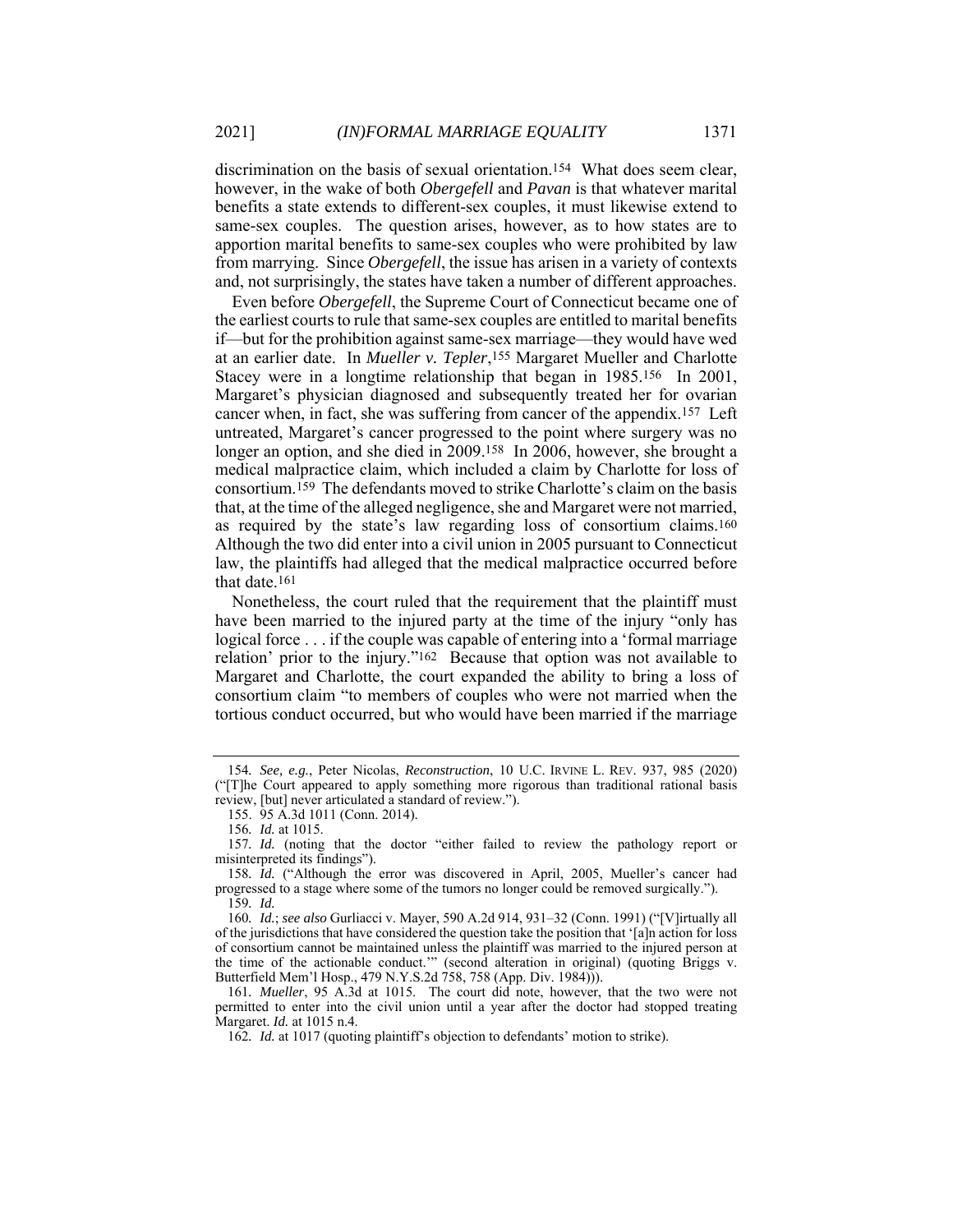had not been barred by state law."<sup>163</sup> In light of that expansion, the court remanded the case to determine whether the women's relationship met that test.164

The following year, an Oregon court adopted a similar test. There, Karah and Lorrena Madrone held a commitment ceremony in 2005.165 Two years later, the two women decided to have a child by artificial insemination and Lorrena agreed to carry the child.166 Afterwards, the two women both changed their last names to Madrone and registered as domestic partners pursuant to Oregon law.167 The relationship between the women "deteriorated" and in 2012, Karah filed for a dissolution of the domestic partnership.168 She also sought a declaration that she was the legal parent of the child born to Lorrena.169 Karah did so by relying on an Oregon statute that provided that a husband of a woman who conceives by artificial insemination is presumed (assuming he consented to the insemination) to be the legal father.170 Although Oregon courts had previously extended the statute's protections to same-sex partners,171 Lorrena objected on the basis that the two women did not enter into a domestic partnership until after the child was born.172 The court rejected her argument, however, and held that "*choice* is the key to determining whether [the Oregon statute] applies to a particular same-sex couple."173 The court further opined:

Given that same-sex couples were until recently prohibited from choosing to be married, the test for whether a same-sex couple is similarly situated to the married opposite-sex couple contemplated in [the statute] cannot be whether the same-sex couple chose to be married or not. Rather, the salient question is whether the same-sex partners *would have* chosen to marry before the child's birth had they been permitted to.174

For those reasons, the case was remanded to determine whether the "couple would have married had that choice been available."175

170*. Id.* at 498 (noting the statute provides the same rights to the mother's husband "as if the child had been naturally and legitimately conceived by the mother and the mother's husband" (quoting OR. REV. STAT. § 109.243 (2018))).

172*. In re Madrone*, 350 P.3d at 499 (quoting Lorrena's argument that "the protections afforded in [the Oregon statute] apply to domestic partners, not simply people in a relationship").

173*. Id.* at 501.

174*. Id.*

175*. Id.* at 502.

<sup>163</sup>*. Id.* at 1023.

<sup>164</sup>*. Id.* at 1030–31.

<sup>165</sup>*. In re* Madrone, 350 P.3d 495, 497 (Or. Ct. App. 2015).

<sup>166</sup>*. Id.* 

<sup>167</sup>*. Id.* at 498 n.1.

<sup>168</sup>*. Id.* at 497–98.

<sup>169</sup>*. Id.* at 498 ("Petitioner alleged that, at the time of R's conception and birth, she was respondent's 'domestic and life partner,' that she and respondent had planned the pregnancy with the intent to raise the child together, and that she had consented to the artificial insemination procedure.").

<sup>171</sup>*. See* Shineovich v. Kemp, 214 P.3d 29, 40 (Or. Ct. App. 2009) (extending "the statute so that it applies when the same-sex partner of the biological mother consented to the artificial insemination").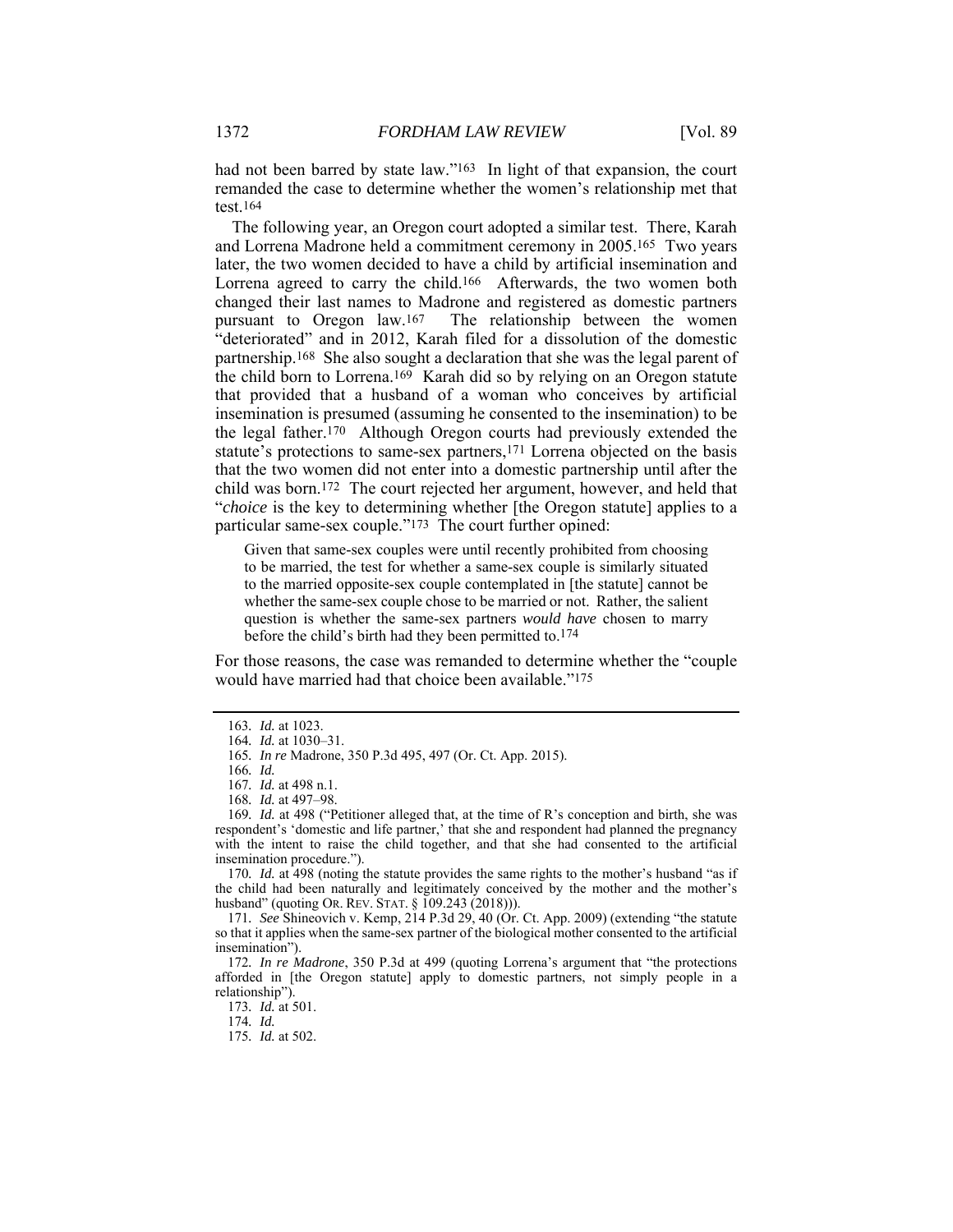The Connecticut and Oregon cases both arose in states where same-sex couples, even before they obtained the right to marry, had the option of entering into civil unions or domestic partnerships. Since *Obergefell*, many of those states have adopted legislation concerning how time spent in these "alternative species of quasi-marriage"176 will count toward the length of the marriage. Specifically, as Professor Peter Nicolas explains, seven states that permitted same-sex couples to enter into domestic partnerships or civil unions pre-*Obergefell* have since "created a seamless mechanism for converting civil unions or domestic partnerships to marriages."177 Of those, about half have legislated that the marriage began on the date the relationship was converted to a formal marriage, while the remainder set the date as the time the couple first entered into the domestic partnership or civil union.178 Although the latter approach allows the same-sex couple to count more of their actual relationship toward the subsequent marriage, it still only applies to those portions that came after the couple entered into the domestic partnership or civil union—legal options that may not have been available until after the couple had already been in a relationship for many years.

Nonetheless, such an approach is still superior to that being taken in states that fail to even offer civil unions or domestic partnerships. In the few cases that have arisen in those states, courts have simply refused to grant marital benefits to same-sex couples whose relationships spanned time periods in which they were prohibited from marrying. Consider, for instance, a Michigan case involving two women, Deanna and Johanna Mabry, who were in a relationship that began in 1995 and lasted until 2010.179 During that time, the two bought a house together and participated in a commitment ceremony, and Johanna even took Deanna's last name.180 Most relevant to the subsequent litigation, however, was the fact that the relationship produced three children.181 Johanna was the biological mother, having conceived using an anonymous donor.182 Nonetheless, Deanna's role in the children's lives was "significant" in that she "provided [them] with health insurance, she was the sole financial provider for the family, and she provided care and guidance to the children."183 In fact, Johanna's will

 <sup>176.</sup> Andersen v. King County, No. 04–2–04964–4, 2004 WL 1738447, at \*12 (Wash. Super. Ct. Aug. 4, 2004), rev'd, 158 P.3d 963 (Wash. 2006).

 <sup>177.</sup> Nicolas, *supra* note 26, at 405.

<sup>178</sup>*. Id.* at 405–06; *Compare* WASH. REV. CODE § 26.60.100(4) (2020) ("[T]he date of the original state registered domestic partnership is the legal date of the marriage."), *with* 15 R.I. GEN. LAWS § 15-3.1-13 (2020) ("For purposes of determining the legal rights and responsibilities involving [married] individuals who previously entered into a civil union in this state, . . . the date of the recording of the marriage certificate shall be the operative date by which legal rights and responsibilities are determined.").

 <sup>179.</sup> Mabry v. Mabry, 882 N.W.2d 539, 540 (Mich. 2016) (McCormack, J., dissenting).

<sup>180</sup>*. Id.* (observing that the two took additional steps, including "filing a declaration of domestic partnership, . . . entering a formal domestic-partnership agreement, . . . and entering into a marriage covenant in the form of a ketubah").

<sup>181</sup>*. Id.*  182*. Id.* 

<sup>183</sup>*. Id.* (noting that all three children "were biological children of the defendant but took the plaintiff's last name and were parented by both the defendant and the plaintiff").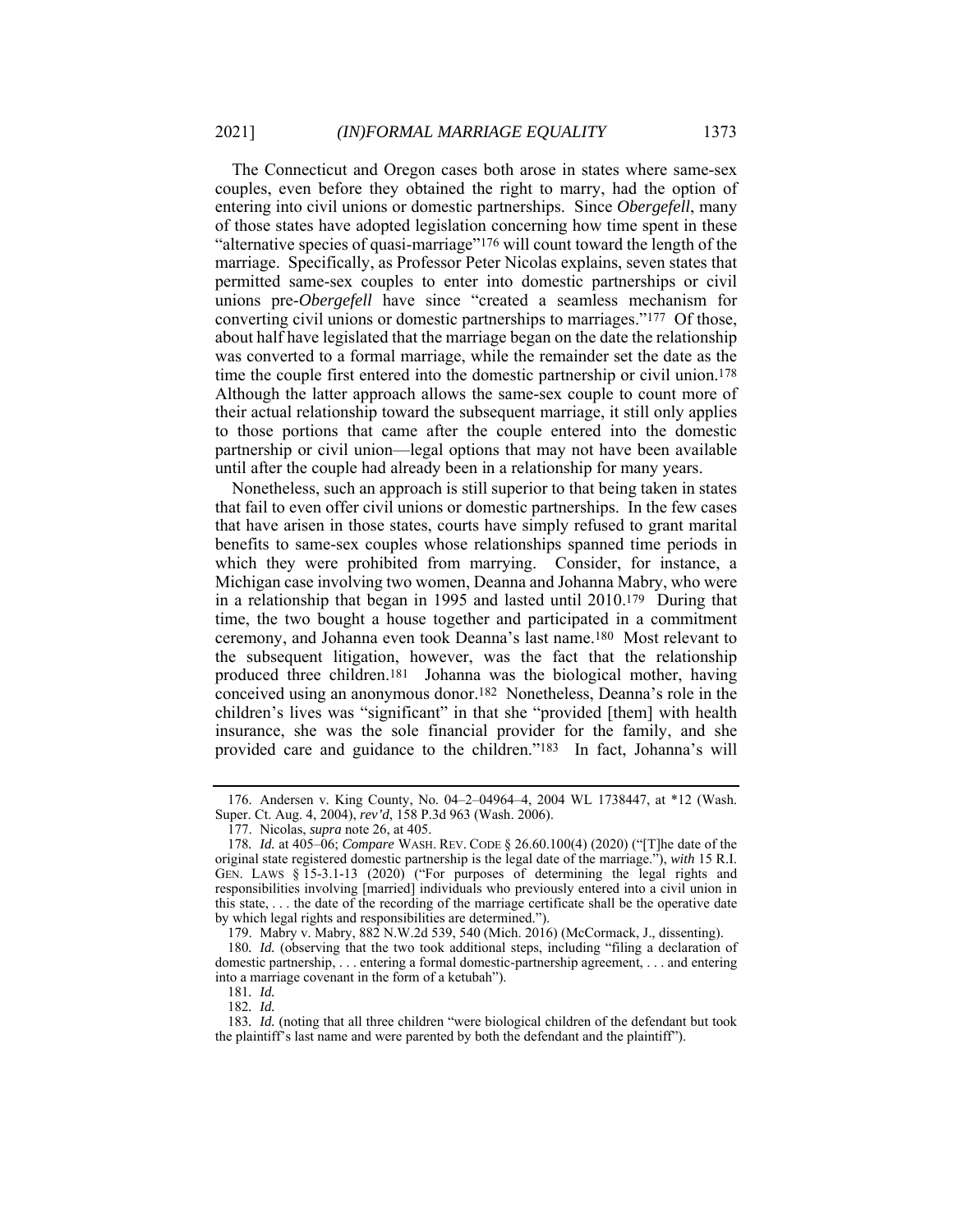provided that, "in the event of her death, [Deanna] would be the children's legal guardian and conservator."184

However, when the parties ended their relationship and Deanna petitioned for custody, the Michigan court ruled that she lacked standing because she was never formally married to the children's mother.185 Unlike the courts in Connecticut and Oregon,186 the Michigan court refused to even consider whether the couple would have married had they been permitted to do so. A year earlier, a court in Florida, on very similar facts, reached the same conclusion.187 Thus, in comparison to states like Connecticut and Oregon, states that never adopted alternatives to marriage currently appear to be more hostile to backdating claims of those in same-sex relationships.

There is, however, one exception—the handful of states that permit informal or common-law marriage. A survey of decisions from those states reveals that some have been willing to offer relief by finding that the couple had effectuated a common-law marriage. To illustrate, consider the South Carolina case of Debra Parks, who ended a forty-year relationship with her partner in 2017.188 During this time, the two had bought a house and "other property together, had joint bank accounts, used each other on tax documents, and lived together until 2016."189 The couple resided in South Carolina, which did not permit same-sex marriage until 2014.190 South Carolina does, however, recognize common-law marriage.191 When Parks sued to have her relationship declared a common-law marriage, the judge agreed.192 In essence, the court ruled that not only had the two entered into a common-law marriage but that it had commenced when Parks divorced her husband in 1987—twenty-seven years before South Carolina would begin allowing same-sex marriage.<sup>193</sup> Other states that recognize common-law marriage have reached similar results when dealing with individuals whose same-sex partners died before they were able to legally wed.194

<sup>184</sup>*. Id.* 

<sup>185</sup>*. Id.* at 541 ("The order held that the plaintiff did not have standing to bring a custody action pursuant to the equitable-parent doctrine because that doctrine is only available to a parent who was married.").

<sup>186</sup>*. See supra* notes 156–75 and accompanying text.

<sup>187</sup>*. See generally* Willis v. Mobley, 171 So. 3d 739 (Fla. Dist. Ct. App. 2015), No. 5D14– 3424, 2015 WL 4389054 (Fla. Dist. Ct. App. July 14, 2015) (per curiam) (unpublished table decision).

<sup>188</sup>*. See* Andrew Dys, *Same-Sex Legal Groundbreaker: Judge Says Rock Hill Couple Married in S.C. for Decades*, HERALD (Mar. 23, 2017, 8:48 AM), https://www.heraldonline.com/news/local/article139540723.html [https://perma.cc/Z46Q-QGZZ] (reporting the facts of York County Family Court case, *Parks v. Lee*, 2016-DR-451061 (2016)).

<sup>189</sup>*. Id.* According to Parks, "We were a family, even when society didn't accept it." *Id.*  190*. Id.* 

<sup>191</sup>*. Id.* 

<sup>192</sup>*. Id.* According to the judge, "Quoting William Shakespeare, 'A rose by any other name would smell as sweet,' . . . . The law established by the U.S. Supreme Court in *Obergefell* . . . should be applied retroactively in South Carolina." *Id.* 

<sup>193</sup>*. Id.* 

<sup>194</sup>*. See* Nicolas, *supra* note 26, at 416–18 (collecting cases); Young, *supra* note 135, at 338–43 (collecting cases).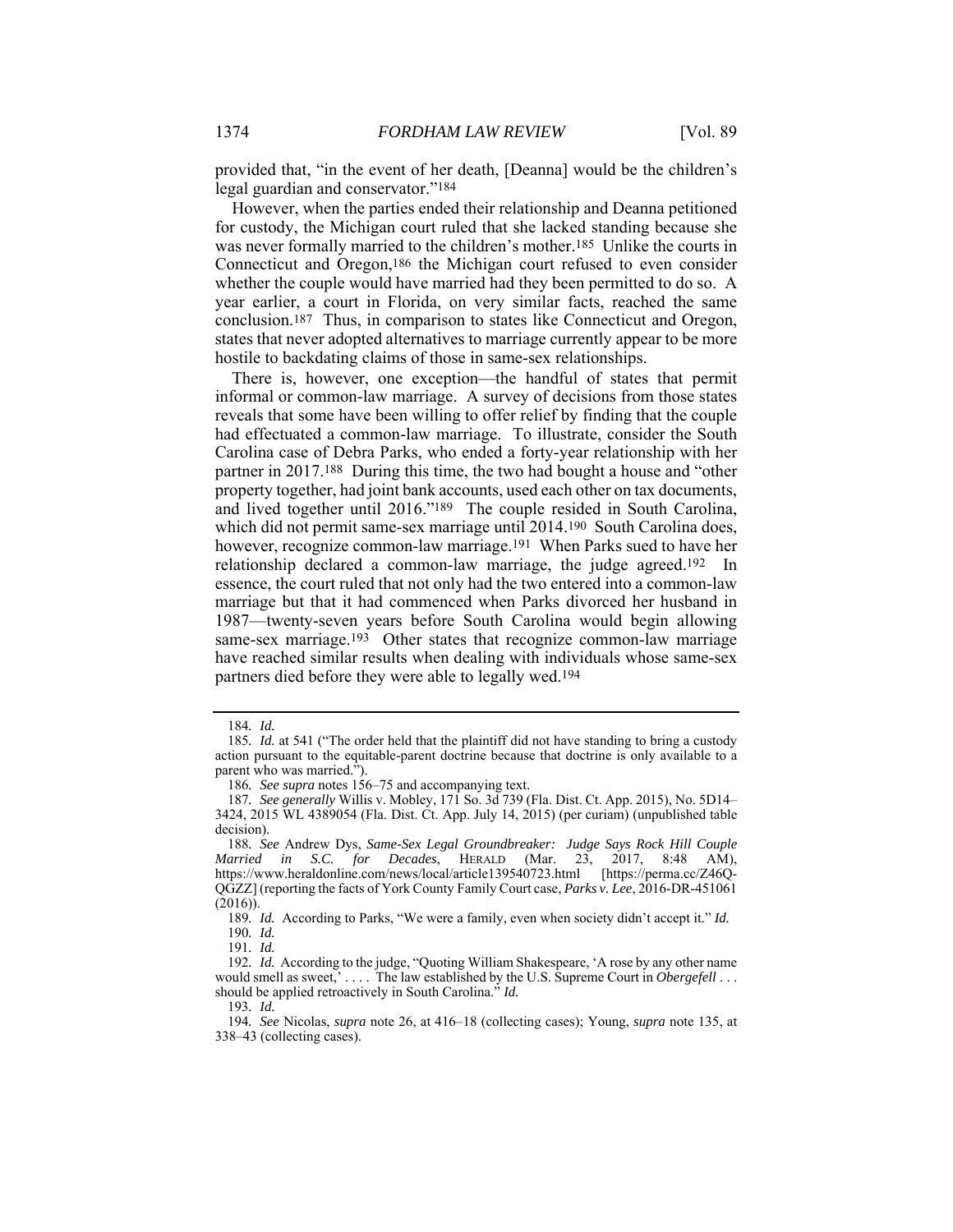Because very few states permit common-law marriage, however, the vast majority of states have had to fashion new tests for dealing with same-sex relationships that predated marriage equality. And, as detailed earlier, those states have done so with varying approaches and with divergent opinions as to what true marriage equality entails. That itself is problematic, in light of the fact that the right to marry is a constitutionally protected right.195 As such, there necessarily must exist some standards to which all states must adhere. Of course, family law is largely within the primary province of the states and, as such, it would be unreasonable to expect all states to have an identical response to this issue.196 In fact, as Professor Charles Rhodes has pointed out, "family law courts, as a rule, traditionally have broad judicial discretion in adjudicating disputes and fashioning just outcomes."197 Nonetheless, because "federal constitutional rights are understood to extend equally across the land,"198 there are limits to how divergent states can be when it comes to resolving the issue of backdating same-sex marriage.199

Thus, a more consistent remedy is necessary if states are to redress the harms that many individuals from same-sex relationships continue to experience as a result of the unconstitutional laws that had long prevented them from marrying.

#### III. THE LAW OF INFORMAL FAMILY CREATION

States that refuse to consider the pre-equality portion of a same-sex couples' relationships are producing two separate but related harms. First, they are shortchanging individuals in same-sex marriages who seek marital benefits tied to length of marriage.200 Second, these states completely deny all marital benefits to those who were in same-sex relationships that ended (either through dissolution or death) prior to the time marriage became a legal option. Both harms run counter to the Court's holding in *Obergefell* and thus a new remedy is required.

<sup>195</sup>*. See* Michael J. Higdon, *Polygamous Marriage, Monogamous Divorce*, 67 DUKE L.J. 79, 96 (2017) ("[T]he Court has declared that, under the substantive component of the Due Process Clause of the Fourteenth Amendment, the right to marry is a fundamental right.").

<sup>196</sup>*. See* Elizabeth G. Patterson, *Unintended Consequences: Why Congress Should Tread Lightly When Entering the Field of Family Law*, 25 GA. ST. U. L. REV. 397, 406 (2008) ("Leaving family law to the states, however, allows diversity to exist within the United States, and individuals whose values differ from those of the majority in one location have the alternative of emigrating to another, more compatible, community."); Milton C. Regan Jr., *Reason, Tradition, and Family Law: A Comment on Social Constructionism*, 79 VA. L. REV. 1515, 1524 (1993) ("[A] cardinal tenet of United States jurisprudence is that family law is primarily the province of individual states—a principle that explicitly invites the codification of diverse particular judgments about how family life should be arranged.").

 <sup>197.</sup> Rhodes, *supra* note 26, at 432.

 <sup>198.</sup> Wayne A. Logan, *Contingent Constitutionalism: State and Local Criminal Laws and the Applicability of Federal Constitutional Rights*, 51 WM. & MARY L. REV. 143, 169 (2009).

 <sup>199.</sup> Michael J. Higdon, *Constitutional Parenthood*, 103 IOWA L. REV. 1483, 1490 (2018) ("[L]ike all constitutional rights, [parenthood] must necessarily possess some core limits that bind the states.").

<sup>200</sup>*. See* Nicolas, *supra* note 26, at 397 ("[M]any same-sex relationships appear artificially short in endurance when measured solely by reference to the couple's civil marriage date.").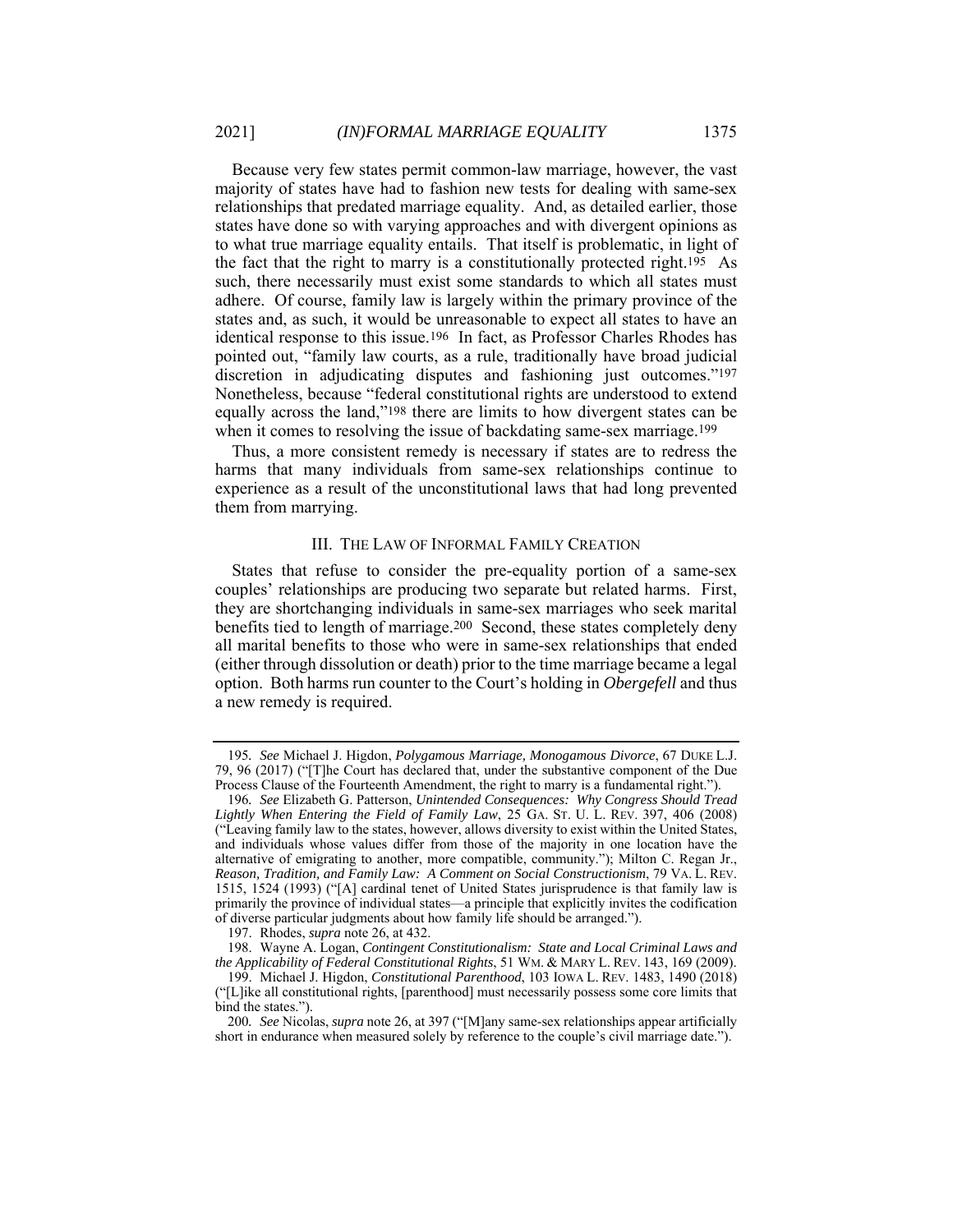In formulating an appropriate remedy, however, it is important to first recognize that states are not starting from a blank slate when it comes to awarding family-like benefits to individuals who lack formal family relationships. Instead, the states already possess a number of equitable doctrines that operate in a variety of different contexts to do just that doctrines that can greatly assist the courts in crafting a new remedy to protect same-sex couples whose relationships predated marriage equality. These existing remedies operate against a backdrop where, despite the robust legal protections that exist for American families, there is little consensus on the precise legal definition of "family."201 When people talk of "starting a family," one typically imagines marriage and the eventual addition of children, either through birth or adoption. The reality, however, is much more complicated, and over the years, that complexity has only grown.202 Couples may get married or they may not. Perhaps the couple thought they were married when, in reality, the marriage was void for some reason. The two may have children together or they may not. Perhaps they end up raising children who only have a biological relationship with one of them. Maybe the nonbiological parent adopts the new children but perhaps not. Maybe they agree to take in a child from a friend or relative and, despite an intent to do so, never get around to formally adopting the child.

Family law is no stranger to dealing with any of these scenarios, consistently drawing on its "built-in flexibility to adapt to changing times."203 And, indeed, over the years, states have developed a number of doctrines that permit courts to extend familial rights even to those who failed to formally create legal family relationships. What follows is a brief survey of five different examples that courts have relied on to fashion a new remedy for same-sex couples whose "marriages" predated the legal recognition of their right to form such unions. In reviewing these existing doctrines, it is important to note how the courts resort to them primarily for reasons of equity, focusing on the need to protect parties from the harms they would otherwise suffer were the courts to rigidly insist on form over substance.

 <sup>201.</sup> Kirsten Korn, Comment, *The Struggle for the Child: Preserving the Family in Adoption Disputes Between Biological Parents and Third Parties*, 72 N.C. L.REV. 1279, 1291 (1994) ("Although the Supreme Court has held that the Constitution protects various aspects of the family, as well as the parent-child relationship, determining what constitutes a 'family' and who may be considered 'parents' for purposes of such protection has proved difficult.").

 <sup>202.</sup> Michael J. Higdon, *The Quasi-parent Conundrum*, 90 U. COLO. L. REV. 941, 948–49 (2019) (discussing various social changes that have led to American families being "more heterogeneous than ever before").

 <sup>203.</sup> Supriya Kakkar, Note, *Unauthorized Embryo Transfer at the University of California, Irvine Center for Reproductive Health*, 24 HASTINGS CONST. L.Q. 1015, 1031 (1997); *see also* Bradley G. Silverman, *Federal Questions and the Domestic-Relations Exception*, 125 YALE L.J. 1364, 1392 (2016) ("Crafting a workable system of family law requires calibrating a 'complex level of benefits' to which state law entitles those who occupy different familial roles." (quoting Brief of Amici Curiae Mae Kuykendall, David Upham & Michael Worley in Support of Neither Party & Urging Affirmance on Question 1, at 15, Obergefell v. Hodges,  $576$  U.S. 644 (2015) (No. 14-556)).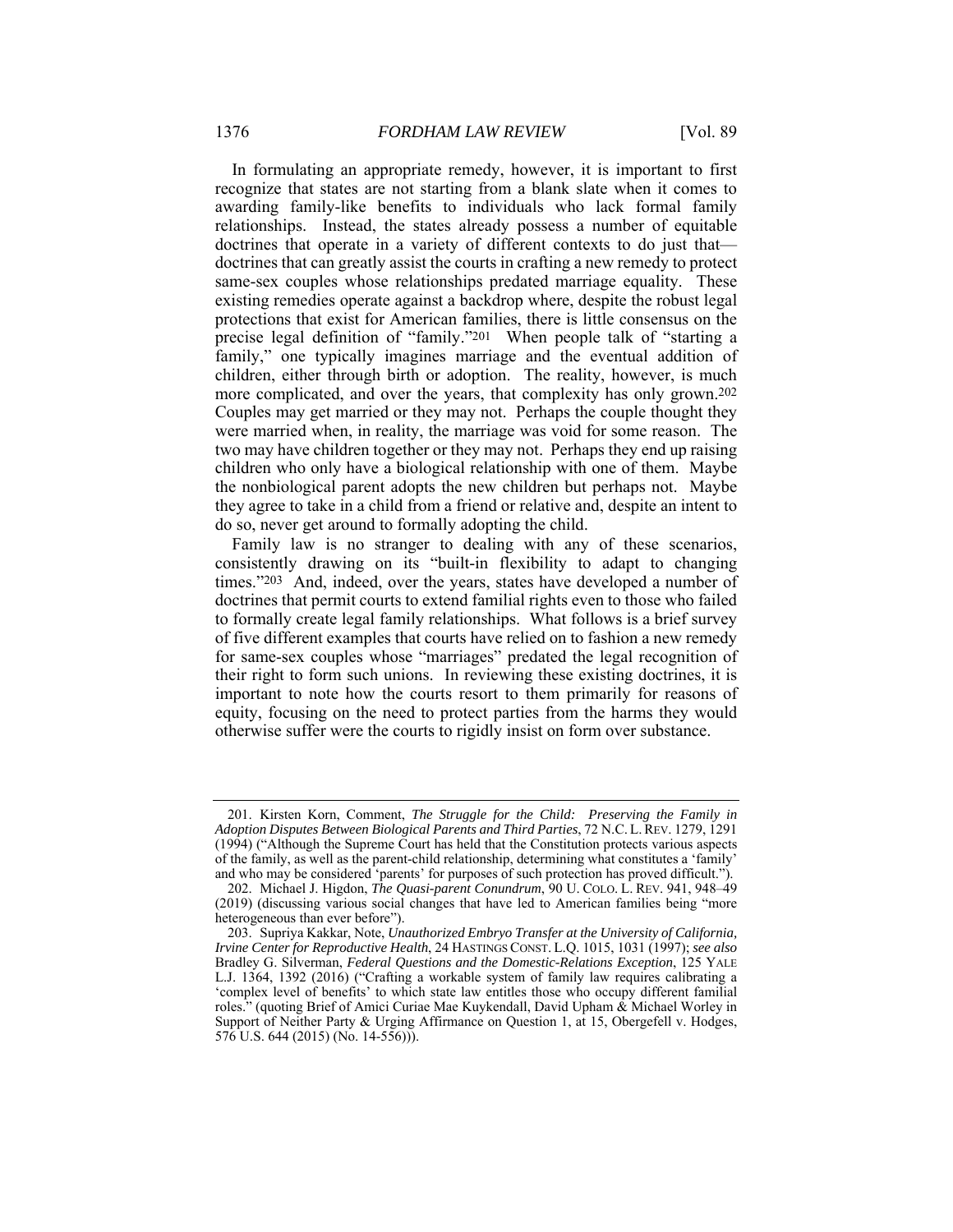# *A. Informal Marriage*

Common-law marriage provides likely the most obvious example of legally recognized family relationships that arise through informal means. Also referred to as informal marriage, common-law marriage "is formed by the conduct, statements, and intent of the parties to the marriage without official involvement or formalities."204 However, unlike the other equitable remedies discussed below, where parties can claim *some of the rights* associated with either marriage or parentage, common-law marriage results in a legal union that carries with it the same rights and obligations of formal marriage.205 As Judge Richard Posner explained in a 2000 opinion from the Seventh Circuit: "The purpose of common law marriage is not to create a second-class sort of marriage, but rather to repair unintended deficiencies in the ceremony  $\dots$  [and thus] a common law spouse has the same rights as any other spouse."206

Despite the implications of its name, common-law marriage is largely an American invention.207 An 1809 case out of New York is commonly credited as the first to recognize the legality of informal marriage208 and the facts of that case help explain why states would embrace having this alternative path to legal marriage. In *Fenton v. Reed*,209 Mrs. William Reed claimed a widow's pension from a local provident society after the 1806 death of her husband.<sup>210</sup> The society refused, however, on the basis that her marriage to William was invalid.211 After all, William was not her first husband.212 Instead, she had previously wed a man named John Guest, who left her in 1785 and traveled to "foreign parts."213 When he did not return, she married Reed in 1792, believing her first husband to be dead.214 Guest was not dead, however, and returned to New York later that year, where he lived until his death in 1800.215

 <sup>204.</sup> Rhodes, *supra* note 26, at 437.

<sup>205</sup>*. See* Peter Nicolas, *Common Law Same-Sex Marriage*, 43 CONN. L. REV. 931, 934 (2011) ("When entered into, a common law marriage provides the same rights, privileges, and responsibilities as a ceremonial marriage, and is as durable as a ceremonial marriage, requiring divorce proceedings to terminate the relationship.").

 <sup>206.</sup> Barron v. Apfel, 209 F.3d 984, 985–86 (7th Cir. 2000) (citations omitted).

<sup>207</sup>*. See* LAWRENCE M. FRIEDMAN, A HISTORY OF AMERICAN LAW 202 (2d ed. 1985) ("Probably there was no such institution [as common-law marriage] in England."); Adair Dyer, *The Internationalization of Family Law*, 30 U.C. DAVIS L. REV. 625, 626 (1997) (noting that "the informal contractual status known as 'common law marriage' may have been an American innovation").

<sup>208</sup>*. See* Charles P. Kindregan Jr., *Same-Sex Marriage: The Cultural Wars and the Lessons of Legal History*, 38 FAM. L.Q. 427, 434 n.45 (2004) ("Informal marriage appears to have first been recognized by the New York court in *Fenton v. Reed*.").

 <sup>209. 4</sup> Johns. 52 (N.Y. Sup. Ct. 1809) (per curiam).

<sup>210</sup>*. Id.* at 52–53.

<sup>211</sup>*. Id.*

<sup>212</sup>*. Id.*

<sup>213</sup>*. Id.* at 52.

<sup>214</sup>*. Id.* ("[I]t was reported, and generally believed, that [Guest] had died in foreign parts."). 215*. Id.*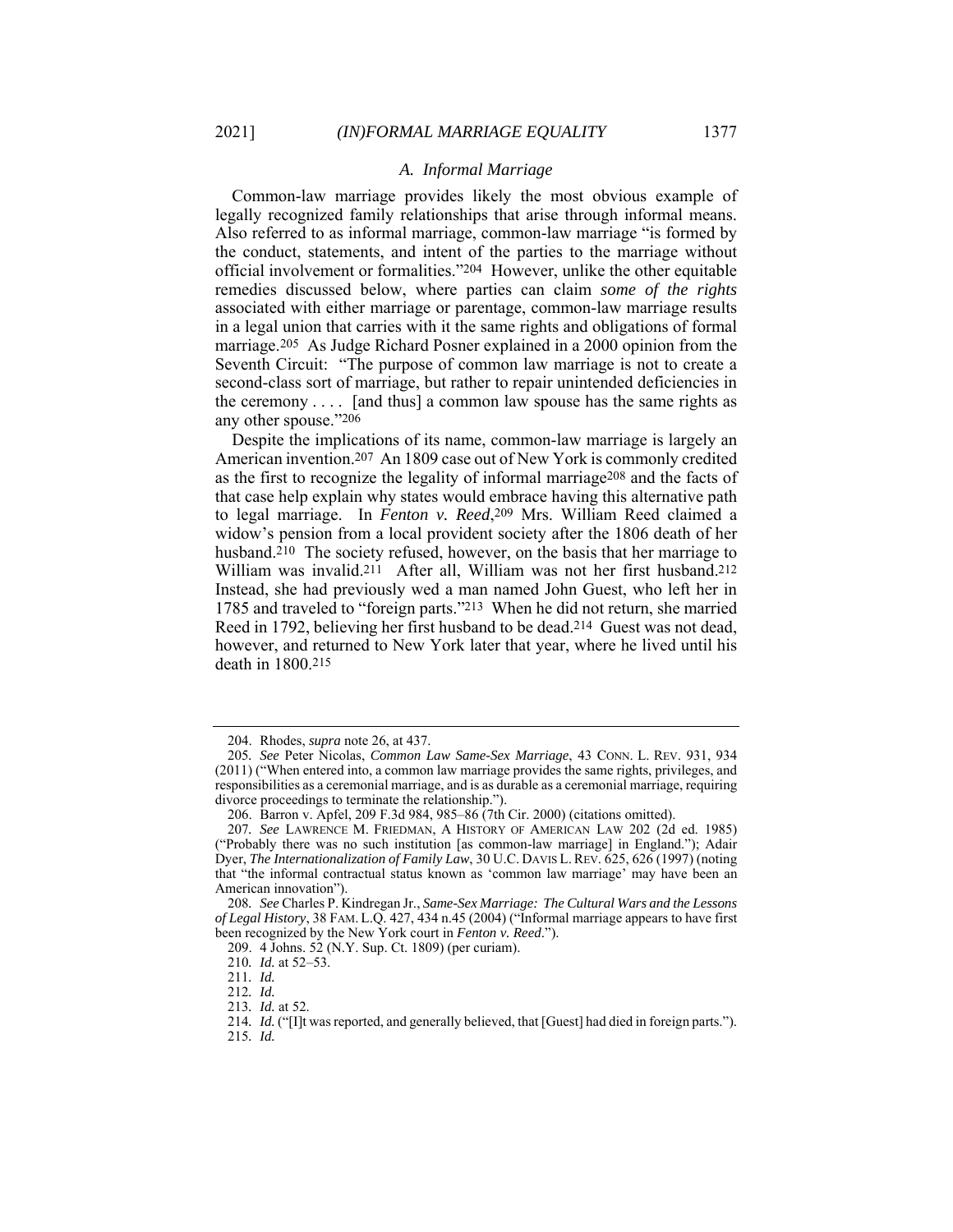During this time, Guest "did not object to the connection between the plaintiff and Reed, and said that he had no claim upon her, and never interfered to disturb the harmony between them."216 Nonetheless, given that she never divorced her first husband and he was still living when she married Reed, the society argued that her second marriage was void.217 Had she attempted to marry Reed again following Guest's death, the marriage would have been valid, but she did not resolemnize her relationship with Reed.218 The court, however, held that it was not necessary to prove that the marriage had been solemnized, holding instead that "[a] marriage may be proved ... from cohabitation, reputation, acknowledgment of the parties, reception in the family, and other circumstances from which a marriage may be inferred."219 Turning to the facts of the case, the court found that circumstances were such that, although her attempt to formally marry Reed was invalid given her existing marriage to Guest, she subsequently effectuated a common-law marriage with Reed after her first husband died: "The parties cohabited together as husband and wife, and under the reputation and understanding that they were such, from 1800 [when Guest died] to 1806, when Reed died."220

Other states would soon embrace the doctrine and its ability to protect the interests of those in economically dependent relationships.221 By the end of the nineteenth century, common-law marriage would become the law in a majority of the states.222 It proved popular for a number of reasons, including how well suited it was to frontier conditions where finding someone to perform a formal wedding might be difficult,223 how it provided individuals with greater autonomy and freedom from the state, 224 how it helped legitimize children,225 and how it provided for unsuspecting women who

223*. See* Perry Dane, *A Holy Secular Institution*, 58 EMORY L.J. 1123, 1147 (2009) (identifying "the difficulty of requiring resort to either a governmental or religious official in a dispersed frontier society" as one of the reasons states embraced common-law marriage).

<sup>216</sup>*. Id.* 

<sup>217</sup>*. Id.* at 53. In part, the court agreed: "The marriage of the plaintiff below with William Reed during the life-time of her husband John Guest, was null and void." *Id.* 

<sup>218</sup>*. Id.* at 52 ("[N]o solemnization of marriage was proved to have taken place between the plaintiff and Reed, subsequent to the death of Guest.").

<sup>219</sup>*. Id.* at 54 ("No formal solemnization of marriage was requisite. A contract of marriage made *per verba de presenti* amounts to an actual marriage.").

<sup>220</sup>*. Id.* 

<sup>221</sup>*. See* Judith T. Younger, *Marital Regimes: A Story of Compromise and Demoralization, Together with Criticism and Suggestions for Reform*, 67 CORNELL L. REV. 45, 65–66 (1981) ("The idea that marriage could be validated by the mere consent of the spouses gained strength from cases that . . . recognized informal or 'common law' marriages and appeared in community property as well as in common law states.").

<sup>222</sup>*. See* Cynthia Grant Bowman, *A Feminist Proposal to Bring Back Common Law Marriage*, 75 OR. L. REV. 709, 715 (1996) (noting that the doctrine was recognized by "a majority of the states in 1920 and even more in the nineteenth century").

<sup>224</sup>*. See* Nicolas, *supra* note 205, at 939 ("One oft-cited rationale [for common-law marriage] is a libertarian concept of autonomy and independence, the idea that marriage is a natural right and that individuals should be free to enter into marriages without the need to invoke the power of the state.").

<sup>225</sup>*. See* Kristin A. Collins, *Illegitimate Borders: Jus Sanguinis Citizenship and the Legal Construction of Family, Race, and Nation*, 123 YALE L.J. 2134, 2166 (2014) ("Judges and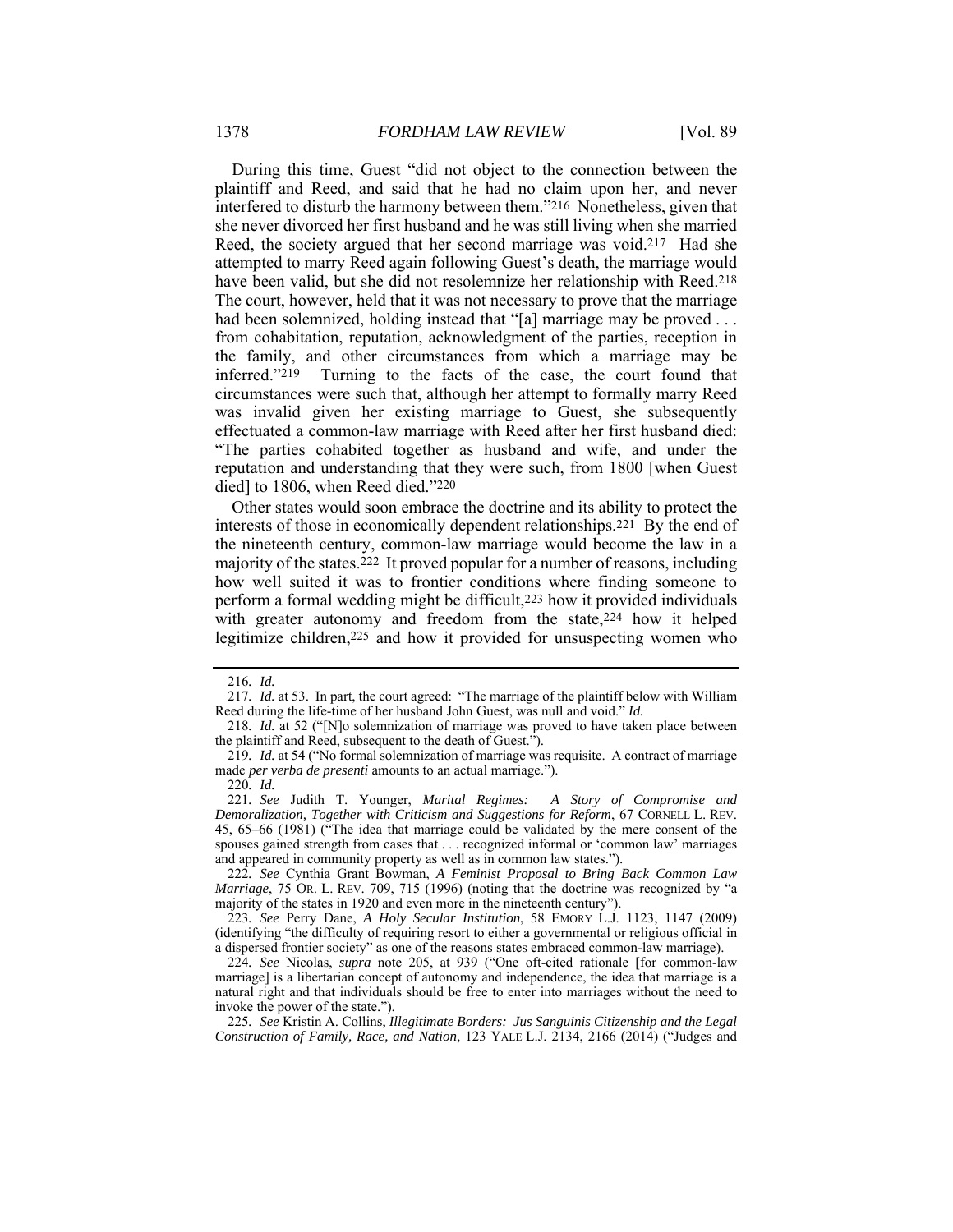relied to their detriment on the existence of a valid marriage.226 In 1877, the Supreme Court seemingly gave its blessing to the idea of marriage by informal means when it held that, unless a state explicitly required formal marriage, marriage laws that required a license and a ceremony were "merely directory."227

As the United States entered into the twentieth century, however, common-law marriage began to lose favor rather rapidly.228 The various reasons for that decline have been well-documented elsewhere and thus do not require expansive discussion here, but in the words of Professor Cynthia Grant Bowman, they essentially boil down to "urbanization, industrialization, concerns about fraud, the ideology of the family, racism, and eugenics."229 Currently, only eight states and the District of Columbia allow their citizens to effectuate marriage through informal means.230 Even those states, however, have heightened proof requirements to establish a common-law marriage,231 the most central being that the two parties show "an express mutual agreement, which must be in words of the present tense."232 Recognizing that, in the absence of a formal ceremony, it might be difficult to prove the existence of such an agreement, many states permit parties to prove the agreement by relying on evidence of cohabitation and having a reputation in the community as being married.<sup>233</sup> Other states

228*. See* Ashley Hedgecock, *Untying the Knot: The Propriety of South Carolina's Recognition of Common Law Marriage*, 58 S.C. L. REV. 555, 562 (2007) ("Beginning in the late nineteenth century, many jurisdictions that previously recognized common law marriage began to abolish the doctrine.").

229. Grant Bowman, *supra* note 222, at 732.

230*. See Common Law Marriage by State*, NAT'L CONF. OF STATE LEGISLATURES (Mar. 11, 2020), http://www.ncsl.org/research/human-services/common-law-marriage.aspx [https:// perma.cc/LH8B-UBPW] (listing states); *Common Law Marriage Is Alive and Well in the District of Columbia*, JOSEPH, GREENWALD & LAAKE, PA (Aug. 2, 2018), https://www.jgllaw.com/blog/common-law-marriage-alive-well-district-columbia

[https://perma.cc/ZA6R-96AT]. However, the Supreme Court of South Carolina recently ruled that, going forward, it will no longer allow its citizens to enter into common-law marriages, although it will continue to honor those that couples effectuated in the past. *See generally* Stone v. Thompson, 833 S.E.2d 266 (S.C. 2019).

231*. See* Michael J. Higdon, *Fatherhood by Conscription: Nonconsensual Insemination and the Duty of Child Support*, 46 GA. L. REV. 407, 453 (2012) ("[C]ourts in those states recognizing common law marriage have noted that such claims are a 'fruitful source of perjury and fraud' and, as such, have placed a heavy burden on the party claiming common law marriage." (quoting Staudenmayer v. Staudenmayer, 714 A.2d 1016, 1019 (Pa. 1998))).

232. Cerovic v. Stojkov, 134 A.3d 766, 777 (D.C. 2016).

233*. See* Ellen Kandoian, *Cohabitation, Common Law Marriage, and the Possibility of a Shared Moral Life*, 75 GEO. L.J. 1829, 1842–43 (1987) ("Although the doctrine of common law marriage purportedly depends on the existence of an agreement to be married, normally an agreement is inferred by courts when a couple engages in cohabitation and acquires a reputation as husband and wife.").

lawyers acknowledged that a primary purpose of common law marriage was to ensure that children born of such a union were legitimate.").

<sup>226</sup>*. See* Ariela R. Dubler, *Wifely Behavior: A Legal History of Acting Married*, 100 COLUM. L. REV. 957, 964 (2000) ("As common law marriage triumphed as a dominant legal rule over the course of the nineteenth century, it took as its premise that the law should protect innocent women from the whims and contrivances of irresponsible or rakish men.").

 <sup>227.</sup> Meister v. Moore, 96 U.S. 76, 79 (1877).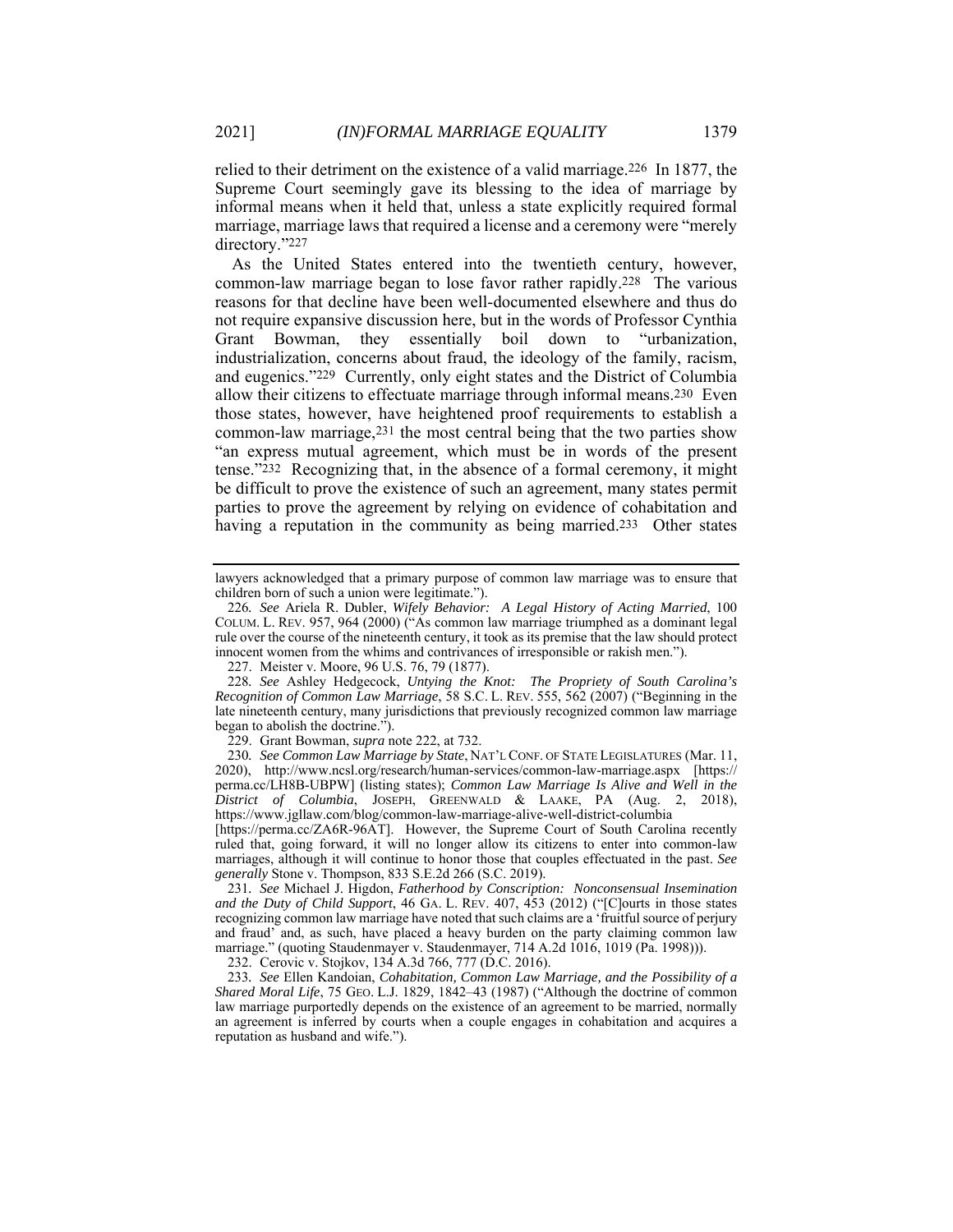explicitly require the parties to prove cohabitation and reputation along with the existence of the agreement to enter into a common-law marriage.234 States also require that the parties had the capacity to wed one another.235

Although most states do not permit people within the state to effectuate a common-law marriage, under full faith and credit, all states recognize a common-law marriage validly effectuated in a state that does permit such unions.236 States do so pursuant to the lex loci rule by which "courts 'will give effect to laws and judicial decisions of another state or jurisdiction, not as a matter of obligation but out of deference and respect.'"237 Thus, even states that do not permit common-law marriage can nonetheless use the doctrine to extend family law protections to citizens who spent time in a state that does permit informal marriage. Many states have done just that, often by liberally construing the common-law marriage requirements of a sister state.238 In reviewing such cases, it is clear that courts do so to protect economically dependent "spouses" from the harms that would result from a finding that there was never a valid marriage.

The classic example is *Renshaw v. Heckler*,239 a 1986 case out of the Second Circuit. There, Edith Renshaw claimed to be the common-law wife of Albert Renshaw for purposes of securing Social Security benefits following Albert's death.<sup>240</sup> The couple was never formally married but had been living as though they were for over twenty years.241 They exchanged rings, celebrated their anniversary every year, and represented themselves as

 <sup>234.</sup> Lawrence W. Waggoner, *Marital Property Rights in Transition*, 59 MO. L. REV. 21, 74 n.132 (1994) ("Most jurisdictions also require cohabitation, or actually and openly living together as husband and wife . . . . Some jurisdictions further require that the parties hold themselves out to the world as husband and wife, and acquire a reputation as a married couple." (alteration in original) (quoting Sol Lovas, *When Is a Family Not a Family?: Inheritance and the Taxation of Inheritance Within the Nontraditional Family*, 24 IDAHO L. REV. 353, 361 (1987))).

<sup>235</sup>*. See* Strasser, *supra* note 26, at 414 ("A couple barred by law from celebrating a ceremonial marriage will also be barred from contracting a common law marriage."). In terms of how that term is defined, Peter Nicolas explains that capacity "is interpreted to refer to minimum age and mental capacity" but also "encompasses any potential legal impediment to marrying, such as whether the parties are already married to other people, whether the marriage would be incestuous, or whether the parties to the relationship are of the same sex." Nicolas, *supra* note 26, at 418 n.136.

<sup>236</sup>*. See* Lisa Milot, *Restitching the American Marital Quilt: Untangling Marriage from the Nuclear Family*, 87 VA. L.REV. 701, 707–08 (2001) ("[B]ecause of the full faith and credit afforded a valid marriage in one state by other states, though, all states recognize the legal legitimacy of a common-law marriage contracted in another jurisdiction.").

 <sup>237.</sup> Port v. Cowan, 44 A.3d 970, 975 (Md. 2012) (quoting Wash. Suburban Sanitary Comm'n v. CAE-Link Corp., 622 A.2d 745, 757 (Md. 1993)).

<sup>238</sup>*. See* Adam Candeub & Mae Kuykendall, *Modernizing Marriage*, 44 U. MICH. J.L. REFORM 735, 759 (2011) ("[C]ourts in states that do not recognize common law marriage sometimes stretch doctrine to recognize common law marriages of couples who reside there.").

 <sup>239. 787</sup> F.2d 50 (2d Cir. 1986).

<sup>240</sup>*. Id.* at 51.

<sup>241</sup>*. Id.*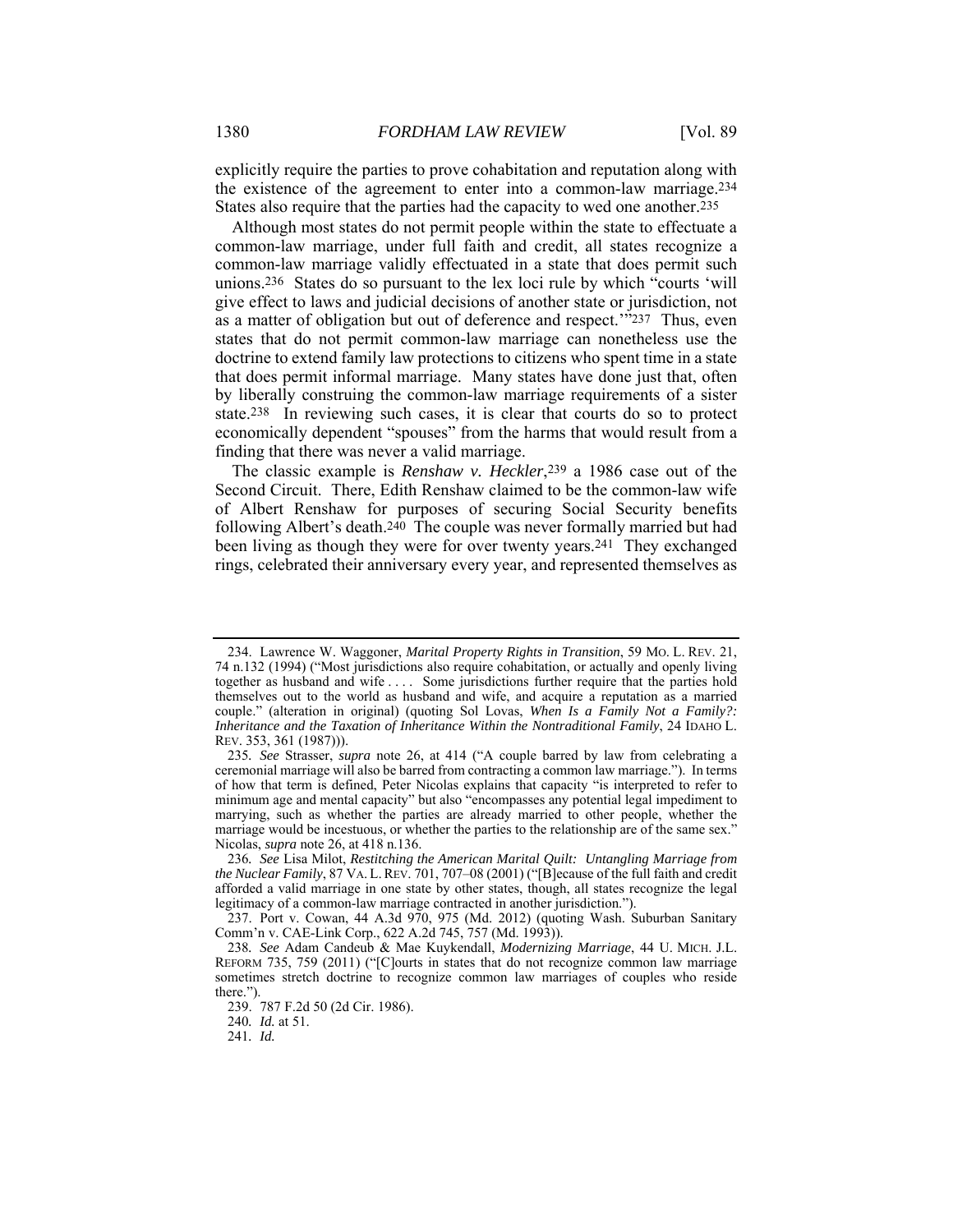married to those around them.<sup>242</sup> The two even had a child together.<sup>243</sup> The problem, however, was that they resided in New York, which no longer permitted common-law marriage.244

Nonetheless, the court found that the two had effectuated a common-law marriage.<sup>245</sup> It did so by relying on the fact that, for seven years in a row, the two took an annual road trip to Virginia and North Carolina246—two states that likewise do not permit common-law marriage. Pennsylvania, however, did allow informal marriage and that fact proved relevant because the couple spent a single night in Pennsylvania during each of these trips.247 Like other common-law states, Pennsylvania looked to cohabitation and reputation when determining whether a couple had effectuated a commonlaw marriage.248 The Renshaws had clearly satisfied those elements over the course of their long-term relationship, but the question was whether they had done so *while in Pennsylvania*.249 Despite noting that Pennsylvania places a "heavy burden"250 on those seeking to establish a common-law marriage, the court nonetheless found that Edith had met that standard:

The Renshaws' stays in Pennsylvania were admittedly short; but they cohabitated during the entire time that they were there. While the evidence of reputation is not extensive, they held themselves out as husband and wife to every individual they knew that they saw in Pennsylvania—his mother, her brother, and their daughter. Moreover, Mrs. Renshaw testified that when Mr. Renshaw made reservations over the phone, he indicated on at least one occasion that the reservations were for himself, his wife, and their daughter.251

Although the court stated that, "[i]n different circumstances, such facts alone might not prove sufficient,"252 it nonetheless held that "the Renshaws' conduct while in Pennsylvania and elsewhere is . . . sufficient to . . . conclude

<sup>242</sup>*. Id.* Additionally, she took his last name and "the couple filed joint tax returns as husband and wife, and Mr. Renshaw listed Mrs. Renshaw as his wife and beneficiary on his life insurance policy." *Id.* 

<sup>243</sup>*. Id.* 

<sup>244</sup>*. Id.* at 52.

<sup>245</sup>*. Id.* at 53–54.

<sup>246</sup>*. Id.* at 51–52.

<sup>247</sup>*. Id.* at 52.

<sup>248</sup>*. Id.* ("Generally, a common-law marriage may be created by uttering words in the present tense with the intent to establish a marital relationship; but where no such utterance is proved, Pennsylvania law also permits a finding of marriage based on reputation and cohabitation when established by satisfactory proof." (citation omitted) (first citing Commonwealth v. Sullivan, 398 A.2d 978, 980 (Pa. 1979); and then citing *In re* Estate of Wagner, 159 A.2d 495, 498 (Pa. 1960))).

<sup>249</sup>*. Id.* It was on this basis that the lower court had ruled against Mrs. Renshaw finding that "at best only 16 days out of Mr. Renshaw's lifetime were spent in Pennsylvania [and] the overwhelming bulk of the supporting evidence rests on actions taken outside of Pennsylvania in non-common law states." *Id.* at 53 (quoting Magistrate's Decision & Order at 9, *Renshaw*, 787 F.2d 50 (No. 85-6272)).

<sup>250</sup>*. Id.* at 52.

<sup>251</sup>*. Id.* at 53.

<sup>252</sup>*. Id.*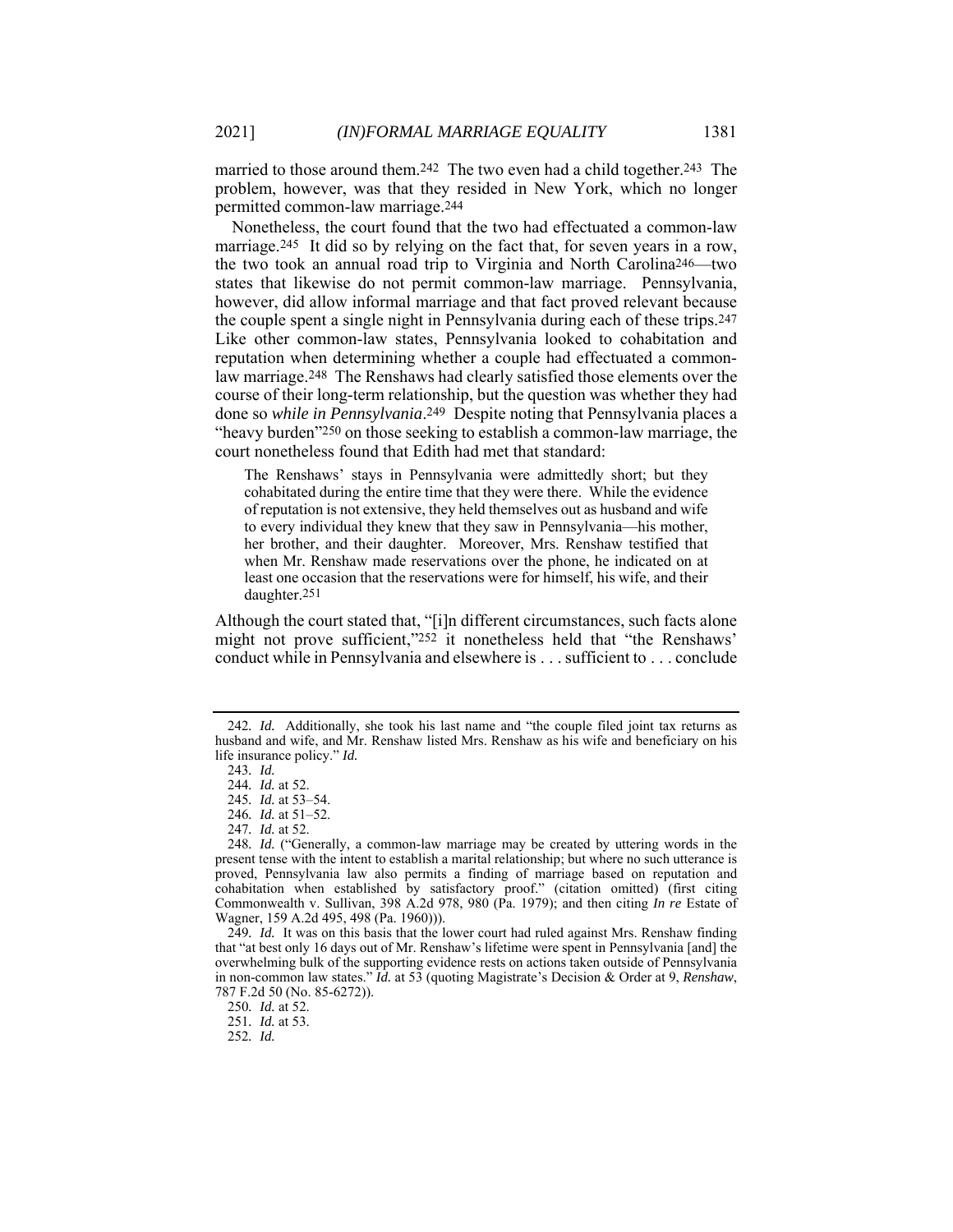that the Renshaws entered into a valid common-law marriage under Pennsylvania law."253

*Renshaw* is but one example where a court has held that a valid commonlaw marriage arose after only a few days in a common-law marriage state.254 Although the reasoning in these cases appears to be a bit of a stretch,255 the states are clearly motivated to protect the economic interests of vulnerable citizens.256

#### *B. Invalid Marriage*

Whereas common-law marriage allows parties to effectuate a marriage through informal means, other doctrines in the law allow a party to collect marital benefits from a formal marriage that was nonetheless invalid. Collectively, these doctrines are often referred to as the marriage validation principle, which courts use to try and find a valid marriage even in the face of facts that cast enormous doubt on that conclusion.257 The courts take this approach in light of the harms that could befall an economically dependent "spouse" who ultimately discovers that her marriage is invalid, thus depriving her of the benefits and protections to which she thought she was entitled.258 Two notable examples of ways in which courts attempt to validate questionable marriages are the doctrines of marriage by estoppel and putative marriage.

Marriage by estoppel prohibits a party from using an invalid divorce to void a subsequent marriage. However, the doctrine "is unlike classic equitable estoppel in that it does not focus solely on whether one party has made a misrepresentation on which the other has reasonably relied."259 Instead, "[t]he focus is broader and requires a consideration of all of the circumstances surrounding not only the procurement of the divorce but also

<sup>253</sup>*. Id.* at 54.

<sup>254</sup>*. See, e.g.*, Blaw-Knox Constr. Equip. Co. v. Morris, 596 A.2d 679, 687 (Md. Ct. Spec. App. 1991) (holding that a Maryland couple effectuated a common-law marriage after spending two nights at a Pennsylvania hotel to attend a funeral); *In re* Coney v. R.S.R. Corp., 563 N.Y.S.2d 211, 212 (App. Div. 1990) (holding that a couple effectuated a common-law marriage after spending three days visiting family in Georgia).

<sup>255</sup>*. See* Candeub & Kuykendall, *supra* note 238, at 759 (noting that "courts in states that do not recognize common law marriage sometimes stretch doctrine to recognize common law marriages of couples who reside there").

<sup>256</sup>*. See* Pamela Laufer-Ukeles & Ayelet Blecher-Prigat, *Between Function and Form: Towards a Differentiated Model of Functional Parenthood*, 20 GEO. MASON L. REV. 419, 453 (2013) (pointing out that, because "traditional common law marriage is not likely to make a modern comeback . . . alternative constructs and regulations are used to protect vulnerable parties in long-term cohabitant relationships").

<sup>257</sup>*. See* ESTIN, *supra* note 133, at 98 ("[T]he marriage validation principle . . . seeks to uphold marriages whenever possible.").

<sup>258</sup>*. See* Lynn D. Wardle, *Deconstructing Family: A Critique of the American Law Institute's "Domestic Partners" Proposal*, 2001 BYU L. REV. 1189, 1198 ("The goal of protecting the financial interests or financial equity of individuals who enter into such relationships is similar to the policy underlying common law marriage, putative spouse, and equitable doctrines.").

 <sup>259.</sup> Lowenschuss v. Lowenschuss, 579 A.2d 377, 381 (Pa. Super. Ct. 1990).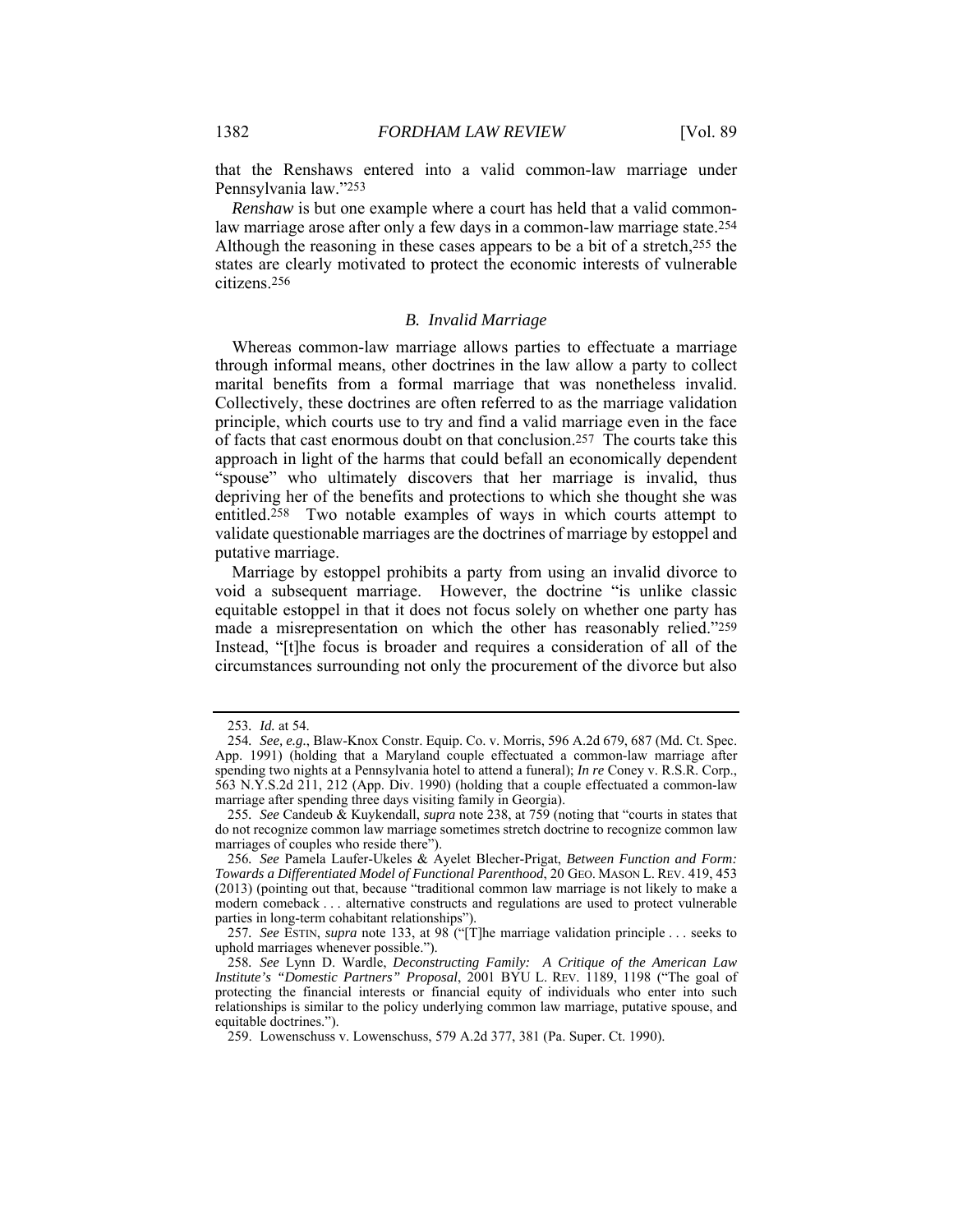the conduct of the parties thereafter and the effect of a declaration of the invalidity of the divorce on others."260 As such, "[i]t is sufficient, in many cases, that a court find only that it would be unfair to let a party take advantage of the legal invalidity of a divorce decree and the invalidity of the subsequent marriage."261

Consider the case of *Lowenschuss v. Lowenschuss*,<sup>262</sup> where Pennsylvania resident Beverly Lowenschuss divorced her first husband in 1964 after traveling to Alabama.263 However, because she failed to establish residency in Alabama, her divorce was invalid.264 Not realizing her failure, Beverly returned to Pennsylvania, where she met and married Fred Lowenschuss.265 The couple eventually had four children together.266 Although Fred testified that he learned of Beverly's defective divorce in 1974, he nonetheless remained in the relationship as though nothing had changed.267 In 1981, Beverly filed for divorce.268 In response, Fred argued that, because she had never legally divorced her first husband, he and Beverly were never legally married.269 The court, however, held that Fred was estopped from raising the circumstances of Beverly's previous divorce.270

Even though Fred was not a party to her prior divorce proceedings, the court ruled that, in light of his conduct, it would be inequitable for him to raise that defense at such a late date.271 "[B]oth parties relied in good faith on the Alabama divorce in marrying each other in 1965 and continued to rely on that divorce at minimum until 1974. . . . Husband conducted himself as a married man for nine years before 1974 and after 1974 he continued to live as he had before."272 Ultimately, the court found that

[n]o social purpose will be served by a decision that this marriage simply does not exist and that wife is still the legal wife of her first husband and that her four children were born of an illicit relationship. To hold that

<sup>260</sup>*. Id.* 

 <sup>261.</sup> JOHN DEWITT GREGORY ET AL., UNDERSTANDING FAMILY LAW 42–43 (4th ed. 2013).

 <sup>262. 579</sup> A.2d 377 (Pa. Super. Ct. 1990).

<sup>263</sup>*. Id.* at 378. Around this time, Alabama was a popular destination for those seeking a relatively easy and quick divorce. *See Migratory Divorce: The Alabama Experience*, 75 HARV. L. REV. 568, 569 (1962).

<sup>264</sup>*. Lowenschuss*, 579 A.2d at 378 ("Wife spent at most two days in Alabama and does not dispute the fact that she has never been a bona fide resident of Alabama.").

<sup>265</sup>*. Id.* Fred was an attorney and he "knew that wife was divorced, but denies knowing any of the details concerning how the divorce was procured." *Id.*

<sup>266</sup>*. Id.*

<sup>267</sup>*. Id.* He learned of the divorce that year after he commenced a divorce action, which he subsequently withdrew. *Id.* 

<sup>268</sup>*. Id.* at 377.

<sup>269</sup>*. Id.* 

<sup>270</sup>*. Id.* at 386.

<sup>271</sup>*. Id.* ("Such a decision would contravene the strongly entrenched policy of this Commonwealth favoring preservation of the family unit.").

<sup>272</sup>*. Id.* at 385.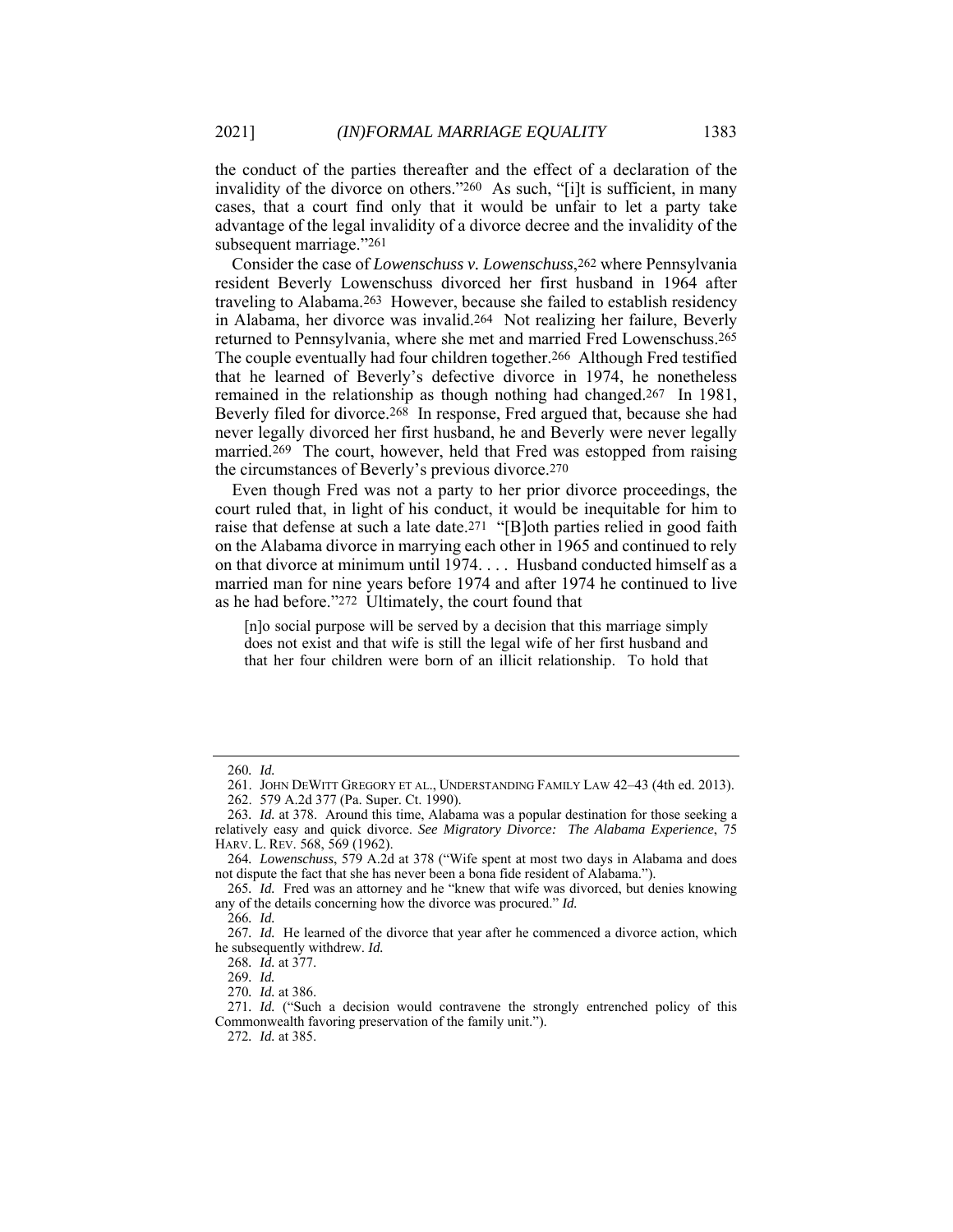husband may now raise this challenge simply in order to avoid the financial obligations of his marriage would be grossly inequitable.273

To justify its ruling, the court reiterated the important and protective functions of both marriage and divorce, writing that "a decision which would allow husband to avoid his marital obligations at this late juncture would be completely inconsistent with the Commonwealth's contemporary attitude toward divorce, which is grounded in the application of equitable principles to achieve economic justice and overall fairness between the parties."274 As the court's opinion makes clear, Fred was estopped largely because he continued in the marriage long after he learned of the faulty divorce. Had he sought to invalidate the marriage shortly after learning the truth, he would have had a stronger argument. However, Beverly might have still had some recourse as a putative spouse.

Putative marriage is another marriage validation principle, and it allows courts to extend the civil effects of marriage to one who in good faith entered into a marriage that was nonetheless invalid.275 In other words, "[a] putative marriage . . . is a marriage which is in reality null, but which allows the civil effects of a valid marriage to flow to the party or parties who contracted it in good faith."276 The only requirements parties must meet to avail themselves of this protection are to have had a ceremonial marriage and to have entered it with a good faith belief that the marriage was valid277—good faith being defined as "an honest and reasonable belief that there exists no legal impediment to the marriage."278

Although putative marriage does not equal legal marriage,279 the doctrine is nonetheless intended to promote equity and to protect innocent spouses for example, individuals who innocently but erroneously believed that they had obtained a valid divorce prior to remarrying. As one court explained, "[a] marriage contracted when one spouse is a party to a previously

<sup>273</sup>*. Id.* at 386 ("Therefore, we hold that principles of estoppel based on well-established social policies favoring preservation of the family and economic justice require us to estop husband from asserting the invalidity of wife's Alabama divorce.").

<sup>274</sup>*. Id.*

<sup>275</sup>*. See* Christopher L. Blakesley, *The Putative Marriage Doctrine*, 60 TUL. L. REV. 1, 6 (1985).

<sup>276</sup>*. Id.*

<sup>277</sup>*. See* Katherine Shaw Spaht, *Revision of the Law of Marriage: One Baby Step Forward*, 48 LA. L. REV. 1131, 1150 (1988) ("A prerequisite to the application of the putative marriage doctrine is *contracting* the marriage in good faith. The word contracting suggests a ceremony, which would mean that a marriage that is absolutely null because of no ceremony would never produce civil effects.").

 <sup>278.</sup> Casey E. Faucon, *"Living Separate and Apart": Solving the Problem of Putative Community Property in Louisiana*, 85 TUL. L. REV. 771, 774 n.11 (2011); *see also* Succession of Marinoni, 164 So. 797, 804 (La. 1935) (defining good faith as "ignoran[ce] of the cause which prevents the formation of the marriage or the defects in its celebration which caused its nullity" (emphases omitted)).

<sup>279</sup>*. See* Lee v. Hunt, 431 F. Supp. 371, 376 (W.D. La. 1977) ("[A] 'putative spouse' is not a spouse and has no personal status. Instead, a 'putative marriage' merely creates the responsibilities that one spouse owes the other because one spouse is guilty of a fault and the other innocently believes the marriage is genuine.").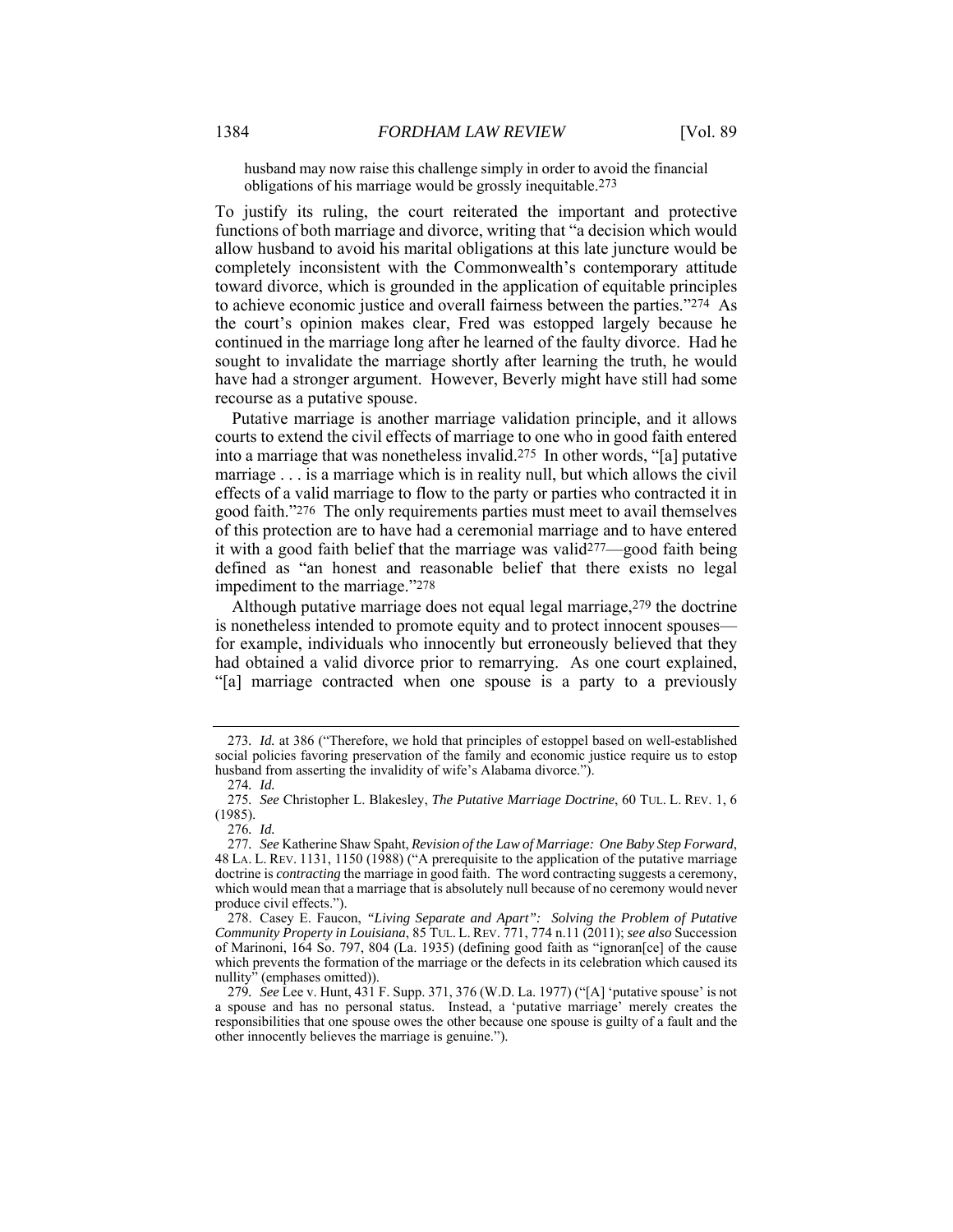undissolved marriage is absolutely null; however, equity demands that innocent persons not be injured through an innocent relationship."280 As Professor Christopher Blakesley points out, the primary motivation behind this doctrine is the desire to ensure fairness: "The putative marriage doctrine is a device developed to ameliorate or correct the injustice which would occur if civil effects were not allowed to flow to a party to a null marriage who believes in good faith that he or she is validly married."281

To illustrate, consider the 2004 Nevada case of *Williams v. Williams*.282 There, Richard and Marcie Williams were married in 1973 and lived together as husband and wife for the next twenty-seven years, at which time Richard learned that Marcie had never divorced her first husband.283 As a result, Richard filed an annulment action to have his marriage to Marcie declared void.284 The Supreme Court of Nevada used this opportunity to adopt the putative spouse doctrine to ensure "[f]airness and equity."285 The court ruled that a putative marriage existed despite Richard's argument that Marcie had not entered into their marriage in good faith.286 Specifically, Marcie testified "that in 1971, she ran into [her first husband] at a Reno bus station, where he specifically told her that they were divorced and he was living with another woman."287 Richard argued that such reliance was unreasonable given that she had never been served with divorce papers and, at the very least, she had had a duty to inquire further into the existence of the divorce before marrying again.288 The court, however, rejected Richard's arguments and held that "[t]he record reflects no reason for Marcie to have disbelieved him and, thus, no reason to have investigated the truth of his representations."289

In ruling as it did, the court took extensive note of Marcie's financial circumstances:

During the 27 years that the parties believed themselves to be married, Marcie was a homemaker and a mother. From 1981 to 1999, Marcie was a licensed child-care provider for six children. During that time, she earned \$460 a week. At trial, Marcie had a certificate of General Educational Development (G.E.D.) and earned \$8.50 an hour at a retirement home. She was 63 years old and lived with her daughter because she could not afford to live on her own.290

288*. Id.* at 1129.

 <sup>280.</sup> Lee v. Hunt, 483 F. Supp. 826, 842 (W.D. La. 1978), *aff'd* 631 F.2d 117 (5th Cir. 1980).

 <sup>281.</sup> Blakesley, *supra* note 275, at 6.

 <sup>282. 97</sup> P.3d 1124 (Nev. 2004) (per curiam).

<sup>283</sup>*. Id.* at 1126.

<sup>284</sup>*. Id.* ("Marcie answered and counterclaimed for one-half of the property and spousal support as a putative spouse.").

<sup>285</sup>*. Id.* at 1128.

<sup>286</sup>*. Id.* at 1127–29.

<sup>287</sup>*. Id.* at 1127 ("According to Marcie, she discovered she was still married to [her first husband] during the course of the annulment proceedings with Richard.").

<sup>289</sup>*. Id.* Relatedly, the court also ruled that "[g]ood faith is presumed. The party asserting lack of good faith has the burden of proving bad faith." *Id.* at 1128. 290*. Id.* at 1127.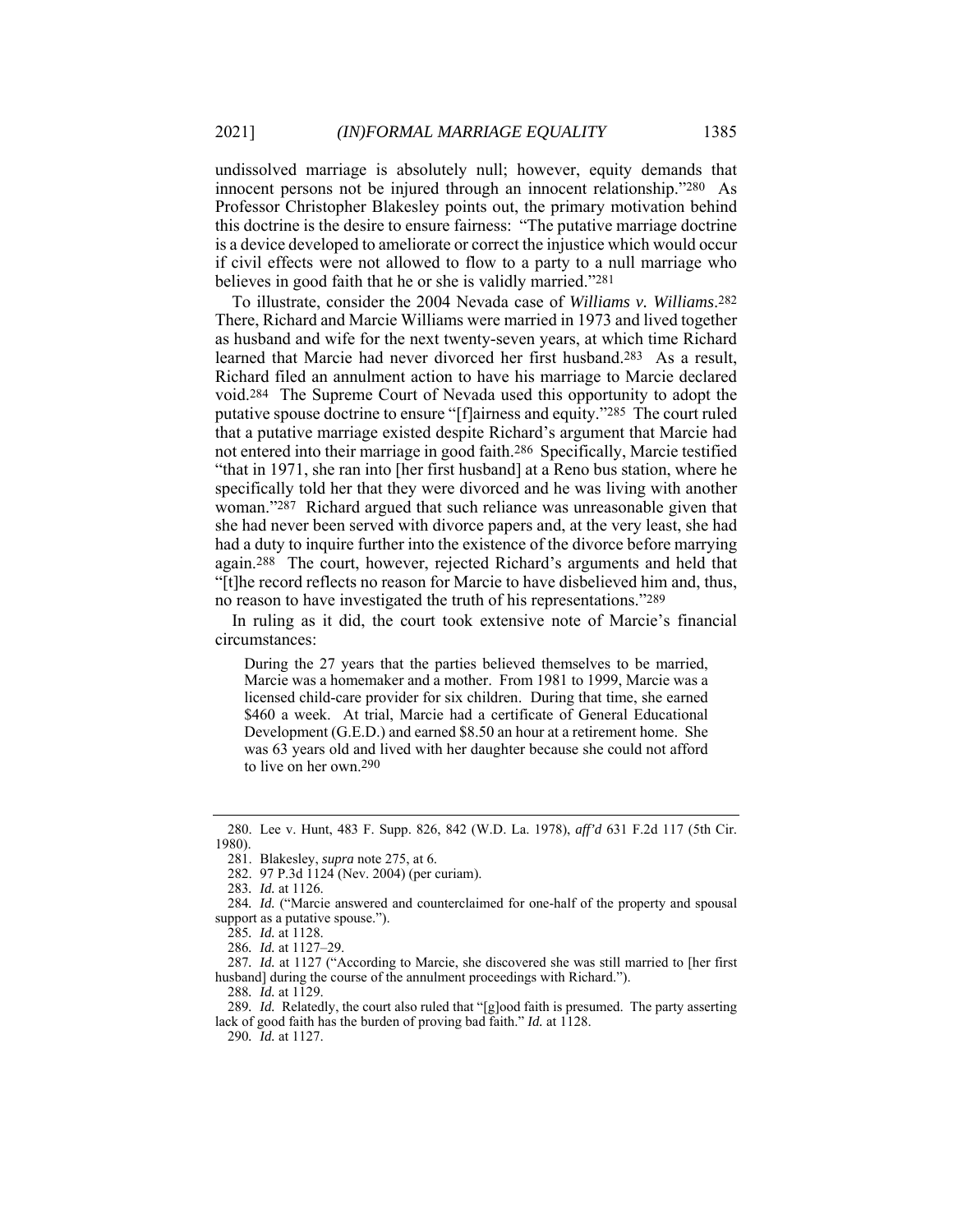Implicit in this recitation is the court's awareness of the degree to which Marcie would be harmed if forced to walk away from a twenty-seven-year relationship, which she believed was a marriage, with no rights to the "marital" property. By finding that Marcie was—if not a legal spouse—a putative spouse, the property acquired during her marriage to Richard was labeled quasi-community property and divided equally between them.291

# *C. No Marriage*

Some states have even used their equitable powers to award marital benefits to individuals who never married but merely cohabitated in a domestic relationship. Historically, the states did very little to protect the economic interests of those who enter into such relationships.292 And they did so purposefully, reasoning that any benefits afforded cohabitating couples might discourage formal marriage.293 With its landmark decision in *Marvin v. Marvin*<sup>294</sup> however, California began to change all that, holding that express contracts between cohabitants regarding property distribution were enforceable so long as they were not conditioned "upon the immoral and illicit consideration of meretricious sexual services."295 In the absence of an express agreement, the Supreme Court of California held that recovery was likewise permitted on the basis of an implied contract "or equitable remedies such as constructive or resulting trusts."296

By opening the door to legal protections for cohabitants, *Marvin* was heavily criticized by those who feared that such an approach would "weaken marriage as the foundation of our family-based society."297 However, in the more than forty years that have elapsed since *Marvin*, most agree that overall it had little impact.298 First, a handful of states continue in their refusal to enforce any cohabitation agreements.299 Second, even among those that do,

<sup>291</sup>*. Id.* at 1129–30.

<sup>292</sup>*. See* Margaret M. Mahoney, *Forces Shaping the Law of Cohabitation for Opposite Sex Couples*, 7 J.L.&FAM. STUD. 135, 159 (2005) ("[H]istorically, the cohabiting relationship was treated as a 'negative status' in the law. That is, unmarried cohabitants experienced significant legal *burdens* by virtue of their relationship alone.").

<sup>293</sup>*. See* Emily Sherwin, *Love, Money, and Justice: Restitution Between Cohabitants*, 77 U. COLO. L. REV. 711, 722 (2006) (noting the concern that providing "legal equivalence between marriage and cohabitation will devalue and discourage marriage").

 <sup>294. 557</sup> P.2d 106 (Cal. 1976).

<sup>295</sup>*. Id.* at 112.

<sup>296</sup>*. Id.* at 110.

 <sup>297.</sup> Hewitt v. Hewitt, 394 N.E.2d 1204, 1207 (Ill. 1979). The court held that cohabitation agreements "are unenforceable for the reason that they contravene the public policy [of the state]... disfavoring the grant of mutually enforceable property rights to knowingly unmarried cohabitants." *Id.* at 1211.

 <sup>298.</sup> As Professor Deborah Rhode has pointed out, "[w]hat little empirical evidence is available suggests that cohabitation generally is not the result of a conscious choice. Rather, individuals tend to drift into such relationships without focusing on the future or its legal implications." DEBORAH L. RHODE, JUSTICE AND GENDER: SEX DISCRIMINATION AND THE LAW 138 (1989).

 <sup>299.</sup> Deborah Zalesne, *The Contractual Family: The Role of the Market in Shaping Family Formations and Rights*, 36 CARDOZO L. REV. 1027, 1039 (2015) ("[E]ven today, Illinois,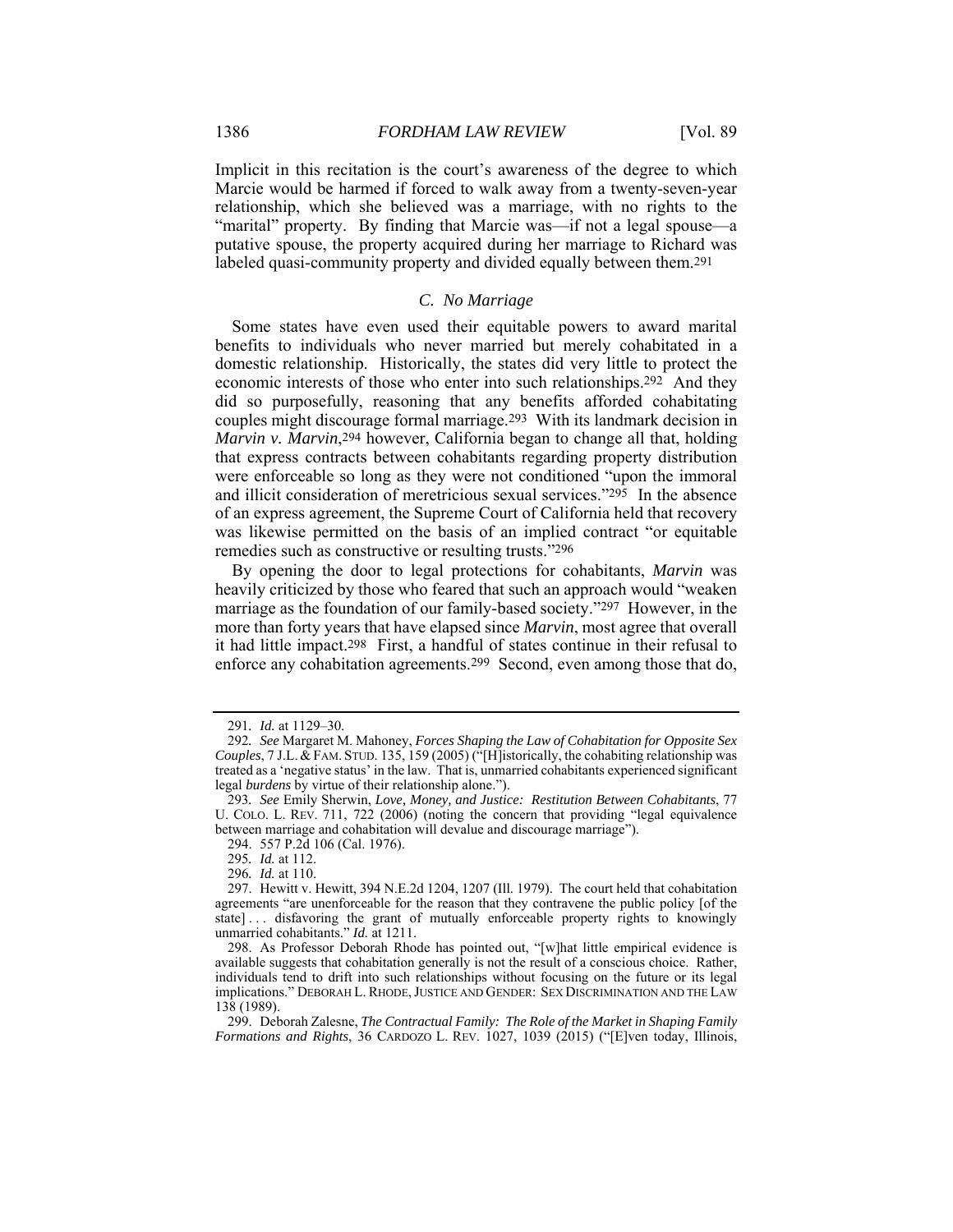*Marvin* and its progeny only offer limited protections. Specifically, state law protections for cohabitants typically require that the parties entered into an agreement regarding their respective rights.300 While some states permit implied agreements, others require that they be express.301 Some states even insist that the agreements be in writing.302 Regardless, by conditioning legal protection on the existence of a contract, relatively few cohabitants are likely to benefit given that, as one commentator aptly notes, "[i]f couples do not in fact think of their relationship in contract terms, then a doctrine that directs courts to decide their disputes by looking for a contract is unlikely to find one."303

Nonetheless, two states that do offer protections for cohabitants whose relationship has ended analogize to the states' divorce laws. For example, the Supreme Court of Nevada has held that property that cohabitants agreed to hold "as if they were married" is subject to the state's community property laws.304 In so ruling, the court emphasized that it "by no means seeks to encourage, nor does this opinion suggest, that couples should avoid marriage."305 Instead, the court "reaffirm[ed] this state's strong public policy interest in encouraging legally consummated marriages."306 Nonetheless, the court pointed out that "this policy is not furthered by allowing one participant . . . to abscond with the bulk of the couple's acquisitions."307

Washington has gone one step further and eschews the contract approach altogether, focusing instead on the existence of "a stable, marital-like relationship."308 For cohabitants who establish the existence of such a relationship (sometimes referred to as the "meretricious relationship test"309), the Supreme Court of Washington has held that "income and property acquired during [the relationship] should be characterized in a similar manner

Georgia, and Louisiana still do not recognize cohabitation contracts between either oppositesex or same-sex couples.").

<sup>300</sup>*. See* Elizabeth S. Scott, *Marriage, Cohabitation and Collective Responsibility for Dependency*, 2004 U. CHI. LEGAL F. 225, 262 (describing the "contract-based" approach as the "default framework").

<sup>301</sup>*. See, e.g.*, Morone v. Morone, 413 N.E.2d 1154, 1158 (N.Y. 1980) ("The notion of an implied contract between an unmarried couple living together is, thus, contrary to both New York decisional law and the implication arising from our Legislature's abolition of commonlaw marriage.").

<sup>302</sup>*. See* Patricia A. Cain, *Taxing Families Fairly*, 48 SANTA CLARA L.REV. 805, 832 n.103 (2008) ("At least three states require a written contract when the consideration is nonmarital conjugal cohabitation.").

 <sup>303.</sup> Ira Mark Ellman, *"Contract Thinking" Was* Marvin*'s Fatal Flaw*, 76 NOTRE DAME L. REV. 1365, 1368 (2001).

 <sup>304.</sup> W. States Constr., Inc. v. Michoff, 840 P.2d 1220, 1222 (Nev. 1992).

<sup>305</sup>*. Id.* at 1223.

<sup>306</sup>*. Id.*

<sup>307</sup>*. Id.* at 1223–24.

<sup>308</sup>*. See* Connell v. Francisco, 898 P.2d 831, 834 (Wash. 1995) (en banc) ("A meretricious relationship is a stable, marital-like relationship where both parties cohabit with knowledge that a lawful marriage between them does not exist.").

<sup>309</sup>*. See generally* Gavin M. Parr, *What Is a "Meretricious Relationship"?: An Analysis of Cohabitant Property Rights Under* Connell v. Francisco, 74 WASH. L. REV. 1243 (1999).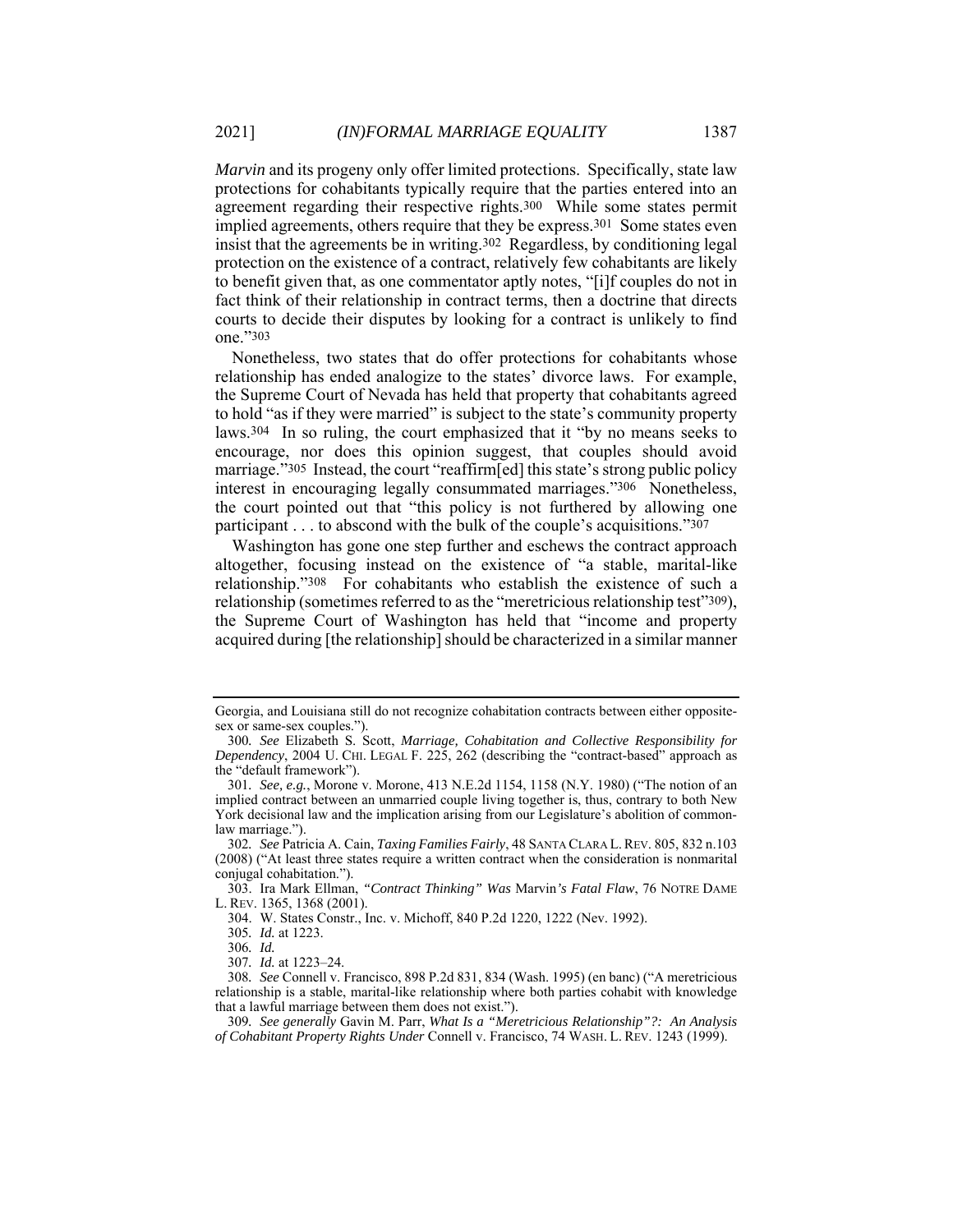as income and property acquired during marriage."310 Washington courts have even applied this approach to same-sex cohabitants, giving them marriage-like remedies years before the state would permit same-sex marriage. Consider, for instance, a 2004 case in which Lynn Gormley and Julia Robertson were involved in a ten-year relationship.311 After examining the nature of the couple's relationship, the court ruled that they were entitled to an equitable division of property.312

In so ruling, the court rejected the argument that, because the two women could not legally marry, their relationship could not be construed as quasimarital: "[I]t is of no consequence to the cohabitating couple, same-sex or otherwise, whether they can legally marry. Indeed, one of the key elements of a meretricious relationship is knowledge by the partners that a *lawful* marriage between them does not exist."313 While agreeing that "[w]hether same-sex couples can legally marry is for the legislature to decide," the court concluded that the duty to "'examine the [meretricious] relationship and the property accumulations and make a just and equitable disposition of the property' is a judicial, not a legislative, extension of the rights and protections of marriage to intimate, unmarried cohabitants."314

## *D. Informal Adoption*

States have not only relied on informal acts to award marital benefits; they also permit informal acts to justify recognition of certain parent-child relationships. One such example is the doctrine of equitable adoption, also referred to as virtual adoption, de facto adoption, and adoption by estoppel.315 Equitable adoption is designed to protect an individual who mistakenly believes themselves to be the legal child (whether biological or through adoption) of another.316 The doctrine, which has been recognized in a majority of the states,317 typically arises in the context of parental disinheritance, but courts have also relied on the doctrine in other areas as

<sup>310</sup>*. Connell*, 898 P.2d at 836.

 <sup>311.</sup> Gormley v. Robertson, 83 P.3d 1042, 1043 (Wash. Ct. App. 2004).

<sup>312</sup>*. Id.* at 1046–47. "They pooled their resources and acquired property as well as debt. They had a joint banking account that was used to pay all monthly obligations, whether preexisting or incurred separately or jointly." *Id.* at 1044.

<sup>313</sup>*. Id.* at 1045.

<sup>314</sup>*. Id.* at 1046 (quoting *In re* Marriage of Lindsey, 678 P.2d 328, 331 (Wash. 1984) (en banc)).

<sup>315</sup>*. See* Michael J. Higdon, *When Informal Adoption Meets Intestate Succession: The Cultural Myopia of the Equitable Adoption Doctrine*, 43 WAKE FOREST L. REV. 223, 225 (2008).

<sup>316</sup>*. See* Lindsay Ayn Warner, *Bending the Bow of Equity: Three Ways Florida Can Improve Its Equitable Adoption Policy*, 38 STETSON L. REV. 577, 585 (2009) (explaining that equitable adoption protects the interests of children who, though blameless, were never legally adopted by their adoptive parents).

<sup>317</sup>*. See* Kristine S. Knaplund, *Grandparents Raising Grandchildren and the Implications for Inheritance*, 48 ARIZ. L. REV. 1, 6 (2006) ("Since at least twenty-eight states do recognize equitable adoption, the doctrine remains a theoretical option in a majority of states.").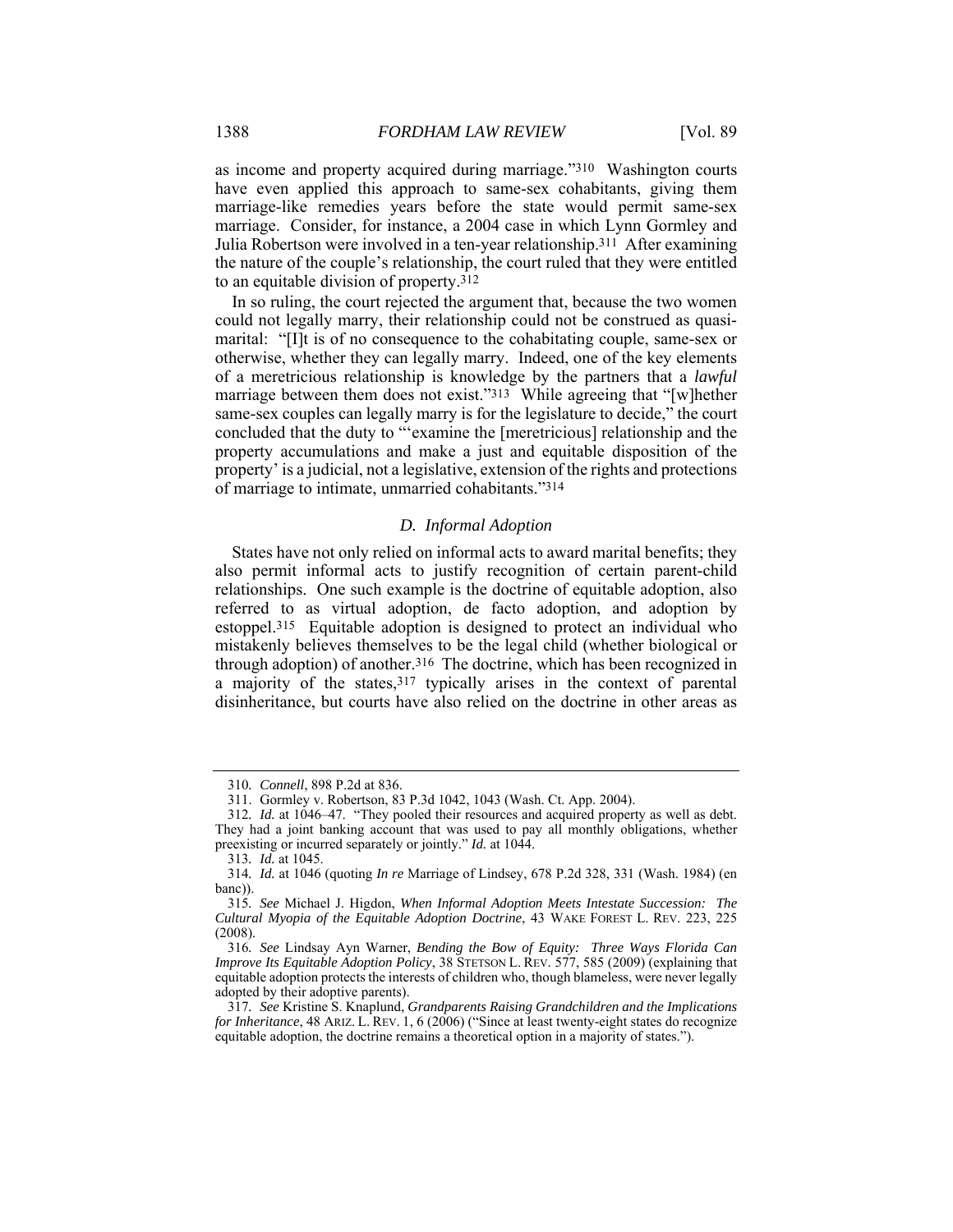well, including divorce proceedings<sup>318</sup> and claims of parental rights.<sup>319</sup> Historically, equitable adoption has been "predicated upon principles of contract law and equitable enforcement of [an] agreement to adopt."320 Thus, courts have typically required the existence of an adoption contract before permitting a party to pursue a claim for equitable adoption.321

Requiring the existence of a contract, however, can work great injustice. The case of *O'Neal v. Wilkes*322 provides an excellent example. There, Hattie O'Neal was a child born in 1949 to an unwed mother who died when Hattie was only eight years old.323 After living with her paternal aunt for some time, Hattie was placed with a married couple, Mr. and Mrs. Roswell Cook, who were looking to adopt a little girl.<sup>324</sup> Although the Cooks never formally adopted Hattie, from the time she went home with the Cooks until she married in 1975, she was in all meaningful ways their daughter.325 After Hattie left their home and got married, she continued her relationship with the Cooks, who referred to Hattie's children as their grandchildren.326 When Mr. Cook died without a will, Hattie brought suit, claiming that Cook had adopted her by way of a virtual adoption and, as such, she was entitled to inherit from him.327 The Supreme Court of Georgia refused Hattie's claim for the sole reason that her aunt did not have the legal authority to enter into an adoption contract with the Cooks.328

Recognizing the unfairness that can arise from such a rigid requirement, a number of states have instead started to rely "on equitable principles of fairness and intent rather than the ordinary rules of contract law."329 Consider, for instance, the 2013 case of *DeHart v. DeHart*330 in which the Supreme Court of Illinois was confronted with an individual who was disinherited by the man he had always believed to be his father.331 The

<sup>318</sup>*. See, e.g.*, Johnson v. Johnson, 617 N.W.2d 97, 109 (N.D. 2000) ("The substantive circumstances of this case, a divorce in which child support was requested, are identical to the other cases in which husbands have been held to have equitably adopted children for the purposes of imposing child support.").

<sup>319</sup>*. See, e.g.*, Nguyen v. Boynes, 396 P.3d 774, 779 (Nev. 2017) (concluding "that the district court did not err in granting [respondent] paternity through equitable adoption of the child").

 <sup>320.</sup> Lankford v. Wright, 489 S.E.2d 604, 606 (N.C. 1997) (quoting 2 AM.JUR. 2d *Adoption* § 53 (1994)).

<sup>321</sup>*. See* Higdon, *supra* note 315, at 225 ("[T]he tests that courts have developed to determine whether an equitable adoption exists almost invariably require that there first have been a contract to adopt between the natural and 'foster' parents.").

 <sup>322. 439</sup> S.E.2d 490 (Ga. 1994).

<sup>323</sup>*. Id.* at 491.

<sup>324</sup>*. Id.* 

<sup>325</sup>*. Id.* ("Although O'Neal was never statutorily adopted by Cook, he raised her and provided for her education and she resided with him until her marriage in 1975.").

<sup>326</sup>*. Id.* 

<sup>327</sup>*. Id.* 

<sup>328</sup>*. Id.* at 492 ("Because O'Neal's relatives did not have the legal authority to enter into a contract for her adoption, their alleged ratification of the adoption contract was of no legal effect.").

 <sup>329.</sup> DeHart v. DeHart, 986 N.E.2d 85, 103 (Ill. 2013).

 <sup>330. 986</sup> N.E.2d 85 (Ill. 2013).

<sup>331</sup>*. Id.* at 90–91.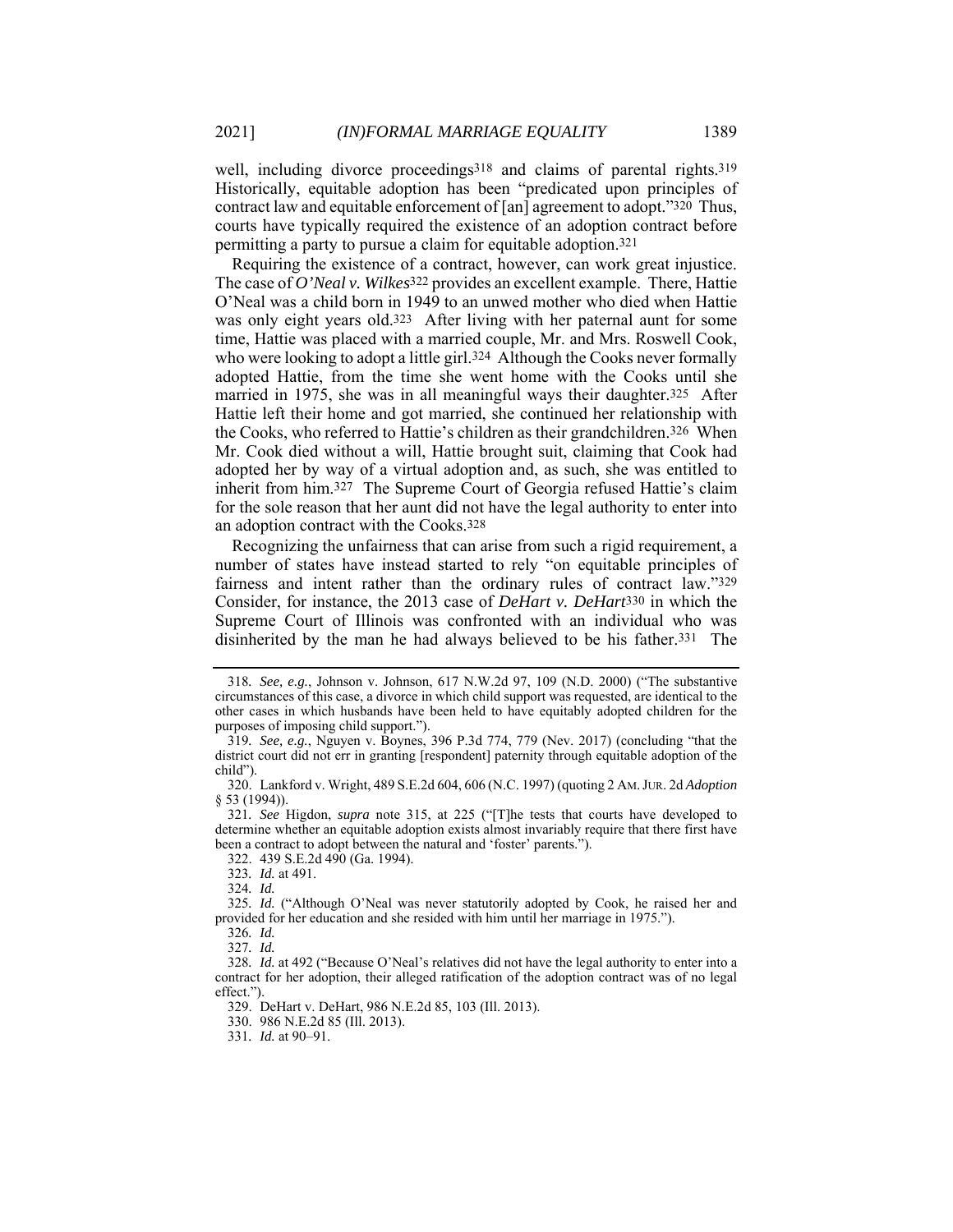plaintiff, James DeHart, was born in 1944.332 For almost sixty years, the decedent, Donald DeHart, had represented himself to the community as James's biological father.333 In addition, Donald even provided James with a birth certificate that seemingly confirmed his parentage.334 In 2000, however, James obtained a certified copy of his birth certificate, and it made clear that his father was someone other than Donald.335

Donald subsequently conceded that he was not James's biological father but that he had nonetheless adopted James in 1946.336 Consistent with that representation, Donald continued to hold James out as his son.337 When Donald subsequently died in 2007, however, his will included the statement, "I have no children" and, indeed, it appeared that he had lied about having adopted James.338 In the will, Donald left nothing to James and instead left everything to a woman Donald had wed just two years prior to his death.339 James filed a challenge to the will, arguing in part that he had been equitably adopted by Donald.340 Although Donald's widow disputed the claim, the court ruled in James's favor, holding that, "where there is sufficient, objective evidence of an intent to adopt (or fraudulently or mistakenly holding out as a natural child on a continual basis), supported by a close enduring familial relationship, ... equitable adoption [will] be recognized."341

In so ruling, Illinois joined other states that have permitted equitable adoption claims even in the absence of a formal adoption contract. West Virginia was seemingly the first state to do so when its highest court stated that, "[w]hile the existence of an express contract of adoption is very convincing evidence, an implied contract of adoption is an unnecessary fiction created by courts as a protection from fraudulent claims."342 Accordingly, the court held that an equitable adoption could take place even without a contract to adopt, so long as the proponent "can, by clear, cogent and convincing evidence, prove sufficient facts to convince the trier of fact that his status is identical to that of a formally adopted child, except only for the absence of a formal order of adoption."343 California followed a similar approach in 2004 when its highest court held that one who claims to be an equitably adopted child need only "demonstrate the existence of some direct

<sup>332</sup>*. Id.* at 90.

<sup>333</sup>*. Id.* 

<sup>334</sup>*. Id.* ("Donald and plaintiff used the purported birth certificate, to conduct the affairs of life (until the year 2000), using it to enroll plaintiff in grade school and high school and using it to convey to those requesting proof of identity that plaintiff was Donald's son.").

<sup>335</sup>*. Id.* 

<sup>336</sup>*. Id.* ("Donald also explained in no uncertain terms that he had hired a lawyer in Homewood, Illinois, to handle the adoption so that 'it was all legal.'").

<sup>337</sup>*. Id.* 

<sup>338</sup>*. Id.* ("There is no legal documentation of an adoption in the record.").

<sup>339</sup>*. Id.* at 90–91.

<sup>340</sup>*. Id.* at 91.

<sup>341</sup>*. Id.* at 104.

 <sup>342.</sup> Wheeling Dollar Sav. & Tr. Co. v. Singer, 250 S.E.2d 369, 374 (W. Va. 1978).

<sup>343</sup>*. Id.*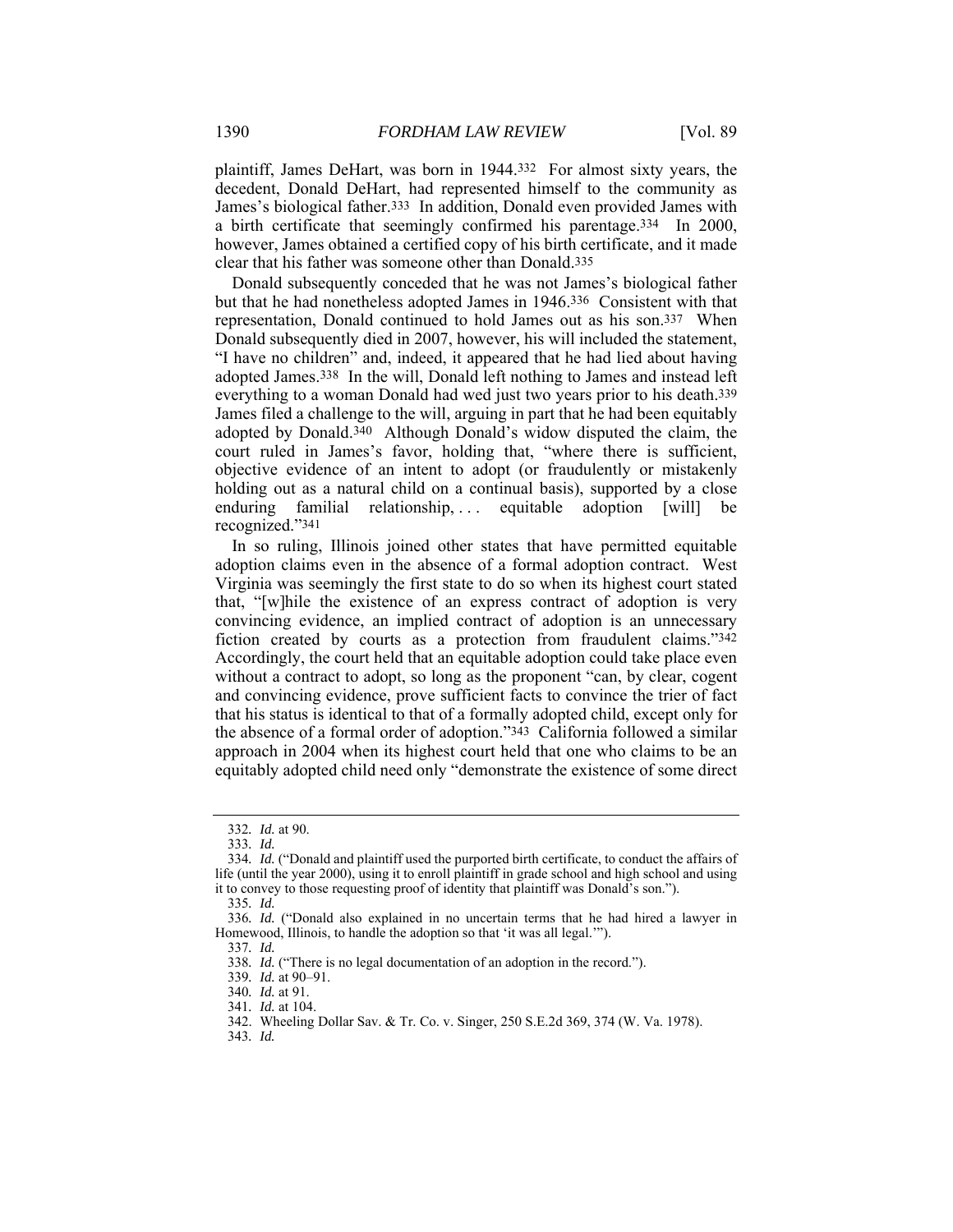expression, on the decedent's part, of an intent to adopt the claimant."344 The court explained that such intent could be established by the existence of "an unperformed express agreement or promise to adopt"345 but can also arise from "an invalid or unconsummated attempt to adopt, the decedent's statement of his or her intent to adopt the child, or the decedent's representation to the claimant or to the community at large that the claimant was the decedent's natural or legally adopted child."346

#### *E. No Adoption and No Biological Link*

Somewhat related to equitable adoption is the concept of an equitable parent, which different courts have referred to as a quasi-parent, in loco parentis, and a psychological parent.347 Essentially, an equitable parent is one who gains some parental rights as a result of having acted as a parent to a legally unrelated child,348 typically with the consent of the legal parent.349 In a growing number of cases, including *Ramey v. Sutton*,<sup>350</sup> same-sex partners have relied on claims of equitable parenthood to gain parental rights over children with whom they lack a biological tie. After all, medical science currently does not permit two people of the same gender to conceive, 351 meaning that children of same-sex couples will only have, at most, a biological connection with one member of the same-sex relationship.

Those in same-sex relationships, of course, are not the first to bring such claims. Individuals who have acted as quasi-parents have a long history of petitioning the courts for parental rights. Although they have not always been successful, the point remains that this is yet one more area of family law where the courts have been willing to bestow familial rights on those who lack formal family relationships. Before looking at those cases, however, it is important to understand that this is an area of the law that is rapidly evolving, due in large part to the fact that family complexity has changed drastically in the last few decades due to "higher rates of divorce, nonmarital childbearing, cohabitation, and remarriage."352 As a consequence of these

 <sup>344.</sup> Bean v. Ford (Estate of Ford), 82 P.3d 747, 754 (Cal. 2004).

<sup>345</sup>*. Id.* 

<sup>346</sup>*. Id.* 

<sup>347</sup>*. See* Higdon, *supra* note 202, at 944.

<sup>348</sup>*. See* Jennifer S. Hendricks, *Essentially a Mother*, 13 WM. & MARY J. WOMEN &L. 429, 458 (2007) (defining a quasi-parent as "a person not a legal parent who nonetheless has greater rights in a contest with the legal parent than does any other third party").

<sup>349</sup>*. See, e.g.*, Holtzman v. Knott (*In re* Custody of H.S.H.-K.), 533 N.W.2d 419, 435 (Wis. 1995) (adopting a four-part test "[t]o demonstrate the existence of the petitioner's parent-like relationship with the child," the first element of which is "that the biological or adoptive parent consented to, and fostered, the petitioner's formation and establishment of a parent-like relationship with the child"); *see also supra* note 151 and accompanying text.

 <sup>350. 362</sup> P.3d 217 (Okla. 2015); *see also supra* notes 142–51 and accompanying text.

 <sup>351.</sup> As advances in assisted reproduction continue, even this may change. *See* Michael Boucai, *Is Assisted Procreation an LGBT Right?*, 2016 WIS. L. REV. 1065, 1093 (discussing technologies whereby sperm cells might be converted to egg cells and vice versa, permitting same-sex couples to reproduce).

 <sup>352.</sup> Ariel Kalil et al., *Time Investments in Children Across Family Structures*, 654 ANNALS AM. ACAD. POL. & SOC. SCI. 150, 150 (2014).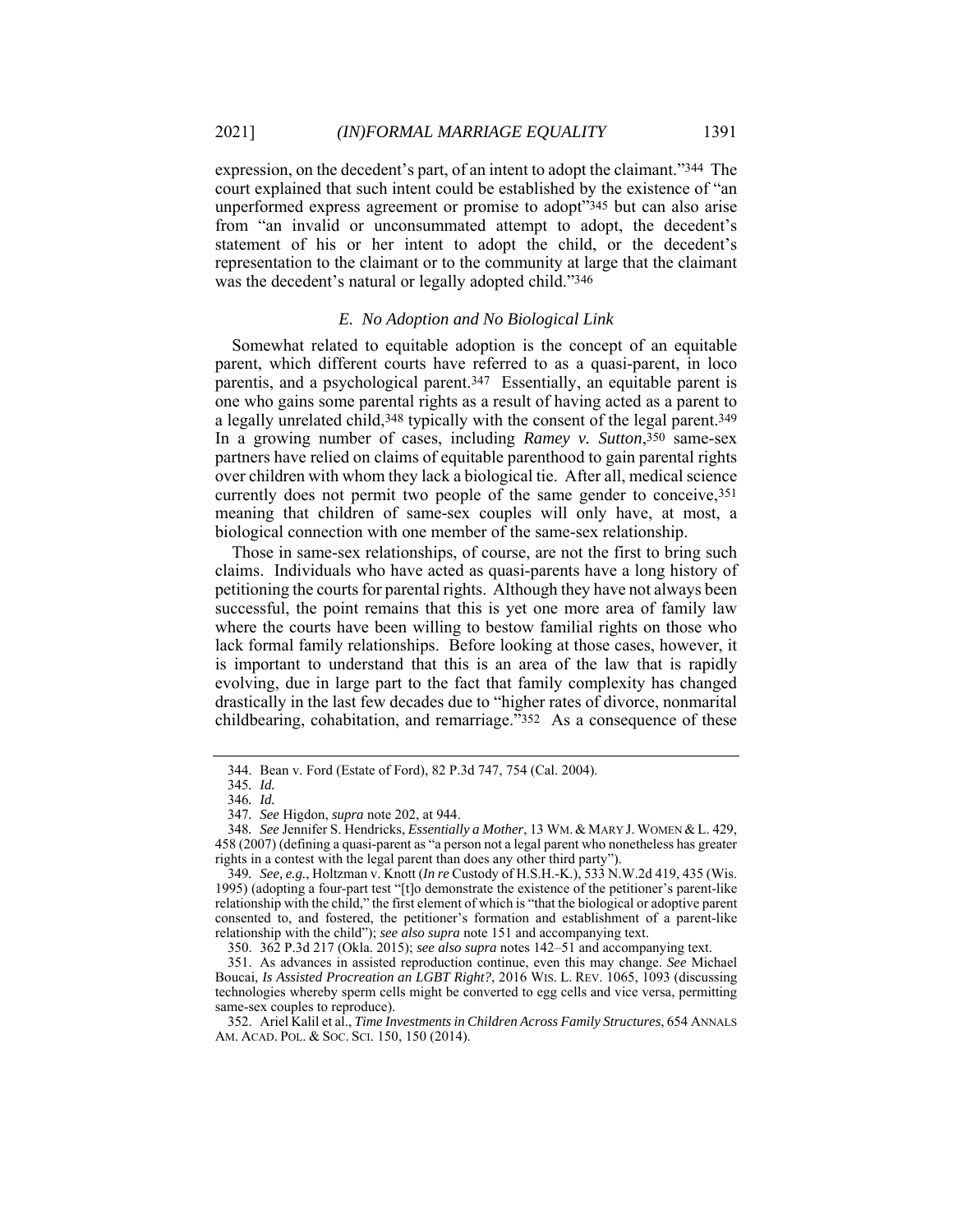new dynamics, children today are more likely to look to individuals as parents who are, in reality, legal strangers.353 Thus, courts are being asked to increasingly wrestle with the difficult question of, in the absence of a biological or legal connection to the child, whether an individual can ever become a parent. And, if so, how is a court to reconcile that recognition with the parental rights of the child's legal parents.

In several cases, including claims brought by cohabitants, courts have seemed resistant to extend such recognition. For instance, Donald Merkel cohabitated with his girlfriend, Tamera Cooper, and her son for seven years.354 Despite being neither the child's legal nor biological father, Donald nonetheless assumed responsibility for helping raise the boy.355 When the relationship between the two adults ended, the Supreme Court of South Dakota refused to recognize him as an equitable parent: "Before a parent's right to custody over his or her own children will be disturbed in favor of a nonparent a clear showing against the parent of 'gross misconduct or unfitness, or of other extraordinary circumstances affecting the welfare of the child' is required."356 Stepparents have faced similar difficulties. For example, in a 2009 case out of Illinois, Nicholas Gansner and Miki Mancine were married a few months after Miki adopted a son, William.357 Nicholas never adopted William but nonetheless held himself out as William's father and served as the child's primary caregiver.358 When Miki filed for divorce, Nicholas petitioned for sole custody.359 The court, however, rejected his claim, noting that the state had not recognized equitable parentage and that Nicholas, despite knowing "at all times that he would have to formally adopt William in order to be his legal parent," failed to do so.<sup>360</sup>

Other courts have been more sympathetic to such claims. For instance, in 1992, a Minnesota court granted visitation to a stepfather, David Simmons, over the objections of the child's mother, JoEllen Vasicheck.361 The couple had married in 1989.362 At the time, JoEllen had a five-year-old son from a previous relationship.363 When the couple separated eighteen months later, David petitioned the court for visitation.<sup>364</sup> While acknowledging that "the

 <sup>353.</sup> The term "legal stranger" is often used as a synonym for "nonparent." *See generally* John DeWitt Gregory, *Blood Ties: A Rationale for Child Visitation by Legal Strangers*, 55 WASH. & LEE L. REV. 351 (1998) (using "nonparent" and "legal stranger" interchangeably); *see also* David D. Meyer, *What Constitutional Law Can Learn from the ALI Principles of Family Dissolution*, 2001 BYU L. REV. 1075, 1087 (noting that "long-time caregivers lacking biological or adoptive ties are classified as nonparents, or legal 'strangers'").

 <sup>354.</sup> Cooper v. Merkel, 470 N.W.2d 253, 254 (S.D. 1991).

<sup>355</sup>*. Id.*

<sup>356</sup>*. Id.* at 255 (quoting Langerman v. Langerman, 336 N.W.2d 669, 670 (S.D. 1983)).

<sup>357</sup>*. In re* Marriage of Mancine, 9 N.E.3d 550, 555 (Ill. App. Ct. 2014).

<sup>358</sup>*. Id.* at 556.

<sup>359</sup>*. Id.* 

<sup>360</sup>*. Id.* at 568.

 <sup>361.</sup> Simmons v. Simmons, 486 N.W.2d 788, 790 (Minn. Ct. App. 1992).

<sup>362</sup>*. Id.* at 789.

<sup>363</sup>*. Id.* ("[The] biological father has had no contact with him and has surrendered his parental rights.").

<sup>364</sup>*. Id.* at 790.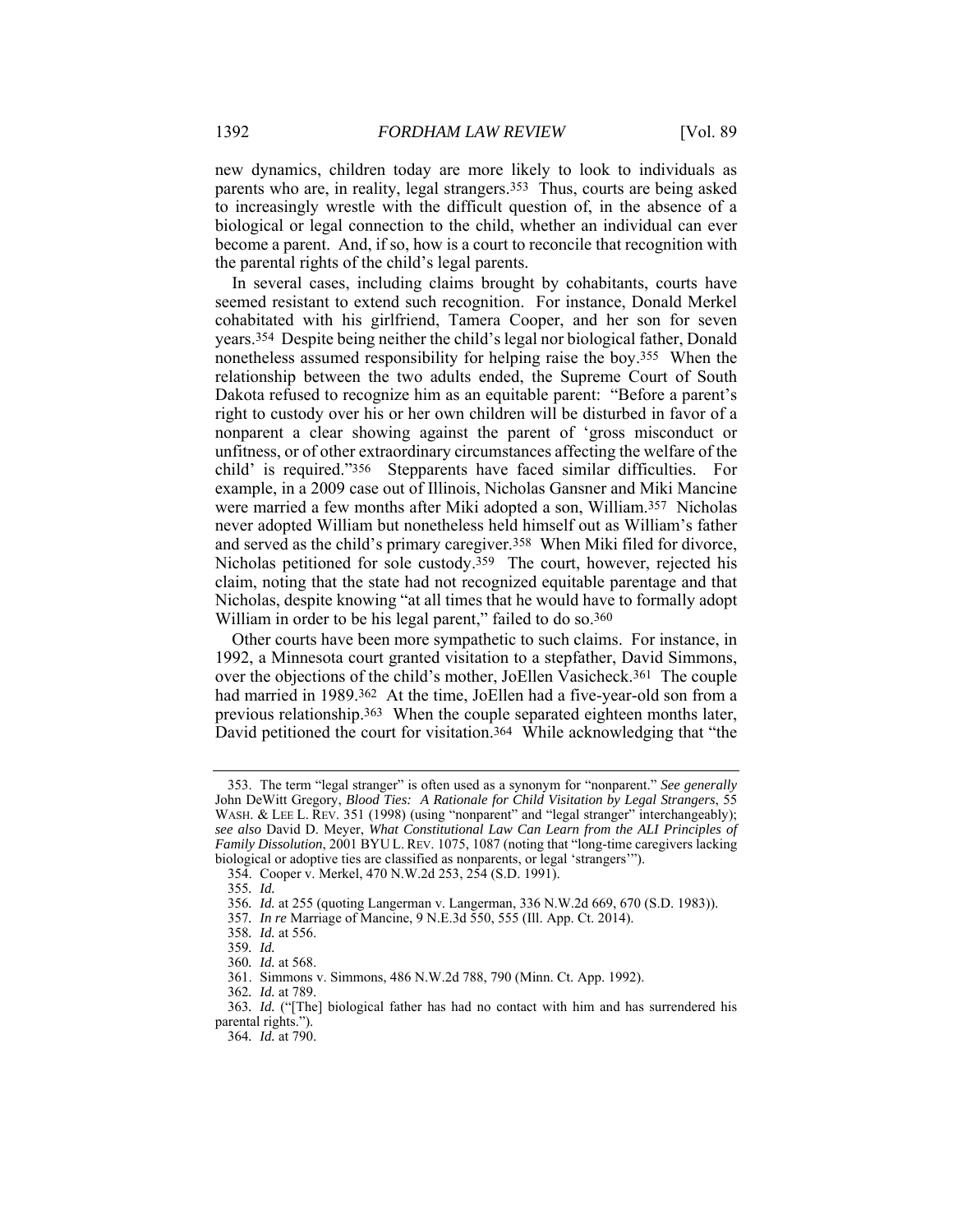question of whether a former stepparent may assert a common-law right to visitation is one of first impression," the trial court ruled in his favor.365 Specifically, the court held that "a former stepparent who was in loco parentis with the former stepchild may be entitled to visitation under the common law."366 Finding nothing in the record to contradict the trial court's determination that visitation with David would be in the child's best interest, the appellate court affirmed.367 A number of courts have offered similar relief to those who fail to qualify as legal parents.368

Included within those cases are instances where courts have used equitable parentage to bestow parental rights on those in same-sex relationships. For instance, a North Carolina court, applying the best interest of the child standard, awarded joint legal and physical custody of a child to the mother, Irene Dwinnell, and the mother's former partner, Joellen Mason.369 Although the mother argued that the ruling would infringe her constitutional rights to direct the upbringing of her child, the court announced that "[w]hen a legal parent invites a third party into a child's life, and that invitation alters a child's life by essentially providing him with another parent, the legal parent's rights to unilaterally sever that relationship are necessarily reduced."370 In so ruling, the court noted that the two women "lived together as a family and Dwinnell led her child to believe that Mason was one of his parents."371

These cases illustrate but a few examples of the evolving family forms that have led to increasing numbers of children being reared (sometimes exclusively) by those who fail to qualify as a formal legal parent. These cases likewise reveal the degree to which the protections afforded to equitable parents vary by state. In light of the harms that can befall children when those they see as parents are not treated as such by the law, a number of scholars have argued that state law needs to be more consistent when it comes to recognizing equitable parenthood and in providing equitable parents with legal parental rights.372 The same is true regarding backdating claims by those who are unable to count the pre-equality portion of a same-sex relationship toward a formal marriage given the unconstitutional laws prohibiting such unions. Just as the states have found ways to award family-

<sup>365</sup>*. Id.*

<sup>366</sup>*. Id.* at 791. According to the court, "[b]ecause [the statute] does not contain any clause specifically repealing, restricting, or abridging a non-parent's common-law visitation rights, we construe the statute to extend and supplement the common-law rule." *Id.*

<sup>367</sup>*. Id.* at 792.

 <sup>368.</sup> At least one court has relied on equitable adoption to extend parental rights to a samesex spouse. *See* Stankevich v. Milliron, 882 N.W.2d 194, 198 (Mich. Ct. App. 2015) (ruling that a same-sex spouse could qualify as an "equitable parent" to the biological child of the other spouse when that child was born during the marriage).

 <sup>369.</sup> Mason v. Dwinnell, 660 S.E.2d 58, 60 (N.C. Ct. App. 2008).

<sup>370</sup>*. Id.* at 69 (quoting Middleton v. Johnson, 633 S.E.2d 162, 169 (S.C. 2006)).

<sup>371</sup>*. Id.* at 68.

<sup>372</sup>*. See* Higdon, *supra* note 202, at 956 ("Although state variation is not an inherently bad thing, discrimination on the basis of family structure and the harm such discrimination plays in the lives of children is something the law should not tolerate.").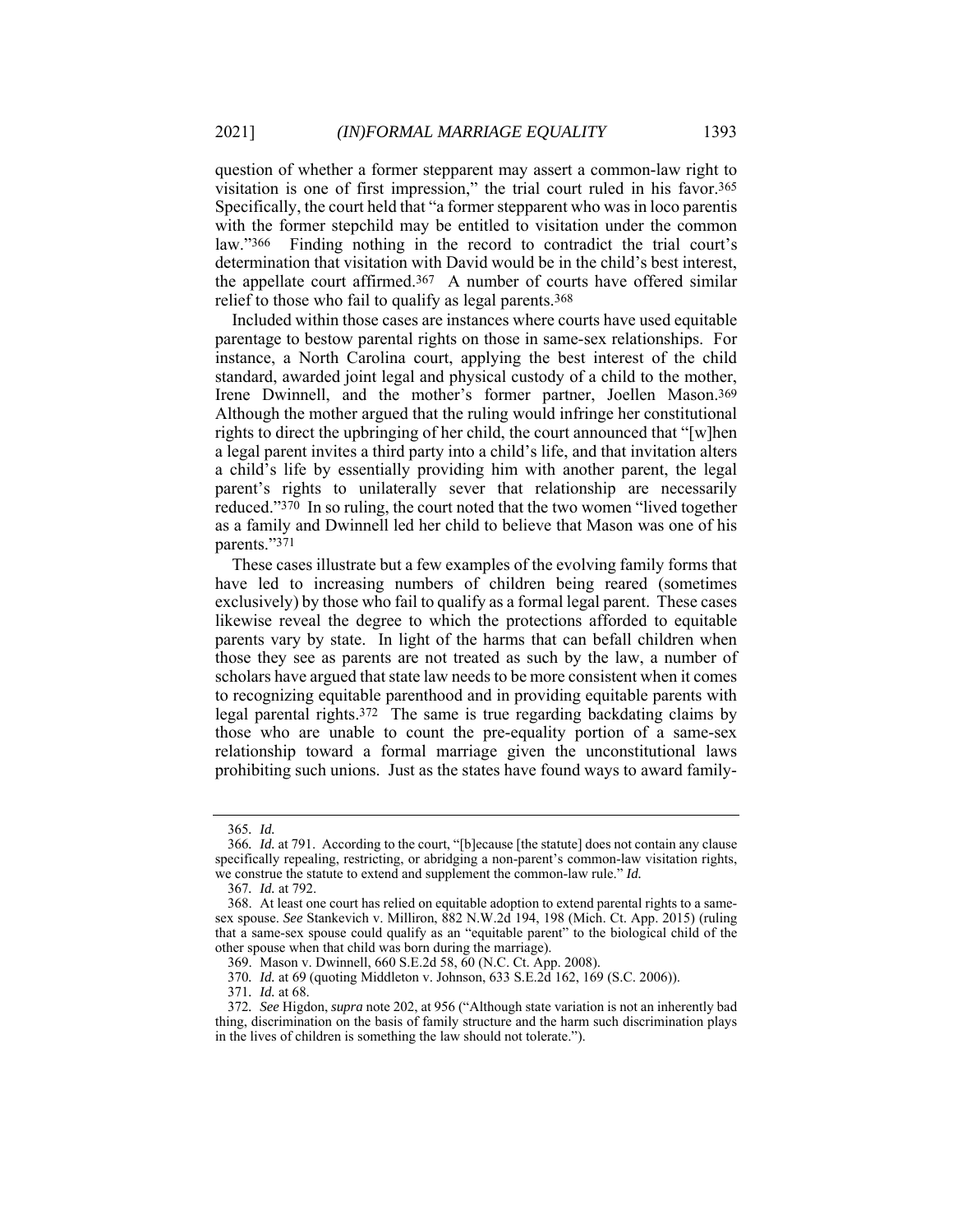like benefits to other relationships that fail to meet the formal requirements of family law, so too must they find ways to extend marital benefits to those who were in relationships that would have been marital had that been a legal option. Although the states need not do so in the same precise way, it is the position of this Article that *Obergefell* demands some form of equitable remedy—one that currently does not exist in the law but for which the above equitable remedies are highly instructive.

#### IV. EQUITABLE MARRIAGE

As detailed above, courts already use a number of equitable doctrines that enable them to extend family law protections to those who have spent time in informal family-like relationships.373 Each doctrine owes its existence to the courts' desire to protect vulnerable citizens from the harms that can arise from misplaced reliance on the existence of a formal domestic relationship. Consider, for instance, someone who spends twenty years in a relationship that she believes to be a marriage. Imagine that she does not work outside the home and all valuable property is in her spouse's name. If it were somehow revealed that the marriage was invalid, she would—absent some other remedy—be left with very little financially to show for those twenty years and have limited ability to now rebuild her life. It is primarily within this space that these equitable doctrines operate.374 There is, however, another concern at play—the goal of fulfilling party expectations.375 As many courts have referenced when applying them, these doctrines concern individuals who entered into relationships in good faith, assuming that they would be protected or, at the very least, that they were not jeopardizing their economic self-interests in the process.

Those concerns apply with equal force in the context of those who spent time in same-sex relationships that would have been marriages but for the unconstitutional laws preventing such unions. In truth, these individuals are even more entitled to some sort of protection given the constitutional right at play.As a number of scholars have made clear, a retroactive application of *Obergefell* is not merely good policy, it is constitutionally required. For instance, Professor Lee-ford Tritt has concluded that "*Obergefell* should be

<sup>373</sup>*. See supra* Part III.

<sup>374</sup>*. See supra* notes 281, 307 and accompanying text.

<sup>375</sup>*. See, e.g.*, Ceja v. Rudolph & Sletten, Inc., 302 P.3d 211, 216 (Cal. 2013) ("Our court made clear from the beginning that the fundamental purpose of the putative spouse doctrine was to protect the expectations of innocent parties and to achieve results that are equitable, fair, and just."); W. States Constr., Inc. v. Michoff, 840 P.2d 1220, 1224 (Nev. 1992) ("[T]his court must protect the reasonable expectations of unmarried cohabitants with respect to transactions concerning their property rights."); Sol Lovas, *When Is a Family Not a Family?: Inheritance and the Taxation of Inheritance Within the Nontraditional Family*, 24 IDAHO L. REV. 353, 371 (1987) ("[C]ourts have developed the doctrines of 'equitable adoption' and 'adoption by estoppel' to protect the child's justifiable expectations."); Kathryn S. Vaughn, Comment, *The Recent Changes to the Texas Informal Marriage Statute: Limitation or Abolition of Common-Law Marriage?*, 28 HOUS. L. REV. 1131, 1140 (1991) ("The first, and probably most important, function of common-law marriage is protecting the good faith expectations of the parties.").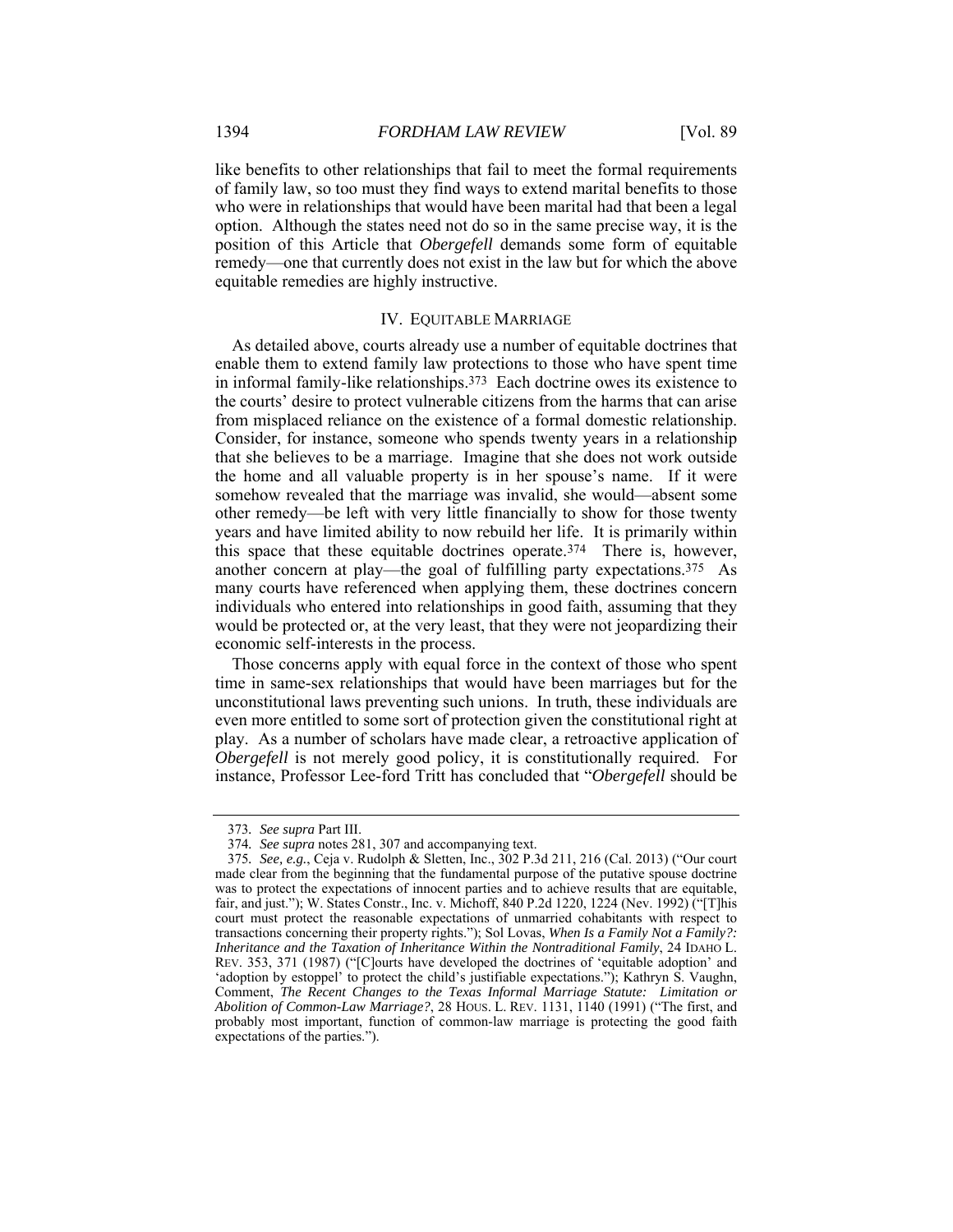applied purely retroactively as to both choice-of-law matters and remedial considerations" so as to "rectif[y] the property deprivations of unconstitutional unrecognized marriages."376 Similarly, Professor Nicolas explains that "backdating provides same-sex couples with the 'make whole' relief they are entitled to for past violations of their constitutional right to marry."377 Such sentiments are consistent with what the Supreme Court itself has said regarding remedial decrees: "[they] must be designed as nearly as possible 'to restore the victims of discriminatory conduct to the position they would have occupied in the absence of such conduct.'"378

Thus, if individuals are to be provided with true marriage equality, some retroactivity is required. Unfortunately, none of the existing doctrines is currently suited to address this particular situation. As a result, these individuals require a new form of protection given that their relationships either ended before marriage equality became the law of the land or their eventual marriages fail to capture the true length of the relationship, on which a number of marital benefits are conditioned.379 The remainder of this part explores why, despite being inapposite in this context, the existing doctrines are nonetheless instructive when it comes to crafting a new equitable doctrine—referred to here as equitable marriage—that would offer the necessary protections. With that in mind, this part then puts forth concrete suggestions on how equitable marriage should be applied and how courts should deal with the potential criticisms and complications that could arise.

### *A. Filling the Equitable Void*

To deal with same-sex relationships that predated marriage equality, one might ask why not simply bring back some form of common-law marriage? It is, after all, the only equitable doctrine of the five discussed that gives formal recognition, with all the attendant rights and obligations, to an informally created relationship.380 In contrast, the others merely provide for limited rights and remedies. Additionally, there is some precedent for using common-law marriage in this context. After *Loving*, courts took this approach to retroactively extend marriage equality to interracial relationships that were either already in existence381 or had ended before *Loving*.382 Further, as discussed earlier, a few states have already relied on common-law marriage to retroactively convert some same-sex relationships into marriages.383

1969) (recognizing a common-law marriage between an interracial couple even though the husband died a few months before *Loving* was issued).

 <sup>376.</sup> Tritt, *supra* note 26, at 945.

 <sup>377.</sup> Nicolas, *supra* note 26, at 441.

 <sup>378.</sup> Milliken v. Bradley, 433 U.S. 267, 280 (1977) (quoting Milliken v. Bradley, 418 U.S. 717, 746 (1974)).

<sup>379</sup>*. See supra* Part II.A.

<sup>380</sup>*. See supra* notes 205–06 and accompanying text.

<sup>381</sup>*. See* Nicolas, *supra* note 26, at 424–25.

<sup>382</sup>*. See, e.g.*, Prudential Ins. Co. of Am. v. Lewis, 306 F. Supp. 1177, 1183–84 (N.D. Ala.

<sup>383</sup>*. See supra* notes 188–94 and accompanying text.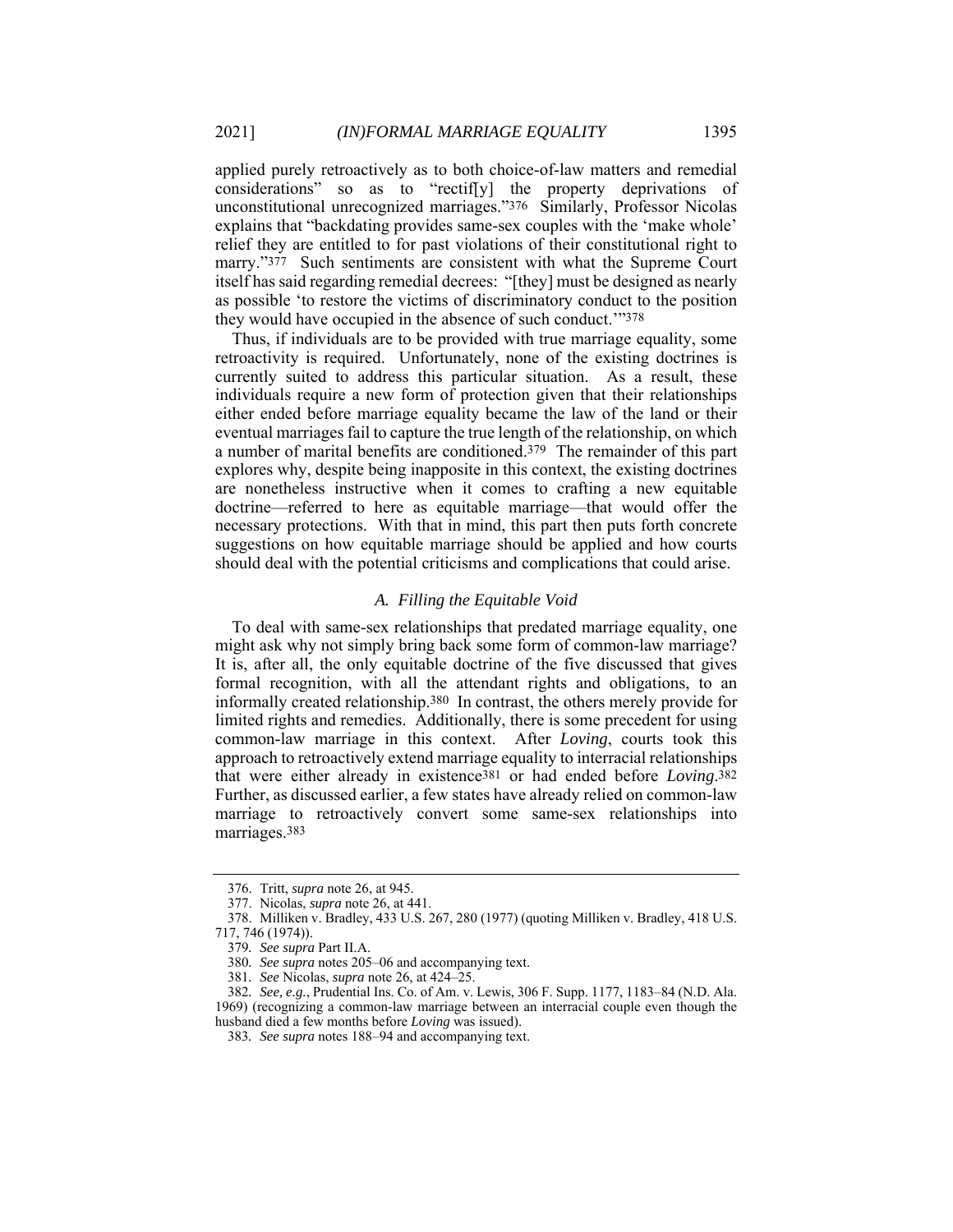Nonetheless, there are a number of problems with relying on common-law marriage in this context. First, compared to the legal landscape at the time *Loving* was decided, today, only a small number of states permit commonlaw marriage and that number continues to dwindle.384 In 2019, for instance, the Supreme Court of South Carolina *prospectively* abolished the doctrine after finding that it violated the public policy of the state, which "is to promote predictable, just outcomes for all parties involved in these disputes, as well as to emphasize the sanctity of marital union."385 Additionally, most states abolished common-law marriage through legislation,386 and thus, resurrecting the doctrine at this point could take considerable time and pose significant political challenges.

Of greater salience, however, is the fact that the traditional tests for common-law marriage are largely based on outdated, heteronormative views of what a marriage should look like. For instance, many states require that parties prove that they cohabitated and had a reputation in the community as being married in order to establish an informal marriage.<sup>387</sup> However, relationships today—even formal marriages—are less likely to satisfy those elements. Married couples are more likely today to live separately,388 and with the reduced societal stigma concerning romantic relationships outside of marriage, they are less likely to proclaim to those around them that they are, in fact, married.389 This is especially true when considering same-sex couples who may have feared discrimination and scorn had they openly shared their relationship status with others. In that sense, cases dealing with common-law marriage claims involving interracial couples are instructive. For instance, in 1904, the Supreme Court of Missouri refused to recognize a common-law marriage between a couple that had lived together for thirty years, had eight children, and referred to one another as husband and wife.390 The problem was that the two failed the reputation requirement because "he was never known to be with her and acknowledge her as his wife outside of

<sup>384</sup>*. See supra* note 230 and accompanying text.

<sup>385</sup>*. See* Stone v. Thompson, 833 S.E.2d 266, 270 (S.C. 2019). The court would, however, continue to recognize common-law marriages effectuated prior to that date. *Id.* at 267 ("[F]rom this date forward—that is, purely prospectively—parties may no longer enter into a valid marriage in South Carolina without a license.").

<sup>386</sup>*. See* Grace Ganz Blumberg, *Legal Recognition of Same-Sex Conjugal Relationships: The 2003 California Domestic Partner Rights and Responsibilities Act in Comparative Civil Rights and Family Law Perspective*, 51 UCLA L. REV. 1555, 1577 (2004) ("[D]uring the past two centuries, common law marriage has been legislatively abolished in most states.").

<sup>387</sup>*. See supra* note 234 and accompanying text.

<sup>388</sup>*. See* Simon Duncan, *Why More Couples Are Choosing to Live Apart*, THE CONVERSATION (Jan. 3, 2020, 4:40 AM), https://theconversation.com/why-more-couples-arechoosing-to-live-apart-124532 [https://perma.cc/4TTN-LHW2] ("Not only is it surprisingly common, but living apart together is increasingly seen as a new and better way for modern couples to live.").

<sup>389</sup>*. See Stone*, 833 S.E.2d at 269 ("By and large, society no longer conditions acceptance upon marital status or legitimacy of children.").

 <sup>390.</sup> Keen v. Keen, 83 S.W. 526, 526–27 (Mo. 1904).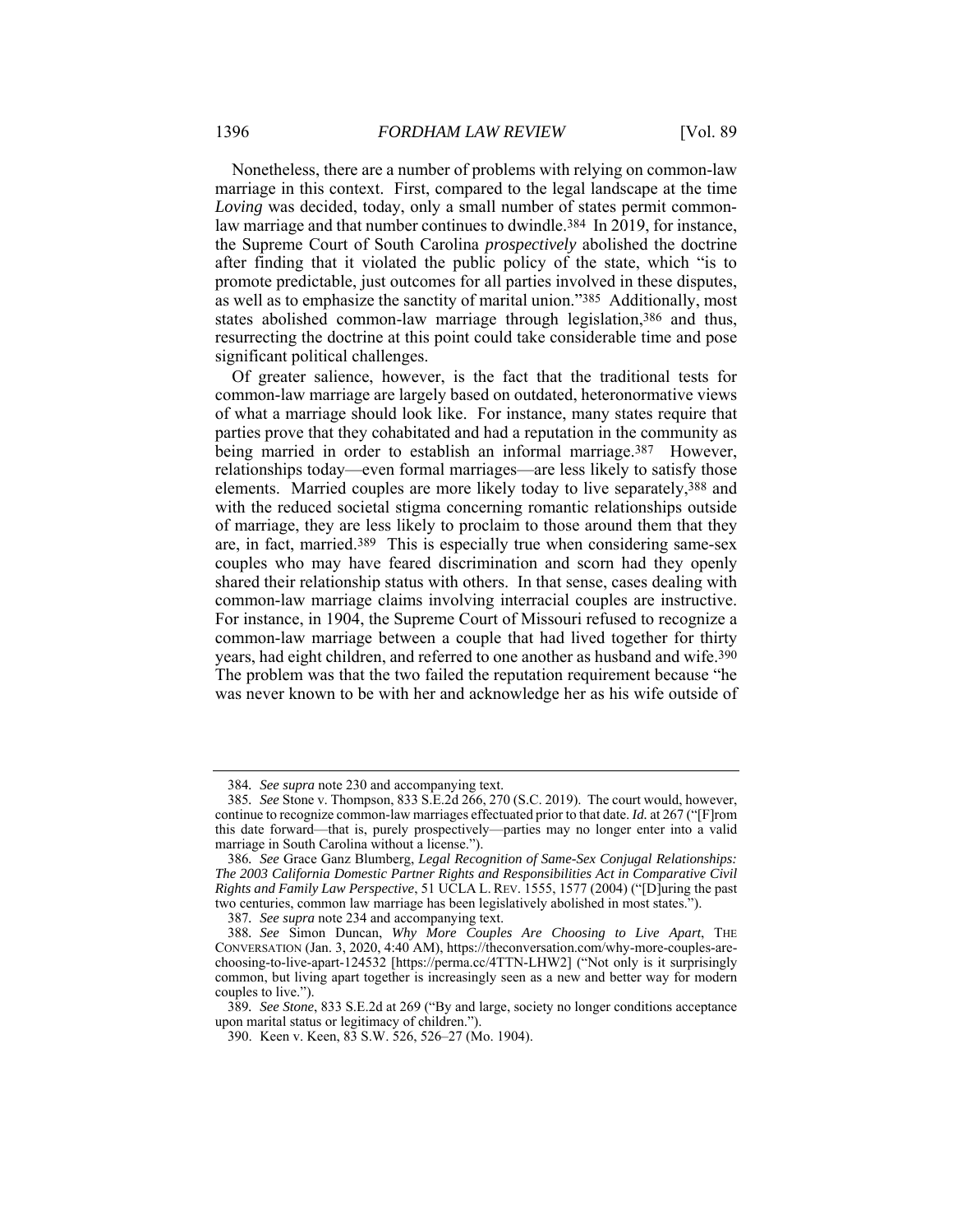his own house."391 The reason he had not done so was clearly because he was white and she was Black, but the court gave no weight to that fact.392

There is one final reason that common-law marriage does not work particularly well in the context of same-sex relationships that predate marriage equality, and it is a problem also shared by the marriage validation principles of marriage by estoppel and putative marriage—namely, all three operate on the assumption that there was in fact a *marriage*, albeit one that is invalid or was entered into informally. Indeed, the essential requirement for common-law marriage is a shared intent of the parties to be legally married.393 Thus, common-law marriage requires not that the parties subjectively believed their relationship to be the equivalent of a marriage but that they intended to enter into a relationship that they believed *would be recognized* as a legal marriage.<sup>394</sup> In fact, states that allow common-law marriage require the parties to have first had the capacity to marry, meaning that they could have obtained a formal marriage had they so chosen.395 However, at the heart of the marriage equality movement lies the fact that same-sex couples were denied that capacity. Thus, for those who entered into same-sex relationships before gaining the right to legally wed, they may have considered themselves the equivalent of married, but they were always well aware that it was an extralegal relationship that came with no marital benefits or protections.396

Likewise, marriage by estoppel assumes that, although there may have been an invalid divorce, there was a subsequent marriage ceremony that was otherwise valid.397 Thus, the doctrine has limited utility here—besides the fact it only operates in a very specific factual setting, a subsequent marriage was something same-sex couples simply could not obtain prior to marriage equality. Similarly, the putative spouse doctrine requires a showing that there was a marriage ceremony and that the parties entered into that "marriage" in good faith.398 Again, prior to earning the right to marry, same-sex couples could not meet that requirement. It is true that the law could retroactively

<sup>391</sup>*. Id.* at 527.

<sup>392</sup>*. See id.*; *see also* Vetrano v. Gardner, 290 F. Supp. 200, 206 (N.D. Miss. 1968) (refusing to find a common-law marriage even though it was "suggested that the parties would have conducted themselves publicly as husband and wife but for their fear of prosecution under state criminal statutes banning interracial marriage").

<sup>393</sup>*. See* Cerovic v. Stojkov, 134 A.3d 766, 777 (D.C. 2016).

<sup>394</sup>*. See* Morrow v. Dillard, 257 So. 3d 316, 324 (Ala. Civ. App. 2017) ("In order '[t]o establish a common-law marriage, there must be a present agreement or mutual understanding to enter into the marriage relationship.'" (alteration in original) (quoting Luther v. M&M Chem. Co., 475 So. 2d 191, 193 (Ala. Civ. App. 1985))).

<sup>395</sup>*. See supra* note 235 and accompanying text.

<sup>396</sup>*. See, e.g.*, Swicegood v. Thompson, No. 2018-000008, 2020 WL 3551786, at \*1 (S.C. Ct. App. July 1, 2020) ("Thompson attested Swicegood knew they were not married. She stated she and Swicegood participated in a 'commitment ceremony' . . . but they knew it was not a wedding and that they could not legally marry."); *see also* Kaiponanea T. Matsumura, *Choosing Marriage*, 50 U.C. DAVIS L. REV. 1999, 2032 (2017) ("The choice to marry also embodies consent to the legal consequences of marriage.").

<sup>397</sup>*. See supra* notes 258–74 and accompanying text.

<sup>398</sup>*. See supra* notes 275–90 and accompanying text.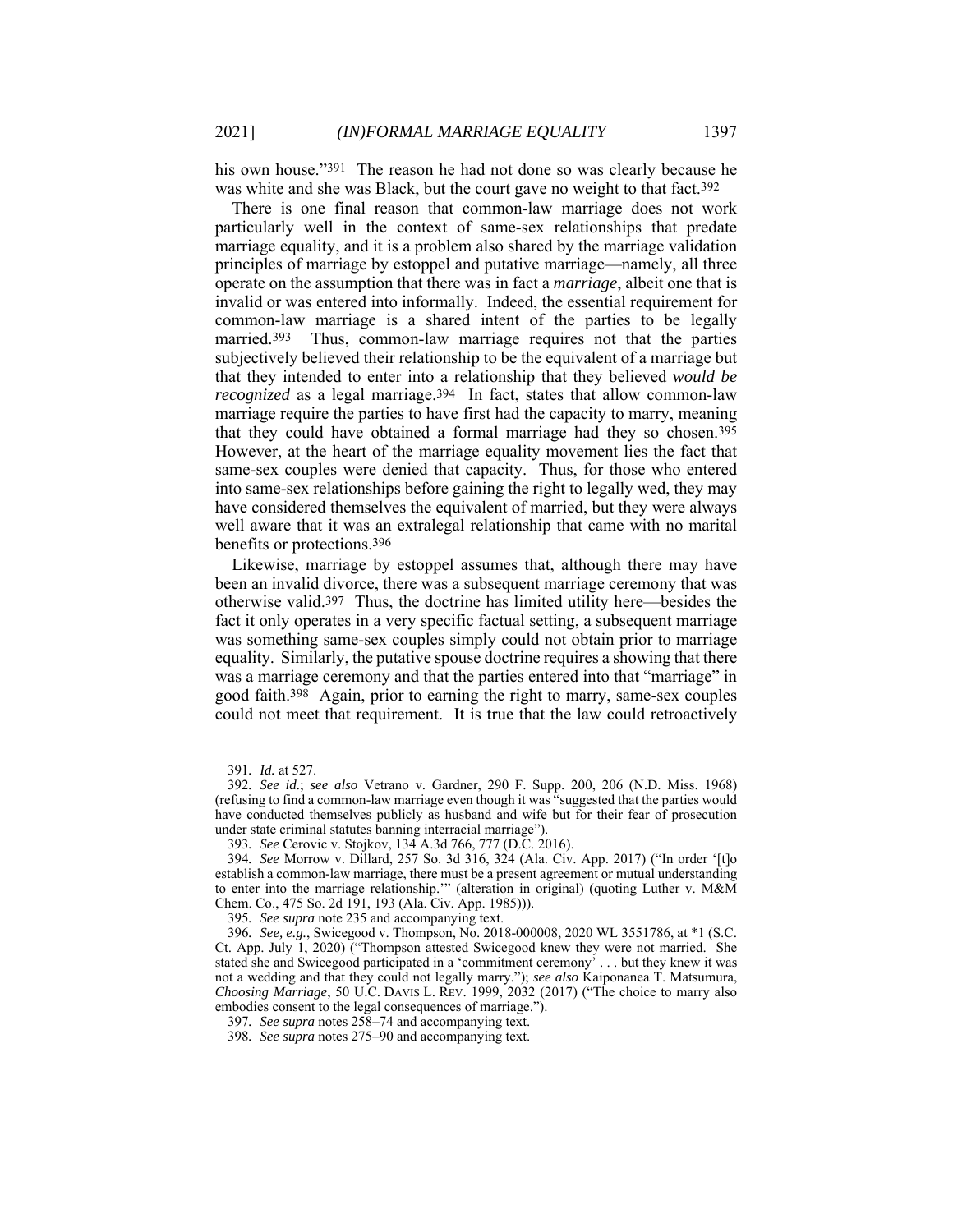treat—as some states have done through legislation399—civil unions and domestic partnerships as marriages, but that too fails because: (1) relatively few states even offered those marriage alternatives400 and (2) like marriage equality itself, those options did not become available until after many samesex couples had already spent years in committed relationships.401 Finally, a putative spouse is not entitled to the full panoply of marital benefits, thus making it less than an ideal template in this context.402

For that reason, the law of cohabitation may appear a better alternative, but it too fails in this context. First, the doctrine and its attendant remedies are directed solely at *nonmarriage*, and to achieve true marriage equality, there needs to be some mechanism for treating an informal relationship as an actual marriage. Second, most states that permit cohabitants to avail themselves of marriage-like protections do so through contract law—often requiring express, written agreements.403 The contract requirement is problematic here because, even if one could succeed on that theory, the remedy is limited to the terms of the contract and not the full range of marriage benefits. Further, it is unlikely that same-sex couples who were in committed relationships awaiting the right to legally marry would have even thought of their relationships as contracts, much less have thought of them in express terms that they then reduced to writing. There is, however, at least one state that does not require an agreement but instead looks to the quality of the relationship.404 Nonetheless, it still only provides successful litigants with *some* of the benefits of marriage. It does not permit a finding that the couple was in fact married, thus it denies them the full "constellation of benefits" to which *Obergefell* spoke.405

What remains, then, are the equitable doctrines relating to parent-child relationships. Although neither pertains to marriage, they nonetheless provide helpful examples of how courts have constructed remedies that extend family law protections to those who fail—at least formally—to qualify as a "family." As an initial matter, they both share the same defects as some of the other doctrines, most notably the limited remedies they provide. For instance, succeeding as an equitable parent merely offers the

<sup>399</sup>*. See supra* notes 176–78 and accompanying text.

<sup>400</sup>*. See, e.g.*, Mitchell L. Engler & Edward D. Stein, *Not Too Separate or Unequal: Marriage Penalty Relief After* Obergefell, 91 WASH.L.REV. 1073, 1088 (2016) ("By 2012, . . . nine states allowed same-sex civil unions or domestic partnerships.").

 <sup>401.</sup> California was the first to pass a domestic partnership registry in 1999, and Vermont was the first to pass legislation permitting civil unions in 2000. *See* David B. Oppenheimer et al., *Religiosity and Same-Sex Marriage in the United States and Europe*, 32 BERKELEY J.INT'L L. 195, 197 (2014).

<sup>402</sup>*. See, e.g.*, Allen v. W. Conf. of Teamsters Pension Tr. Fund, 788 F.2d 648, 650 (9th Cir. 1986) ("Marriage is a status precisely defined in California and does not cover putative spouses."); Williams v. Williams, 97 P.3d 1124, 1131 (Nev. 2004) (declining "to extend the [putative spouse] doctrine to permit an award of spousal support"); Helen Chang, *California Putative Spouses: The Innocent, the Guilty, and the Law*, 44 SW. L. REV. 327, 328 (2014) ("Only certain benefits and privileges of a legal marriage are available to putative spouses.").

<sup>403</sup>*. See supra* notes 300–02 and accompanying text.

<sup>404</sup>*. See supra* notes 308–14 and accompanying text.

 <sup>405.</sup> Obergefell v. Hodges, 576 U.S. 644, 670 (2015).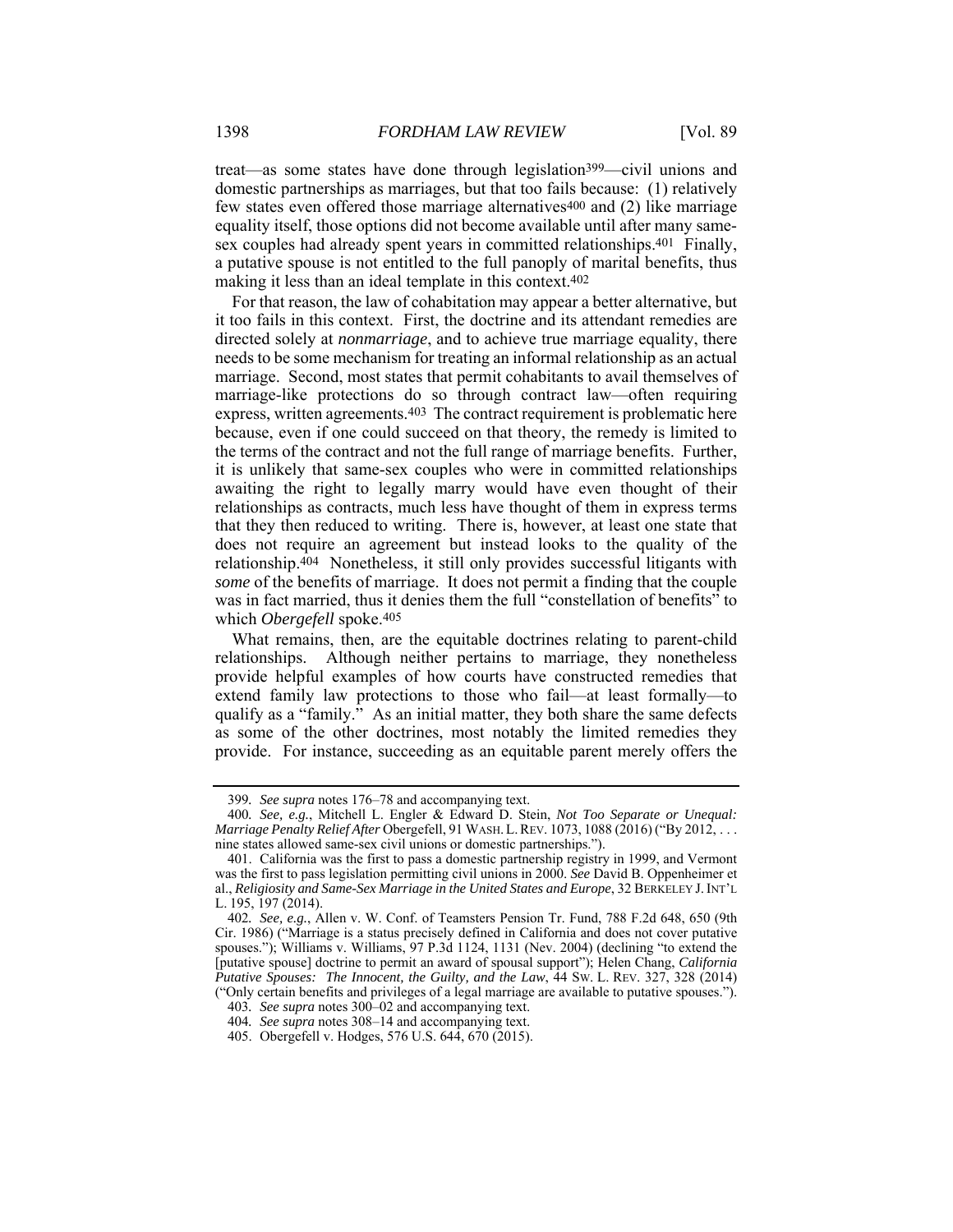possibility of some discrete parental rights—the equitable parent is still not recognized as a legal parent.406 Likewise, establishing that one has been equitably adopted only provides limited remedies vis-à-vis the rights afforded to formally adopted children.407 Further, as detailed earlier, most states are fairly formalistic when it comes to applying these doctrines. In equitable adoption, for example, most courts insist on the existence of an unfulfilled adoption contract, which may be unusual in situations where informal adoption is likely to occur.408 Relatedly, equitable parentage cases often focus too much on the role the legal parent played in cultivating the relationship between the child and the quasi-parent and not enough on the quality of the relationship that developed between the two or the harm that would result from failing to protect that relationship.409

Nonetheless, a survey of the states that have applied these doctrines reveals that a few have instead adopted a more nuanced approach, one that is similar to how Washington deals with unmarried partners.410 Specifically, these courts have utilized a functional approach, which "focuses the inquiry on whether the relationship at issue shares the essential characteristics of a traditionally accepted relationship and fulfills the same human needs."411 Although such an approach might appear to be the minority approach regarding these doctrines, family law as a whole has increasingly moved in the functional direction.412 This Article contends that a similar approach would also be well suited to this context and provide courts with the necessary flexibility to examine same-sex relationships that predated marriage equality.

Thus, what courts need is a new doctrine, equitable marriage, which would draw on elements of the existing approaches to recognizing informal relationships. At a minimum, this doctrine would need to give the courts license to extend benefits to a marriage-like relationship that cannot otherwise qualify as a legal marriage. In that sense, this new doctrine would

<sup>406</sup>*. See, e.g.*, P.L. v. Shirley M., 37 Cal. Rptr. 3d 6, 8–9 (Ct. App. 2005) ("De facto parents have limited rights . . . [and] that status does not give them the rights accorded to a parent or legal guardian.").

<sup>407</sup>*. See, e.g.*, Danaya C. Wright, *Inheritance Equity: Reforming the Inheritance Penalties Facing Children in Nontraditional Families*, 25 CORNELL J.L. & PUB. POL'Y 1, 46–47 (2015) ("The doctrine provides limited remedies when a functional parent dies intestate, but virtually no remedy for the plethora of ancillary rights dependent upon the legal status of being a parent or a child.").

<sup>408</sup>*. See supra* notes 320–21 and accompanying text.

 <sup>409.</sup> Although some states are willing to consider harm, the harm has to be fairly severe before the court will act on that basis. *See, e.g.*, Roth v. Weston, 789 A.2d 431, 445 (Conn. 2002) (holding that a quasi-parent can only justify state interference with the rights of the child's legal parent if the quasi-parent can prove that the child will otherwise "suffer real and substantial emotional harm").

<sup>410</sup>*. See supra* notes 308–14 and accompanying text.

 <sup>411.</sup> Recent Development, *Winning Arguments/Losing Themselves: The (Dys)functional Approach in* Thomas S. v. Robin Y., 29 HARV. C.R.-C.L. L. REV. 559, 566 (1994).

<sup>412</sup>*. See* Kate Redburn, Note, *Zoned Out: How Zoning Law Undermines Family Law's Functional Turn*, 128 YALE L.J. 2412, 2422 (2019) ("In many states, parentage and partnership doctrines have taken a 'functional turn' over the past forty years.").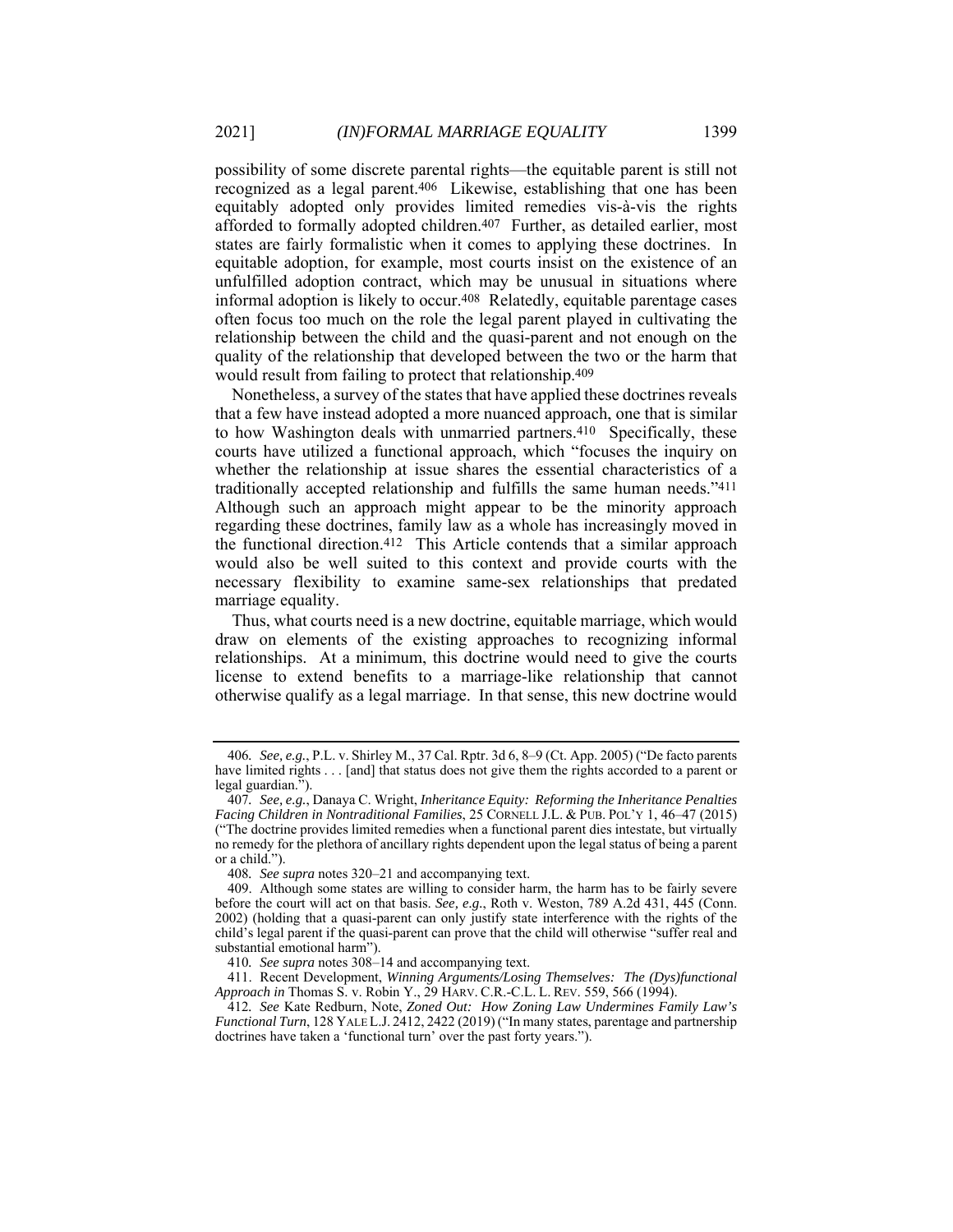be similar to the marriage validation principles of marriage by estoppel and putative marriage, which protect void marriages, and equitable parentage and adoption, which protect informal parent-child relationships. However, unlike those doctrines, this new equitable doctrine needs to provide not just some family law protections but all of the rights and obligations associated with marriage. In that sense, as a remedy, it would be akin to common-law marriage, which confers all the benefits associated with formal marriage. At the same time, however, the approach that is needed in this context cannot share common-law marriage's rigid, outdated definition of marriage. Nor, like typical cohabitation law and equitable adoption, can it blindly insist on the existence of a contractual relationship. Instead, it should be more functional, similar to that taken by a minority of courts regarding cohabitation, equitable adoption, and equitable parentage. Finally, given the fundamental right at issue, this doctrine requires nationwide application (in whatever precise form each state decides) to remedy the constitutional harms that stem from the states' history of refusing to permit same-sex marriage.

# *B. Applying Equitable Marriage*

At its most basic level, equitable marriage would allow an individual who spent time in a same-sex relationship prior to the legalization of same-sex marriage to argue that some portion of that relationship should be considered either *the equivalent of* a legal marriage or, in the case of a couple that ultimately did wed, *as part of* that eventual marriage. To prevail, a claimant would have to demonstrate that the parties would have wed during that period if the law had permitted them to do so. For those who succeed, the court would then rule that there was a legal marriage during that period of the relationship—a remedy that, like common-law marriage, brings with it all the "same terms and conditions" as formal marriage.<sup>413</sup>

Given the large number of LGBTQIA+ Americans living today who were in same-sex relationships impacted by the denial of marriage equality, it is likely that individuals from this group will be asking courts for such relief for years to come. As courts grapple with how to respond to such claims, equitable marriage offers a way of not only addressing them but doing so in a way that fulfills *Obergefell*'s promise of true marriage equality. Still, as courts implement such a doctrine, a number of questions are likely to arise questions the remainder of this section identifies and attempts to address.

## 1. Who Has Standing?

As an initial matter, the question arises as to who would be permitted to raise an equitable marriage claim and whether there would be any time limits for doing so. There are two groups of people who could conceivably raise such claims. First are those individuals who ultimately wed same-sex partners with whom they had enjoyed nonmarital relationships prior to

 <sup>413.</sup> Obergefell v. Hodges, 576 U.S. 644, 676 (2015).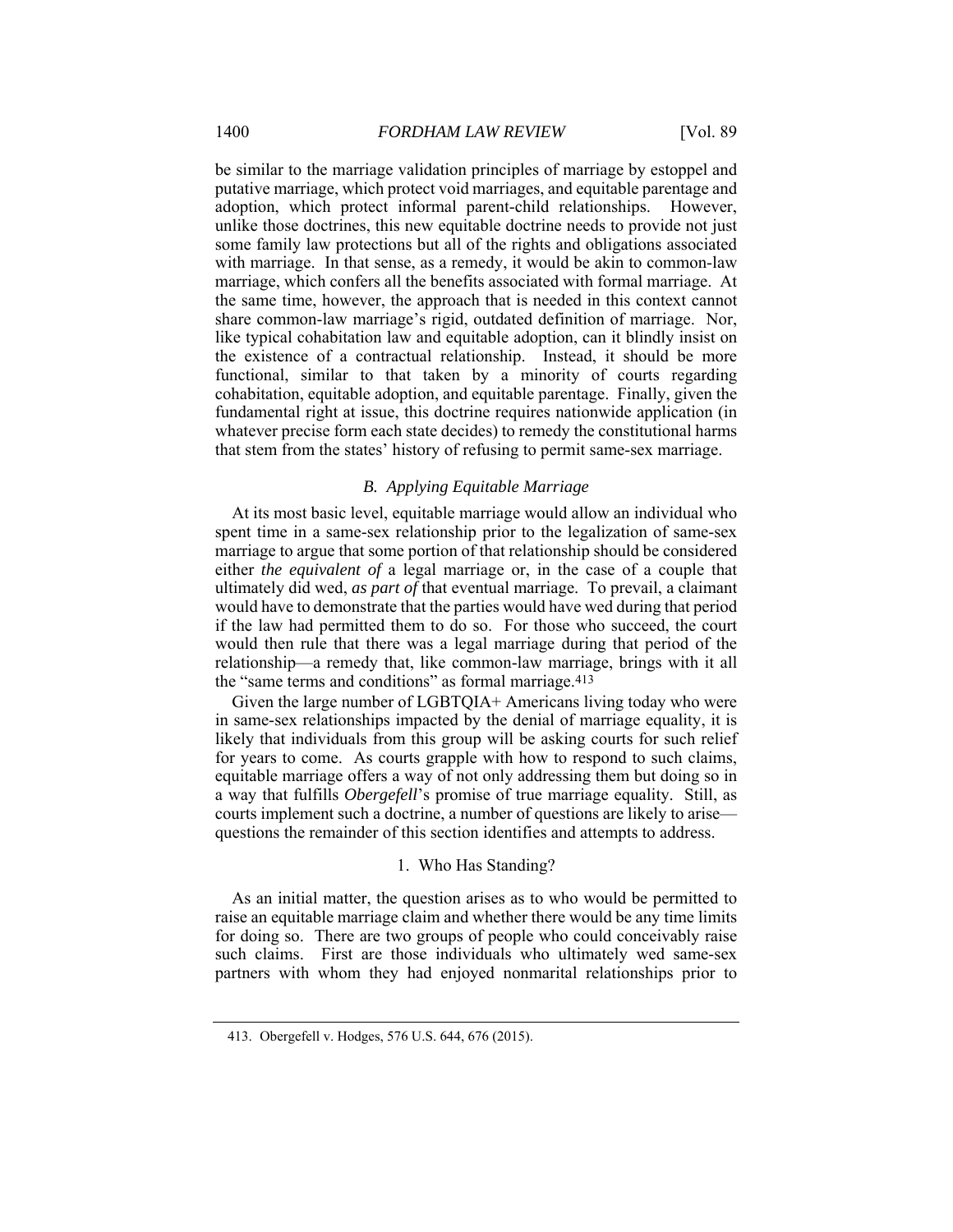obtaining the right to legally wed.414 The second group includes those who were in nonmarital relationships that ended, either through divorce or dissolution, prior to the arrival of formal marriage equality. Individuals in either category would have the potential to raise a claim of equitable marriage.

It would only be a potential claim given that some states may opt to impose some time limits. There are two such restrictions that could come into play. First, for those who ultimately did wed and are seeking to backdate their wedding dates to an earlier point in time, there is the question of how soon after obtaining the right to marry the couple wed. For instance, claimants would certainly be more sympathetic if they requested and received a marriage license the very day their state started issuing marriage licenses. For those who did not immediately wed, however, the issue gets a bit more complicated. Planning a wedding can certainly take time, but imagine a couple that waited five years after their state started issuing licenses before finally entering into a formal marriage. Given that marital backdating would remain somewhat of an extraordinary remedy, the states may feel it only fair to reserve that remedy to those who promptly did all they could to formalize their relationships once given the ability to do so. Thus, it may well be that states would be correct in refusing claims for equitable marriage by those who waited too long to marry after receiving the right to do so.

States must be mindful, however, of not unfairly punishing those who did not immediately wed. For a historical example, consider how the Southern states, following passage of the Thirteenth Amendment, forced former slaves to either promptly wed or face criminal conviction. Specifically, "[t]hose who were already in cohabiting relationships were told to immediately legalize their unions and legitimize their children and grandchildren."415 At least one Southern state gave the former slaves just six months to do so or subject themselves "to criminal prosecution for adultery and fornication."416 Thus, as Professor Katherine M. Franke has discussed, "the robust enforcement of bigamy, fornication, and adultery laws served to domesticate African American people who were either unaware of, or ignored, the formal requirements of marital formation and dissolution."417

In requiring that same-sex couples promptly marry to evidence an intention to wed earlier than they had been legally permitted to do so, states must be mindful that imposing too short a deadline would continue to promote the very discrimination *Obergefell* was aimed at ending. There is, unfortunately, one case where that has already occurred. In *Ferry v. De* 

 <sup>414.</sup> Because different states recognized this right to wed at different points in time, *see supra* Part I, it is this Article's assumption that equitable marriage would account for when marriage equality became available in the state in which the same-sex couple resided.

 <sup>415.</sup> HUNTER, *supra* note 3, at 236.

 <sup>416.</sup> Katherine M. Franke, *The Domesticated Liberty of* Lawrence v. Texas, 104 COLUM. L. REV. 1399, 1421 (2004).

 <sup>417.</sup> Katherine M. Franke, *Becoming a Citizen: Reconstruction Era Regulation of African American Marriages*, 11 YALE J.L. & HUMANS. 251, 256–57 (1999).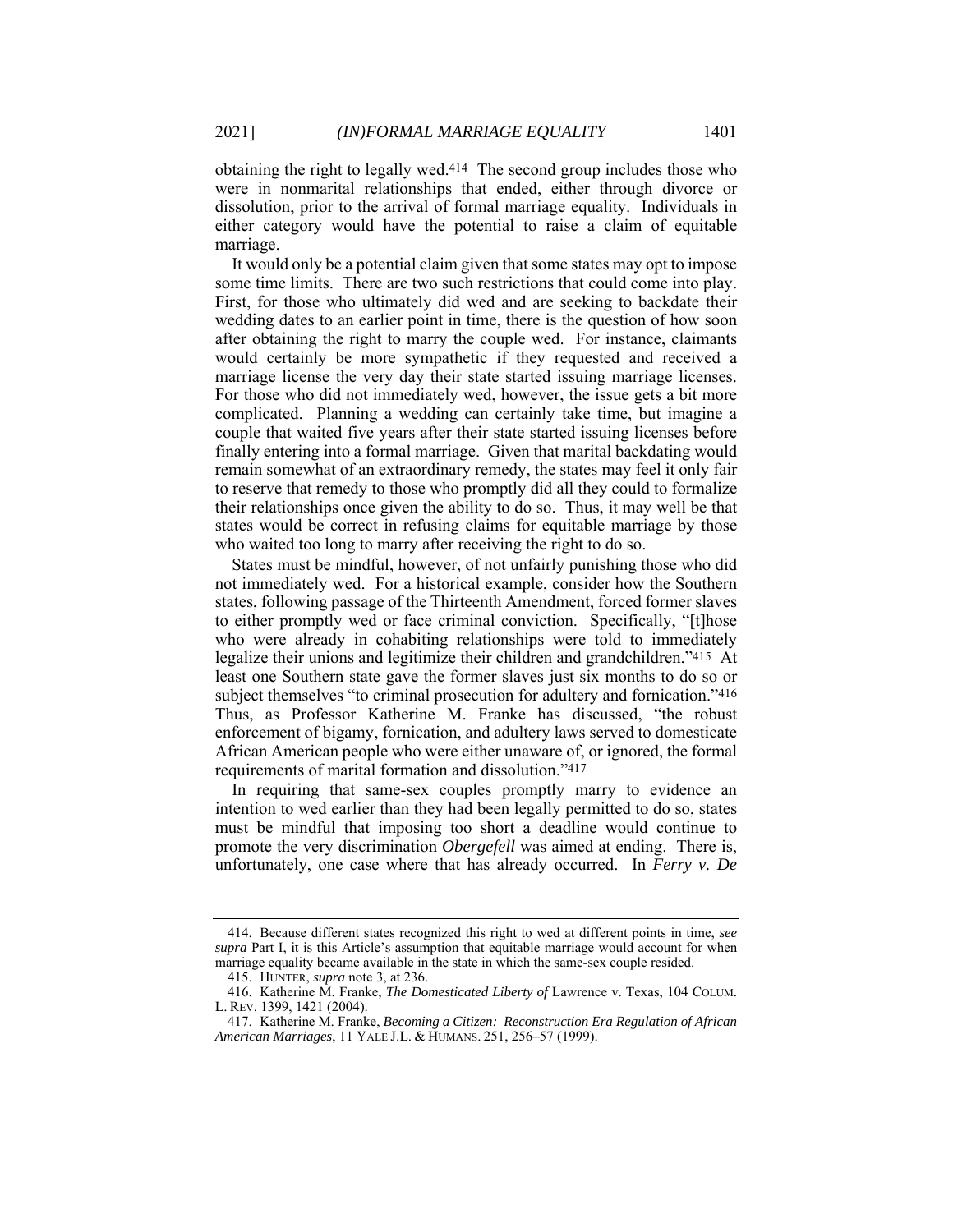*Longhi America, Inc.*,418 a case arising out of California, Patrick Ferry and Randy Sapp started living together in 1985.419 In 1993, they "were married in a religious ceremony performed by a religious leader pursuant to the principles of [their] beliefs."420 The two men lived together until December 2013, when Randy tragically died as a result of a heater that allegedly malfunctioned.421 When Patrick brought a wrongful death action, the manufacturer moved to dismiss on the basis that Patrick was not Randy's legal spouse and, thus, lacked standing.422 The court agreed, noting that same-sex marriage became legal in California in June 2013 and, thus, the two men could have legally wed prior to Randy's death if they had so intended.423 In essence, then, the two men had lived as a married couple for over thirty years but were punished for not obtaining a marriage license in the six months between finally gaining the right to do so and Randy's death.

A second potential time restriction relates to when someone could bring a claim for equitable marriage. For those who ultimately wed, it would seem they would have to bring a claim at the point in time—most likely death or divorce—when they are being denied a marriage benefit on the basis of marital length. However, states might do what Utah has done regarding common-law marriage and condition backdating on the requirement that the spouses first petition the court, either during the relationship or within one year of its termination, for an order setting the start date of their marriage at a point earlier than when they formally wed.424 The benefit of such an approach is that it forces individuals in this position to ask for backdating sooner rather than later, when problems of proof may be exacerbated by the passage of time or the death or incapacity of one of the spouses.

The question is more complex, though, when applied to those whose samesex relationships ended before they were permitted to marry. To illustrate, consider two men who were in a long-term relationship that began in 1995 but ended in 2010 when the couple decided to go their separate ways. One of the men dies in 2021. The other wants to claim that he should receive widower's benefits, and so he brings a claim for equitable marriage in which he argues that the two would have wed prior to 2010 if permitted to do so. There are a few ways states might deal with such issues. First, the court could simply treat it as a marriage that was never legally terminated. That would pose problems if either had subsequently remarried. However, under the subsequent marriage presumption, most states would honor the later marriage, presuming that the earlier one ended in divorce before the

 <sup>418. 276</sup> F. Supp. 3d 940 (N.D. Cal. 2017).

<sup>419</sup>*. Id.* at 942–43.

<sup>420</sup>*. Id.* at 943. According to Patrick, "'[h]ad it been possible to do so,' they 'would have obtained a marriage license.'" *Id.* (quoting Declaration of Plaintiff Patrick Ferry in Opposition to Partial Motion for Summary Judgment at 2, *Ferry*, 276 F. Supp. 3d 940 (No. 16-cv-00659)).

<sup>421</sup>*. Id.* 

<sup>422</sup>*. Id.* at 944–45.

<sup>423</sup>*. Id.* at 947–50. Per the court, "the act of obtaining a marriage license is an administrative burden that all couples must bear if they wish to avail themselves of the legal rights and privileges of a formal marriage." *Id.* at 952.

<sup>424</sup>*. See* UTAH CODE ANN. § 30-1-4.5 (2020).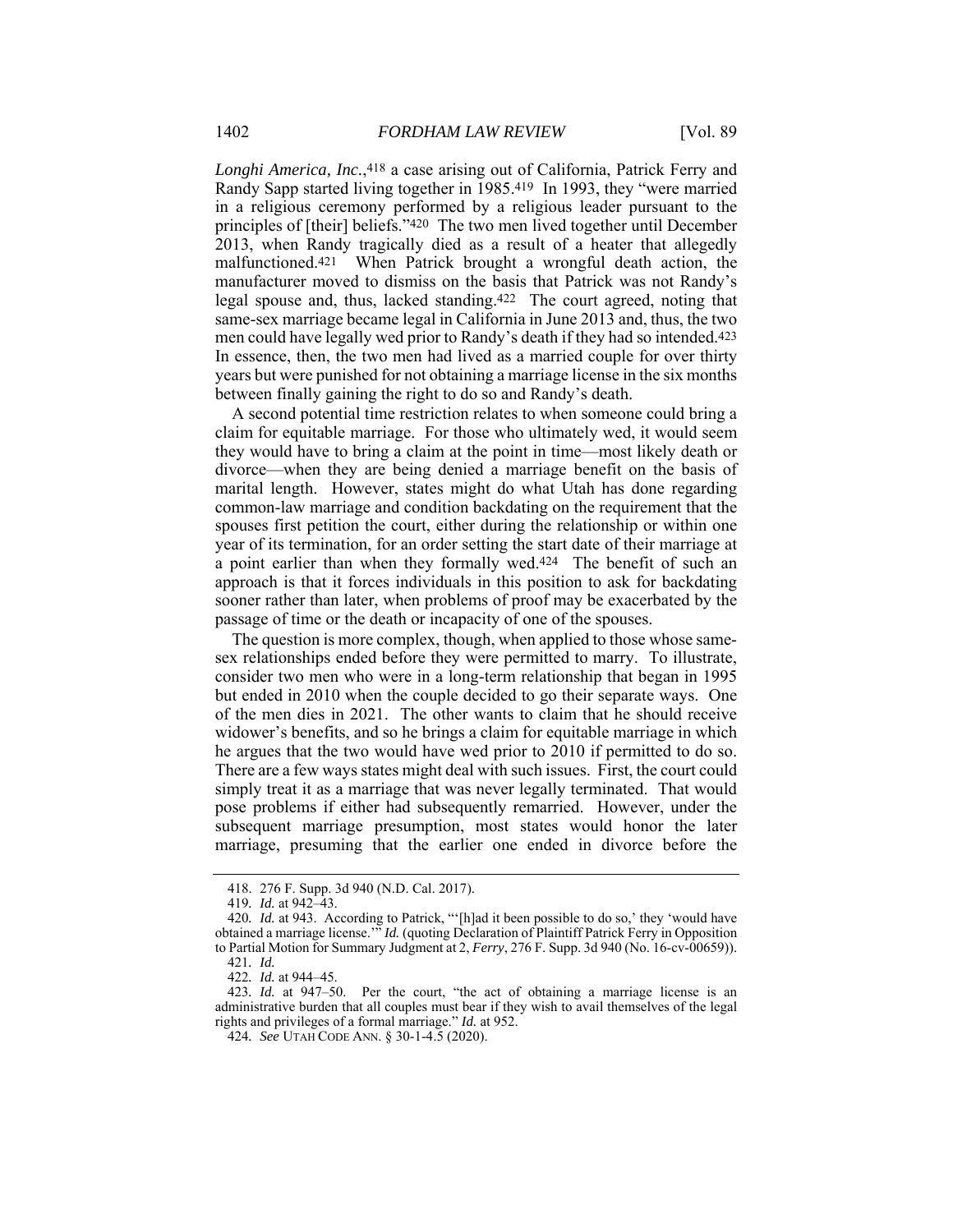subsequent marriage took place, and it would be very hard for the surviving partner to prove otherwise.425 If neither had remarried, then the claimant would be permitted to prove the existence of an equitable marriage.

A better solution, however, might be for states to create a statute of limitations that applies to those who wish to have a pre-equality relationship adjudicated a marriage. Texas, for instance, provides that a claimant's ability to establish a common-law marriage will fail "[i]f a proceeding in which a marriage is to be proved . . . is not commenced before the second anniversary of the date on which the parties separated and ceased living together."426 States could implement something similar regarding equitable marriage for those who seek marital benefits from a relationship that ended before the arrival of formal marriage equality. However, the event that would start the clock in this context would likely need to be the date on which the state began recognizing equitable marriage, given that many of these relationships might have already ended many years earlier.

#### 2. How Would a Claimant Prove an Equitable Marriage?

One might ask, given the deprivations they have faced regarding marriage, why not simply give same-sex couples the benefit of the doubt and automatically presume that any relationship that existed prior to marriage equality was a marriage and is entitled to all the corresponding rights and benefits? There are two responses to that question. First, such a permissive approach could very easily give rise to fraudulent claims, especially considering that such claims might not arise until after the alleged spouse has died. Second, marriage does not simply bring benefits, it also brings obligations. Accordingly, whenever an individual succeeds in backdating a same-sex marriage, that person's spouse then has marital obligations obligations that person may have never intended to bear. In other words, backdating a same-sex marriage might be very beneficial to one spouse, but it can also be quite damaging to the other.427 Thus, more careful consideration is required if the law is to adequately protect both members of the same-sex couple.

Indeed, not every same-sex relationship that came into being prior to formal marriage equality would have been a marriage. To begin with, the decision to marry typically does not arise until after some period of courtship,428 which usually takes as much time as the couple deems

<sup>425</sup>*. See* Higdon, *supra* note 195, at 117 ("In essence, the subsequent marriage presumption operates by presuming a divorce, when in fact, one likely never occurred.").

<sup>426</sup>*. See* TEX. FAM. CODE ANN. § 2.401(b) (2019).

 <sup>427.</sup> Relatedly, if one partner dies, retroactively finding a marriage can cause significant harm to the deceased partner's heirs if that person died intestate. *See, e.g.*, Irene D. Johnson, *There's a Will, but No Way—Whatever Happened to the Doctrine of Testamentary Freedom*  and What Can (Should) We Do to Restore It?, 4 EST. PLAN. & CMTY. PROP. L.J. 105, 123 (2011) ("Intestate succession statutes send a decedent's property to a spouse and children, or if there is no spouse or children, then to blood relatives.").

 <sup>428.</sup> One scholar has described marriage as having four distinct stages: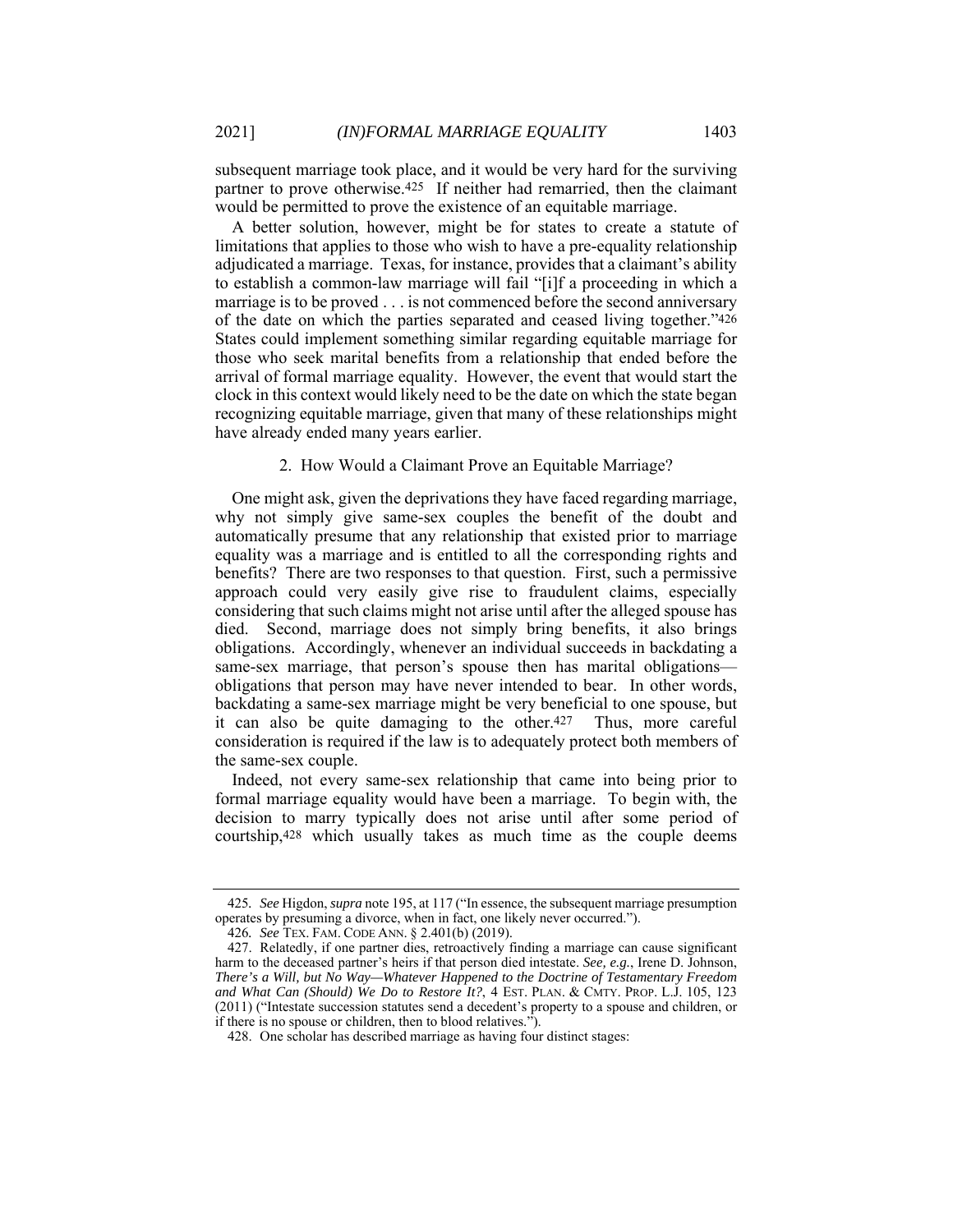necessary. Thus, just because a claimant can prove the existence of a preequality relationship, does not mean the parties would have been married at that previous point in time. Further, with the reduced social stigma associated with cohabitation,429 a growing number of different-sex couples consciously choose not to marry, and those same considerations might have easily influenced same-sex couples to elect to do the same even if they had had the option of marrying. Additionally, some same-sex couples may have possessed unique reasons for rejecting the idea of marriage, most notable of which is the belief of some in the LGBTQIA+ community that "it puts undue emphasis on a heteronormative institution."430 As one commentator recently described, "[g]ay marriage is not without controversy, even among LGBT rights activists. Queer theorists, radical feminists, and libertarians like Judith Butler, Martha Fineman, and David Boaz, reject gay marriage and advocate for the abolition of marriage in general."431

Thus, for all those reasons, the question arises as to how courts are to, ex post, differentiate between same-sex relationships that would have been marriages and those that would not have. Even for those that would have been marriages at some point prior to formal marriage equality, the question becomes, when did the relationship reach that point? All of these questions are made even more complicated by the fact that, once the same-sex relationship ends, the two parties may have very different perspectives on what was intended at any one point in time. And, as Professor Kaiponanea Matsumura has pointed out, "[a]n individual's right to autonomous selfdefinition does not extend to conscription of an unwilling partner."432 Thus, failure to get it right could be quite damaging to one or both individuals in the same-sex relationship.

Consider, for instance, *Estate of Leyton v. Hunter*,433 where a New York court declined to backdate a same-sex marriage when doing so would have harmed the surviving member of that relationship.<sup>434</sup> There, Mauricio Leyton's mother and sister brought suit to have his former partner, David

<sup>[</sup>T]he courtship stage, in which the couple meets and decides to marry; the entry stage, in which the couple undergoes whatever licensing and ceremonial requirements are necessary to achieve marital status; the intact marriage stage, in which the couple is legally married; and the exit stage, in which the couple divorces, has the marriage annulled, or one of the spouses dies.

Kerry Abrams, *Immigration Law and the Regulation of Marriage*, 91 MINN. L. REV. 1625, 1628 (2007).

<sup>429</sup>*. See* Courtney G. Joslin, *The Gay Rights Canon and the Right to Nonmarriage*, 97 B.U. L.REV. 425, 444 (2017) (noting that, "[t]oday, there is less social stigma associated with living in a nonmarital family").

 <sup>430.</sup> David Luban, *The Moral Complexity of Cause Lawyers Within the State*, 81 FORDHAM L. REV. 705, 709 (2012).

 <sup>431.</sup> Jessica Brown, *Human Rights, Gay Rights, or Both?: International Human Rights Law and Same-Sex Marriage*, 28 FLA. J. INT'L L. 217, 221 (2016).

<sup>432</sup>*. See* Matsumura, *supra* note 396, at 2045.

 <sup>433. 22</sup> N.Y.S.3d 422 (App. Div. 2016).

<sup>434</sup>*. Id.* at 423.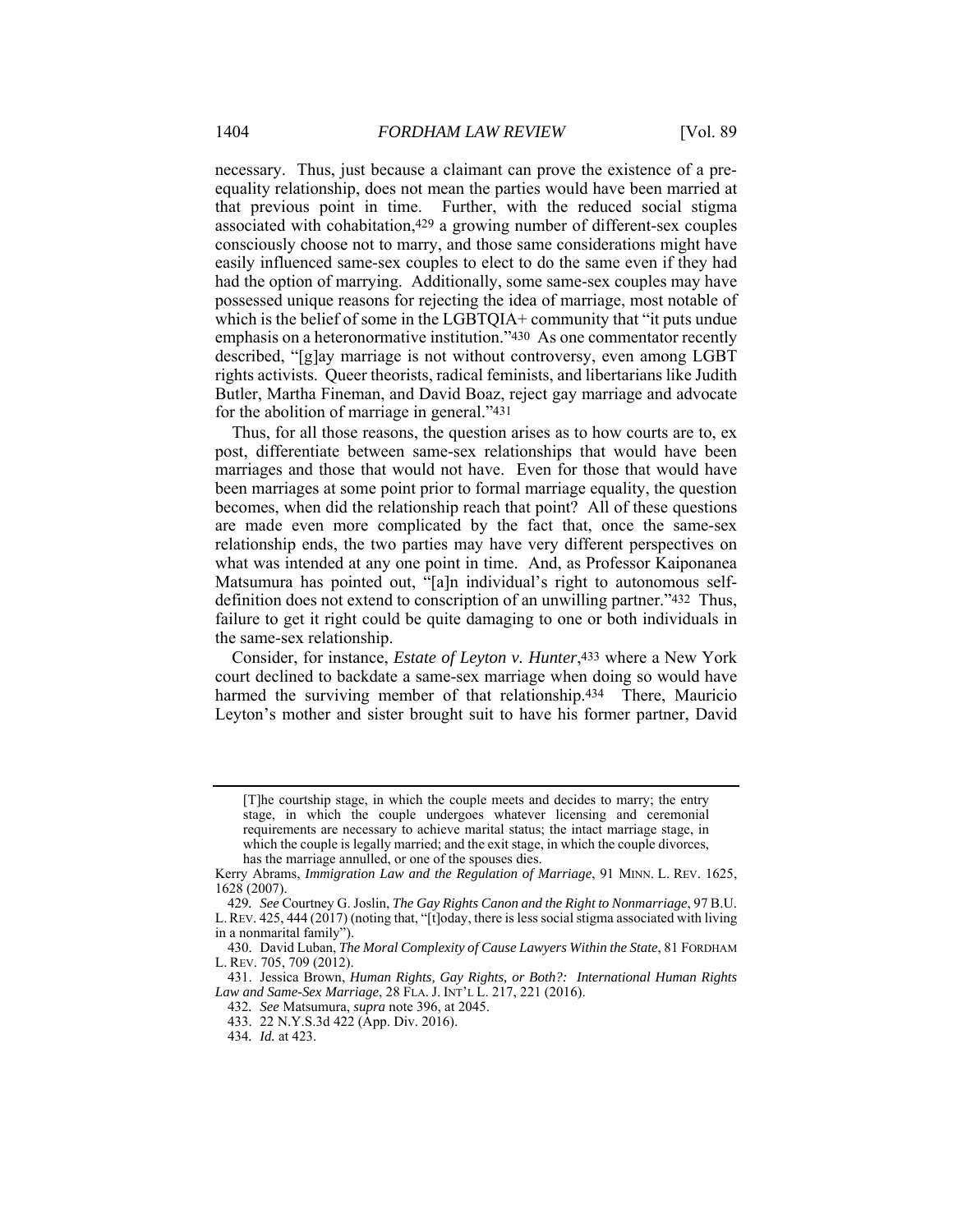Hunter, disqualified as a beneficiary under Mauricio's will.435 When Mauricio died, his will identified David as his "former romantic partner and long-time friend."436 Mauricio's family argued that, under New York law, David was a "former spouse," and thus he should be disqualified as a beneficiary.437 The two men were never formally married. They did, however, have a commitment ceremony in 2002 but eventually separated.<sup>438</sup> As a result, Mauricio's family argued that "because the minister at the commitment ceremony observed that [Mauricio and David] were entering into a state of companionship that the world recognizes as marriage, they were in fact married, and therefore their subsequent separation was a divorce."439 The lower court denied the family members' claim on the basis that same-sex marriage was not permitted in New York until 2011.440 The appellate court affirmed and further noted that *Obergefell* "does not compel a retroactive declaration" that a marriage existed in this instance, holding that "according the union between decedent and Hunter retroactive legal effect would be inconsistent with their understanding that they had never been legally married."441

The challenge, then, is "to design clear criteria that separate marriage-like unions from those in which the parties are not married because they do not want marital commitment or obligations."442 And when it comes to setting that criteria, at least one scholar has advocated for "bright-line markers."443 Specifically, Professor Allison Tait has proposed that courts look to "instances of clear legal intention to form an economic partnership."444 Tait includes within that category asset-specific events, such as the purchase of a family home; the date upon which the couple entered into an alternative marital state, like a civil union or a domestic partnership; and other legal contracts that signal "shared purpose and relationship commitment."445 It is the position of this Article that these "legal markers" would indeed be excellent indicators for courts to rely on when deciding whether a same-sex relationship that predated marriage equality would have been marital or was instead intentionally nonmarital.

<sup>435</sup>*. In re* Leyton, No. 2013-4842, 2015 WL 3882524, at \*1 (N.Y. Sur. Ct. June 16, 2015) ("The relief sought would increase petitioners' interests as beneficiaries under the will."), *aff'd*, *Estate of Leyton*, 22 N.Y.S.3d 422.

<sup>436</sup>*. Id.* 

<sup>437</sup>*. Id.* (relying on N.Y. EST. POWERS & TRUSTS LAW § 5-1.2(a)(4) (McKinney 2020)).

<sup>438</sup>*. Id.* 

<sup>439</sup>*. Id.* 

<sup>440</sup>*. Id.* ("Here, petitioners seek to have this court apply the Marriage Equality Act retroactively to the commitment ceremony, deeming that ceremony as formalizing a marriage and the subsequent separation as a divorce.").

<sup>441</sup>*.* Estate of Leyton v. Hunter, 22 N.Y.S.3d 422, 423 (App. Div. 2016).

 <sup>442.</sup> Scott, *supra* note 300, at 258.

<sup>443</sup>*. See* Allison Anna Tait, *Divorce Equality*, 90 WASH. L. REV. 1245, 1303 (2015).

<sup>444</sup>*. Id.* 

<sup>445</sup>*. Id.* at 1303–06. According to Tait, "[c]ivil unions, registered domestic partnerships, designated beneficiary relationships, and relationship contracts all enable couples to signal a clear legal intent." *Id.* at 1306.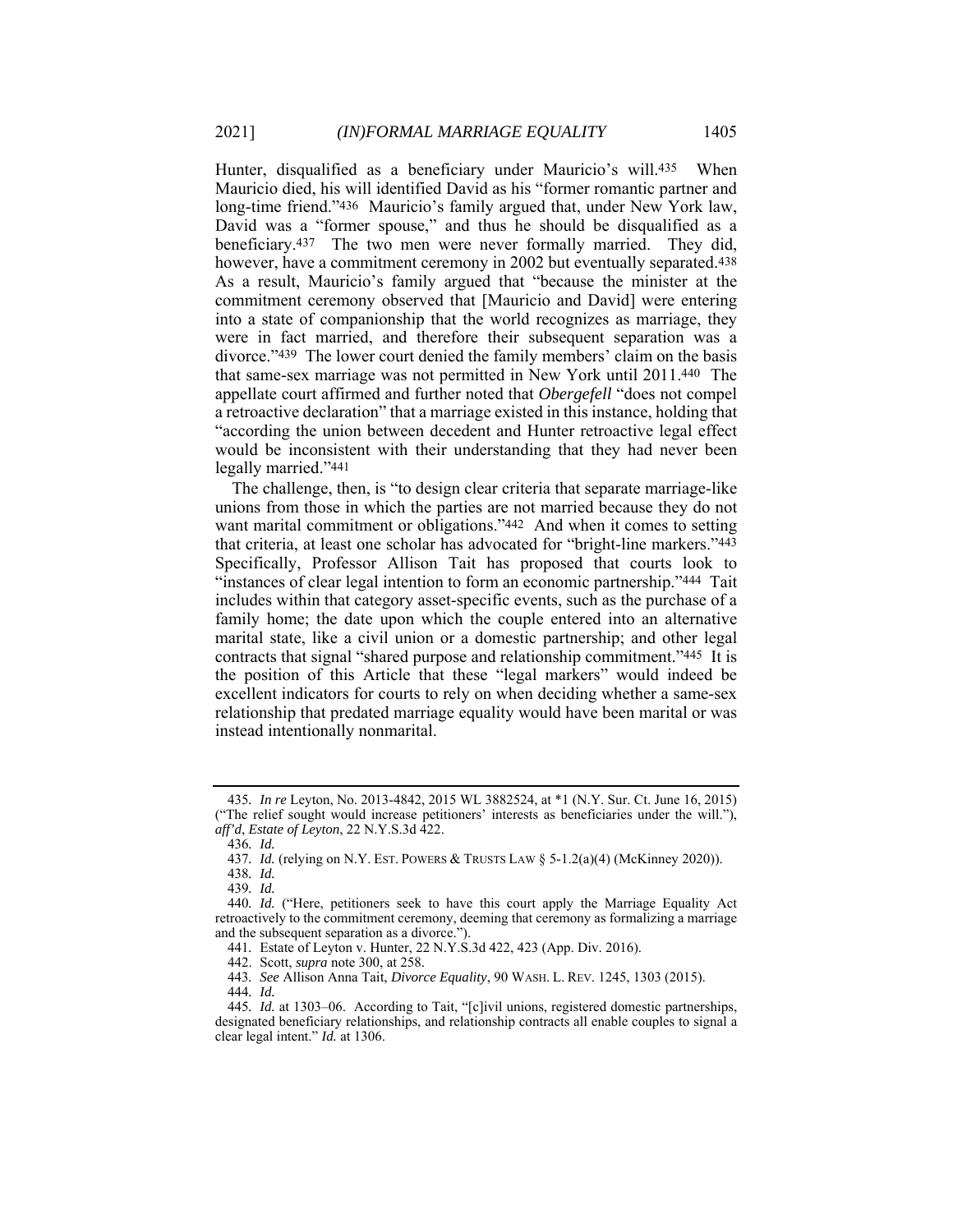Courts, however, must be willing to delve deeper. As discussed earlier in the context of cohabitation and equitable adoption,446 relying too heavily on legal formalities will precipitate discrimination against a number of samesex couples. For instance, only a small number of states even permitted same-sex couples to enter into civil unions and domestic partnerships.<sup>447</sup> Thus, those who lived in states without that option would be at a disadvantage if courts were to place undue weight on those marriage alternatives. Further, even those states that did offer that option did so only relatively recently,448 meaning that many individuals in those states had already spent years in a same-sex relationship before they even had the choice of entering into a civil union or domestic partnership.

Somewhat relatedly, if courts were to rely too heavily on contractual arrangements between same-sex partners—such as designated beneficiary or cohabitation agreements449—as a proxy for their earlier desire to marry, that would penalize those individuals who were ignorant of such options or who lacked access to the legal representation required to effectuate such agreements.450 Relying too heavily on the acquisition of joint property, like a family home, would likewise have a disproportionate impact on those who were in less affluent relationships—ones that could not afford such purchases. In short, relying exclusively on "bright-line" markers would fail to account for various ways in which same-sex couples might have expressed their commitment to one another when formal marriage was not an option.

As a result, it is the position of this Article that courts should look beyond discrete markers and instead adopt a more functional approach. Unlike the more rigid approaches courts have taken regarding cohabitation and equitable adoption, courts should permit claimants to rely on other evidence that the couple would have married had that option been available. For instance, as evidenced by the equitable parentage cases discussed above,451 a couple's decision to have and jointly raise children should likewise have bearing on the question of equitable marriage. States that permit commonlaw marriage already take into account such evidence when deciding whether there was an informal marriage452 and it would thus seem odd to apply a more

<sup>446</sup>*. See supra* Parts III.C–D.

<sup>447</sup>*. See* Engler & Stein, *supra* note 400, at 1088.

<sup>448</sup>*. See* Oppenheimer et al., *supra* note 401, at 197.

<sup>449</sup>*. See* Tait, *supra* note 443, at 1306.

 <sup>450.</sup> Tait acknowledges these limitations. *See id.* at 1309 ("Using legal markers privileges those individuals who have access to legal representation and can write cohabitation agreements, wills, and other legal documents.").

<sup>451</sup>*. See supra* Part III.E.

<sup>452</sup>*. See, e.g.*, Seabrook v. Simmons, No. 2005-UP-459, 2005 WL 7084298, at \*3 (S.C. Ct. App. July 19, 2005) (noting that the preponderance of the evidence supported the conclusion that the parties had effectuated a common-law marriage, including the fact that they had two children together); *see also* Dubler, *supra* note 226, at 971 ("[I]n cases involving children, who would be deemed illegitimate if a court found their parents' relationship nonmarital, courts recognizing common law marriages clung to a similar presumption in favor of legitimacy as opposed to illegitimacy.").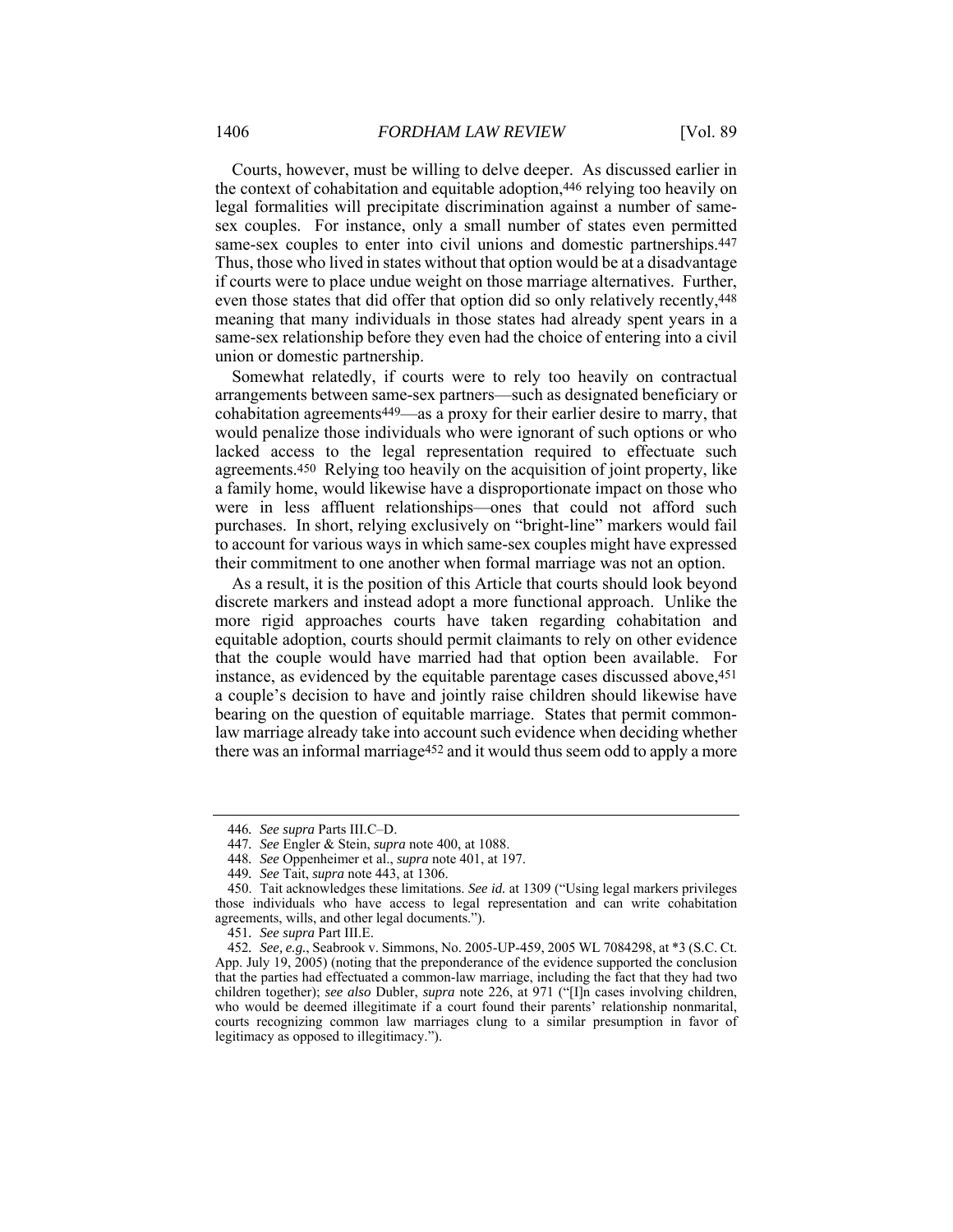restrictive test here in light of the remedial nature of a doctrine like equitable marriage, especially when such a remedy is likely constitutionally required.

Similarly, the cohabitation and reputation requirements of common-law marriage should likewise play some role in equitable marriage. Individuals who were in same-sex relationships that involved many years of living together should be able to at least present such evidence for the court to consider. After all, "in the case of long-term relationships—especially those accompanied by economic dependency and specification of roles—extracontractual considerations like protecting weaker, dependent parties, take on a greater weight."453 Indeed, as one scholar points out, "long-term cohabitation and joint ownership of property might be the best indicator that two people expect to be able to liveout [sic] their lives enjoying the jointlyowned property."454 So too should those who publicly represented themselves as being in a committed relationship—either through general reputation in the community or through informal declarations like a commitment ceremony—be permitted to rely on that evidence to prove that they would have married had that choice been available.

This is not to say that any of this evidence, by itself, should be dispositive of an earlier intent to wed. After all, the evidence could objectively indicate more than one possible intent and the parties themselves may not be particularly helpful in sorting that out given that "at the dissolution of a relationship, parties may easily disagree or remember differently what intent existed at what point in time."455 Nonetheless, to foreclose claimants even raising such evidence, and instead allow only specific events to serve as evidence of marital intent, would fail to recognize the nuance that is necessary to achieve true marriage equality in any meaningful way.456 As Professor Jeffrey Evan Stake observed: "What different people want and expect out of marriage, and divorce, is not the same, probably ought not be the same, and in any case cannot be made the same."457

That last point has particular salience in this context. Namely, homosexual relationships are not identical to heterosexual relationships. Many of those who spent time in same-sex relationships prior to marriage equality grew up

 <sup>453.</sup> Shahar Lifshitz, *Married Against Their Will?: Toward a Pluralist Regulation of Spousal Relationships*, 66 WASH. & LEE L. REV. 1565, 1621 (2009).

 <sup>454.</sup> Patricia A. Cain, *DOMA and the Internal Revenue Code*, 84 CHI.-KENT L. REV. 481, 516 (2009); *see also* Kandoian, *supra* note 233, at 1864 (describing "long-term cohabitation" as "evidence presumptive of marriage").

 <sup>455.</sup> Tait, *supra* note 443, at 1308 n.323.

 <sup>456.</sup> Professor Kaiponanea Matsumura suggests one way to prove the existence of an informal marriage while remaining sensitive to the concern of "conscripting unwilling or unwitting participants into marriage" is to have different standards of review depending on the factual setting of the case. *See* Matsumura, *supra* note 396, at 2038. Specifically, when the parties disagree as to the existence of a marriage, he advocates for a clear and convincing standard "[i]n light of the importance of self-definition, notice, and consent." *Id.* at 2055. However, when the marriage is agreed on by the parties but is being contested by the government or other third party, "the more lenient preponderance standard" may be more appropriate. *Id.* 

 <sup>457.</sup> Jeffrey Evans Stake, *Mandatory Planning for Divorce*, 45 VAND. L. REV. 397, 398– 99 (1992).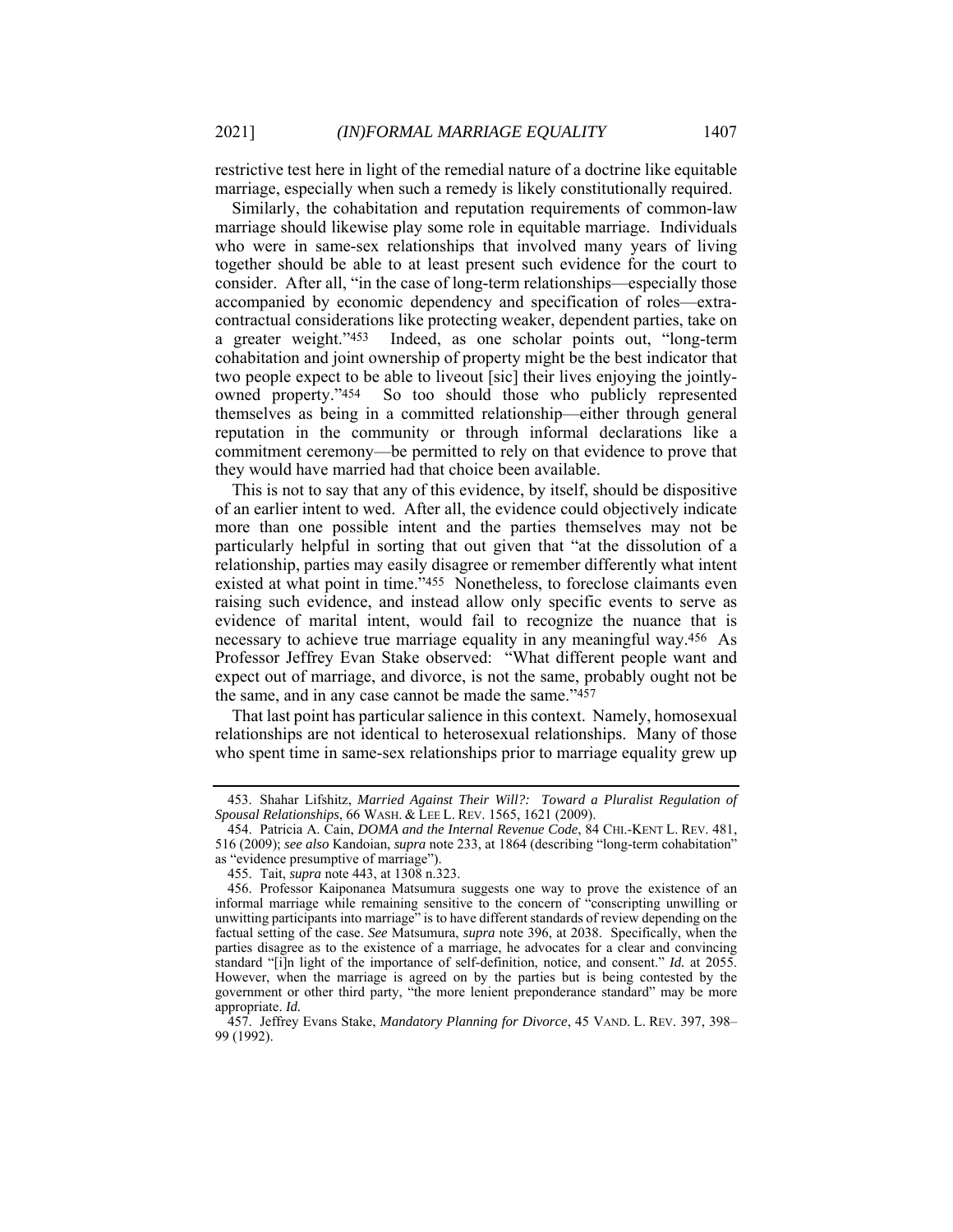in a society where marriage was not only impossible but the relationships they were permitted to have were both marginalized and, in many respects, demonized. In light of those societal forces, it is entirely reasonable to assume that those same-sex relationships would look somewhat different from traditional marriages that were occurring around the same time. Thus, as courts go about trying to discern whether a prior same-sex relationship would have been a marriage, they must be careful to not be overly swayed by heterosexist conceptions of what marriage *should* look like.458 In that sense, the words of scholar Paula Ettlebrick, which she uttered in 1989 when marriage equality was only a whisper, are particularly instructive: "The moment we argue . . . that we should be treated as equals because we are really just like married couples and hold the same values to be true, we undermine the very purpose of our movement and begin the dangerous process of silencing our different voices."459

Many of these differences were explored above when discussing how common-law marriage provides a less than ideal remedy in this context.460 Specifically, same-sex couples who faced discrimination and hostility over their relationship status may have been less likely to live together or announce their relationship status to the larger community. But there is another key difference as well and it relates to the gender stereotypes often associated with marriage. As courts attempt to look back in time to determine whether a same-sex relationship would have been a marriage, they will be unable to rely on the popular stereotypes of the "working husband" and "homemaker wife." There is a great deal of literature about how so much of family law has been built on those stereotypes,461 but one of the most recent examples, which is particularly instructive in this context, is the law of nonmarriage and cohabitation. As Professor Albertina Antognini has pointed out, in looking at cases that wrestle with whether to extend marital benefits to cohabitating couples based on how closely those relationships resemble a marriage, "[t]he overarching definition of marriage that these decisions impose is one steeped in archetypal gender relations."462 When analyzing relationships involving two men or two women, however, such defaults are even less likely to be effective and, thus, the law must "confront[] the sleeping dog, by challenging the rigidity of gender role and identity that

<sup>458</sup>*. See* Matsumura, *supra* note 396, at 2051 ("[C]ourts ask whether the parties' conduct matches performances that the law deems salient. These performances tend to reinscribe a narrow view of acceptable performances that often reflect harmful stereotypes.").

 <sup>459.</sup> Paula L. Ettelbrick, *Since When Is Marriage a Path to Liberation?*, *in* WE ARE EVERYWHERE: A HISTORICAL SOURCEBOOK IN GAY AND LESBIAN POLITICS 757, 758 (Mark Blasius & Shane Phelan eds., 1997).

<sup>460</sup>*. See supra* notes 384–96 and accompanying text.

 <sup>461.</sup> Albertina Antognini, *The Law of Nonmarriage*, 58 B.C. L. REV. 1, 60 (2017).

<sup>462</sup>*. See id.*; *see, e.g.*, Susan Frelich Appleton, *Presuming Women: Revisiting the Presumption of Legitimacy in the Same-Sex Couples Era*, 86 B.U. L. REV. 227, 291 (2006) (noting that "pernicious gender stereotypes . . . arise[] from the patriarchal (and racist) context in which we have traditionally approached marriage, reproduction, and family law more generally").